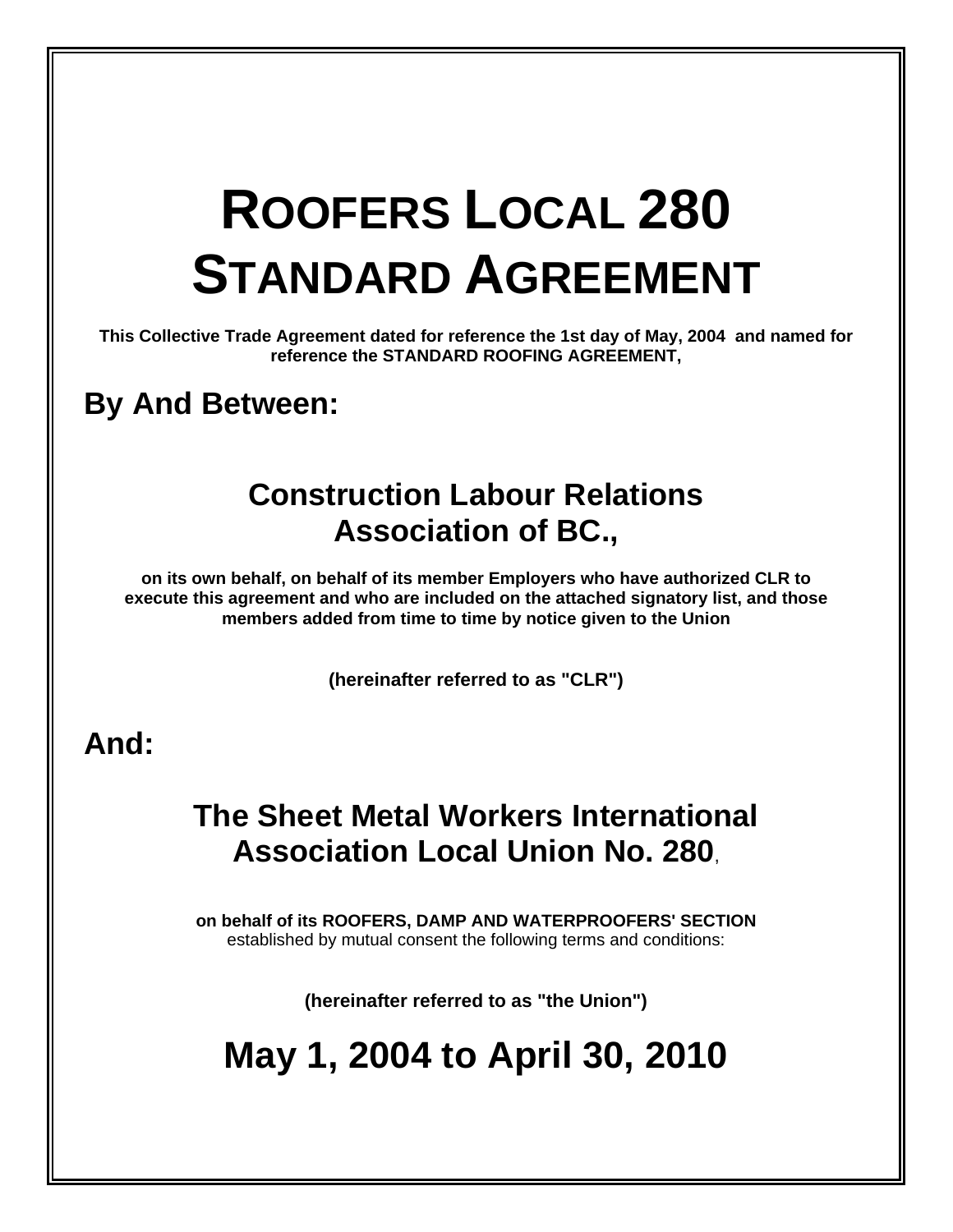# **Table of Contents**

| 1.00<br>Article |                                                                            |  |
|-----------------|----------------------------------------------------------------------------|--|
| Article<br>2.00 |                                                                            |  |
| Article<br>3.00 |                                                                            |  |
| Article<br>4.00 |                                                                            |  |
| Article<br>5.00 |                                                                            |  |
| Article<br>6.00 |                                                                            |  |
| Article<br>7.00 |                                                                            |  |
| Article<br>8.00 |                                                                            |  |
| Article<br>9.00 |                                                                            |  |
| Article 10.00   |                                                                            |  |
| Article 11.00   | Roofer's Work Week, Hours and Overtime (see also Letter of Understanding)5 |  |
| Article 12.00   |                                                                            |  |
| Article 13.00   |                                                                            |  |
|                 |                                                                            |  |
| Article 14.00   |                                                                            |  |
| Article 15.00   |                                                                            |  |
| Article 16.00   |                                                                            |  |
| Article 17.00   |                                                                            |  |
| Article 18.00   |                                                                            |  |
| Article 19.00   |                                                                            |  |
| Article 20.00   |                                                                            |  |
| Article 21.00   |                                                                            |  |
| Article 22.00   |                                                                            |  |
| Article 23.00   |                                                                            |  |
| Article 24.00   |                                                                            |  |
| Article 25.00   |                                                                            |  |
| Article 26.00   |                                                                            |  |
| Article 27.00   |                                                                            |  |
| Article 28.00   |                                                                            |  |
| Article 29.00   |                                                                            |  |
| Article 30.00   |                                                                            |  |
| Article 31.00   |                                                                            |  |
| Article 32.00   |                                                                            |  |
| Article 33.00   |                                                                            |  |
| Article 34.00   |                                                                            |  |
| Article 35.00   |                                                                            |  |
| Article 36.00   |                                                                            |  |
| Article 37.00   |                                                                            |  |
| Article 38.00   |                                                                            |  |
| Article 39.00   |                                                                            |  |
| Article 40.00   |                                                                            |  |
| Article 41.00   |                                                                            |  |
| Article 42.00   |                                                                            |  |
| Article 43.00   | Joint Roofing Conference Board - Joint Roofing Adjustment Board19          |  |
| Article 44.00   |                                                                            |  |
| Article 45.00   |                                                                            |  |
|                 |                                                                            |  |
| Article 46.00   |                                                                            |  |
| Article 47.00   |                                                                            |  |
| Article 48.00   |                                                                            |  |
| Article 49.00   |                                                                            |  |
| Article 50.00   |                                                                            |  |
| Article 51.00   |                                                                            |  |
| Article 52.00   |                                                                            |  |
| Article 53.00   |                                                                            |  |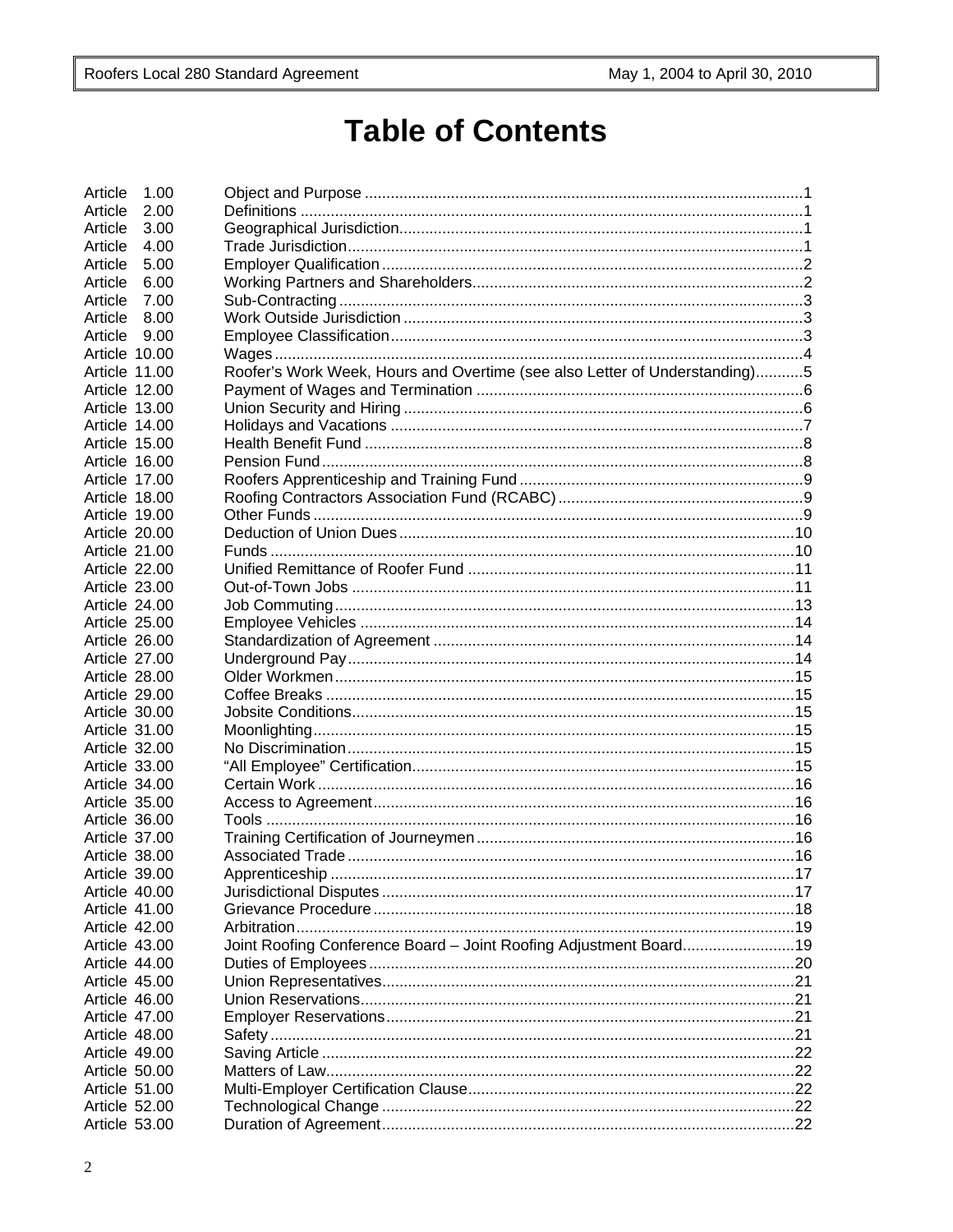| Article 54.00    |  |  |  |
|------------------|--|--|--|
| Shingle Addendum |  |  |  |
| Article 1.00     |  |  |  |
| Article 2.00     |  |  |  |
| Article 3.00     |  |  |  |
| Article 4.00     |  |  |  |
| Article 5.00     |  |  |  |
|                  |  |  |  |
|                  |  |  |  |
|                  |  |  |  |
| Article 11.00    |  |  |  |
|                  |  |  |  |
|                  |  |  |  |
|                  |  |  |  |
|                  |  |  |  |
|                  |  |  |  |
|                  |  |  |  |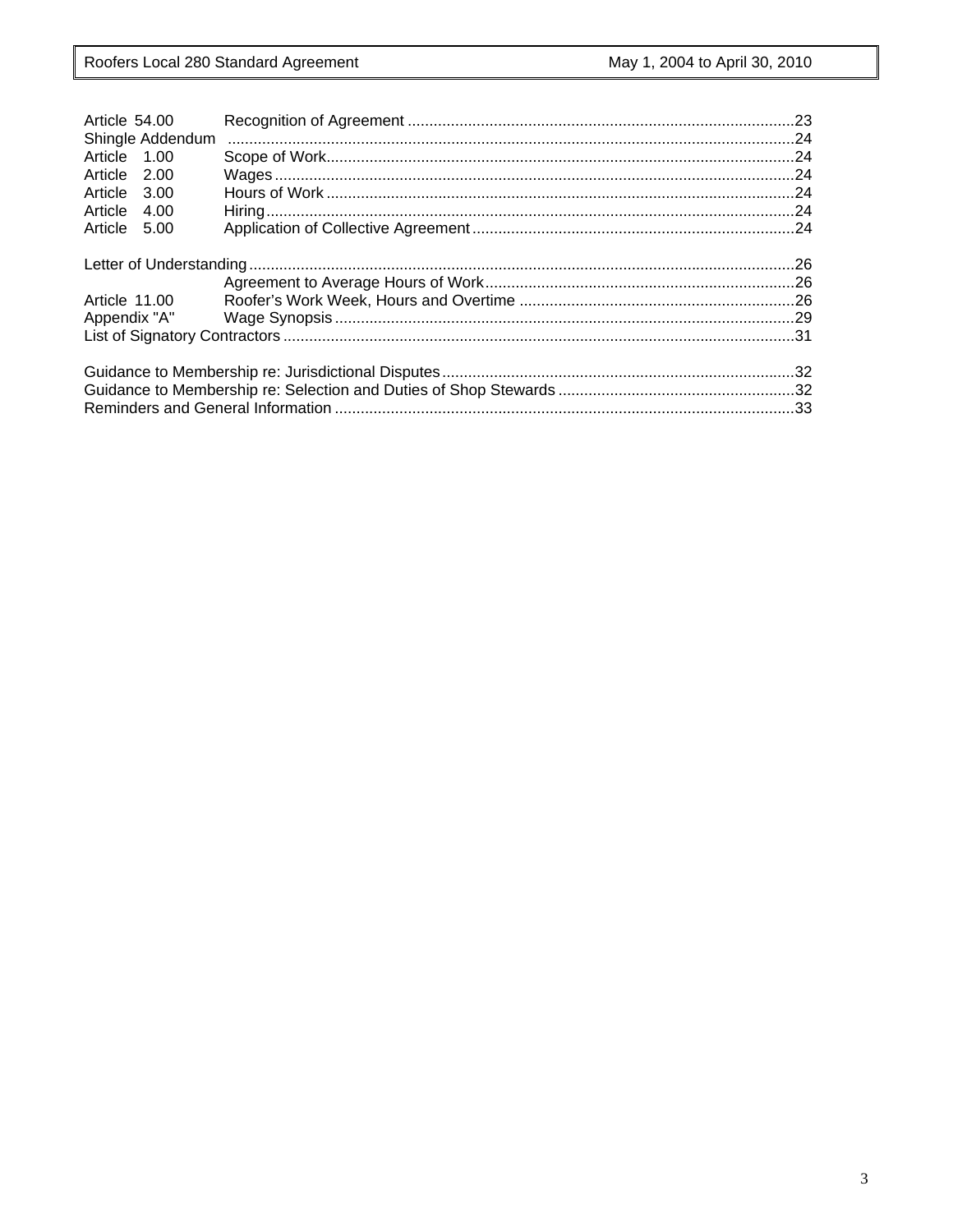# **ARTICLE 1.00 -- OBJECT AND PURPOSES**

- **1.01** It shall be the object and purpose of this Agreement to:
	- **(a)** Stabilize and improve the Roofing, Damp and Waterproofing Industry;
	- **(b)** Elevate and promote the honourable Craft and Trade of Roofer, Damp and Waterproofer;
	- **(c)** Settle on fair and equal wages and conditions of labour in the Industry for the benefit alike of Employers and Employees by being a "standard" for the Industry;
	- **(d)** Constitute the machinery for the prompt, peaceful and final settlement of all disputes and grievances that may arise; and
	- **(e)** To prevent strikes, lockouts, waste, avoidable and unnecessary delays and expense in the Industry.

# **ARTICLE 2.00 -- DEFINITIONS**

- **2.01** Union means: The Sheet Metal Workers International Association, Local Union No. 280, acting on behalf of the Roofers, Damp and Waterproofers Section of the said Local.
- **2.02** R.C.A. means: The Roofing Contractors Association of B.C. (Trade Association).
- **2.03** C.L.R.A. means: The Construction Labour Relations Association of B.C. (Bargaining Association).
- **2.04** Employee means: The categories defined in Article 9 who are hired by the Contractor or Employer. No other categories shall exist for any work defined in Article 4 of this Agreement.
- **2.05** Employer means: Any of the Roofing, Damp and Waterproofing Contractors, Firms or Companies directly or indirectly signatory to this Agreement.
- **2.06** Gender: whenever the masculine gender is used in this Agreement, it is meant to refer equally to the feminine gender and vice versa.

#### **ARTICLE 3.00 -- GEOGRAPHICAL JURISDICTION**

**3.01** This Agreement shall effect and control all work performed by the Employees defined herein coming under the Trade Jurisdiction of the Roofer, Damp and Waterproofer within the territory defined herein as the Province of British Columbia and the Yukon Territory excluding Vancouver Island.

# **ARTICLE 4.00 -- TRADE JURISDICTION**

**4.01** This Agreement covers the rates of pay, fringe benefits, rules and working conditions of all Employees of the Employer engaged in but not limited to:

**(a)** the building or laying of what is known as "built-up" or flat roofs, whether by hot or cold application;

- **(b)** the laying and covering of "steep" and similar roof frames with "unitized" roofing materials such as tile, slate, asbestos, wood shingles, shakes, etc. and all grouting connected with same;
- **(c)** all application of insulation and insulation board in connection with roofs;
- **(d)** the application of roof and promenade deck waterproofing with modern plastic coating materials, etc.;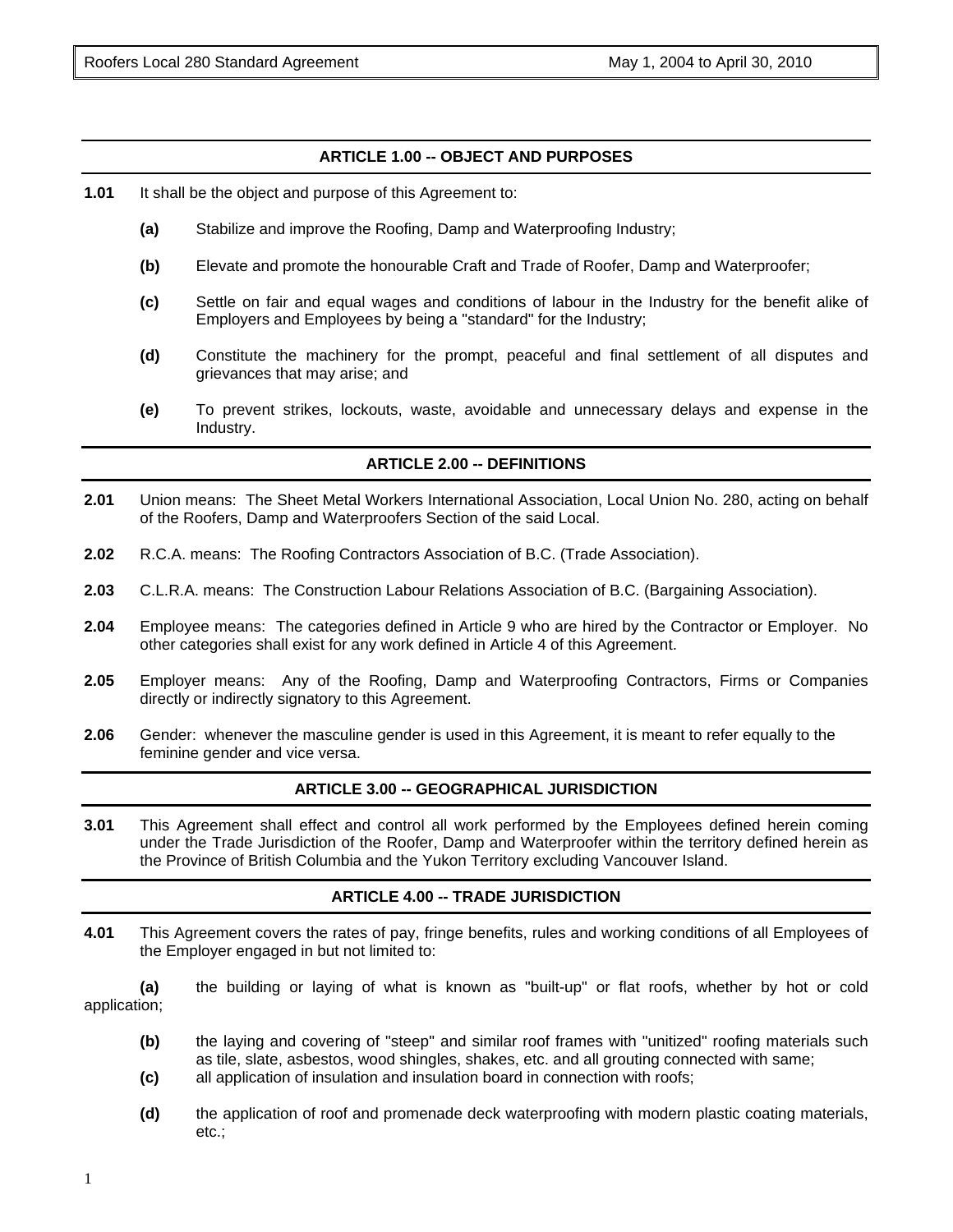- **(e)** all spudding, dismantling, repairs to roofs, re-roofing and maintenance of roofs;
- **(f)** the laying of promenade tile, wooden paving blocks, application of styrofoam batting, etc. where these are bedded in asphalt or similar substances;
- **(g)** the damp and waterproofing of floors, foundations, pipes, tanks, etc. with such materials as pitch, tar, asphalt, plastic, bitumen, etc.;
- **(h)** all caulking where its function is waterproofing and where it is performed as a specialty;
- **(i)** the operation of all power equipment such as hoists, tankers, pumps, etc. associated with roofing;
- **(j)** the application of roof decking materials such as cement asbestos panels (not metal deck);
- **(k)** the handling, loading, unloading, hoisting, rigging, moving, etc. on the jobsite or in the shop of all materials relevant to the foregoing; and finally;

It is understood that the above written scope of work shall be applicable whether the work is considered commercial, industrial or institutional

# **ARTICLE 5.00 -- EMPLOYER QUALIFICATIONS**

- **5.01** The Employer shall have a designated place of business, open and manned by personnel for business at least forty (40) hours per week and a business telephone listed in the Firm name of the signatory Employer.
- **5.02** Any Employer signing this Agreement shall within a period of six (6) months of the signing date establish a regular place of business apart from any residence, house, garage or any premises occupied as living quarters.
- **5.03** There shall be acceptable "rally room", lunch room (if needed) and sanitary facilities on the premises for the use of the Employees.
- **5.04** The Employer must be registered with:
	- **(a)** Canada Revenue Agency (CRA) Registration No. \_\_\_\_\_
	- **(b)** WorkSafe BC Registration No. \_\_\_\_\_
	- **(c)** Employment Insurance Registration No. \_\_\_\_\_
- **5.05** Any violation of the above provisions shall be first referred to the Joint Roofing Adjustment Board and shall be sufficient cause for the Union to withdraw all Employees from the Employer's shop or jobs, and the withdrawal of such Employees shall not be deemed a breach of this Agreement.
- **5.06** The Joint Roofing Adjustment Board shall insist on standards equal to or higher than the above.

# **ARTICLE 6.00 -- WORKING PARTNERS AND SHAREHOLDERS**

- **6.01** Any person conducting a business and under Agreement to the Union retains the right to work with the tools on the job etc., subject to the terms of this Article.
- **6.02** If more than one (1) member of the firm works with the tools, then at the time of signing the Agreement, one (1) member shall be recognized as the Employer. Name:
- **6.03** Only one (1) Employer or partner of a Firm signatory to this Agreement and who is not a member of the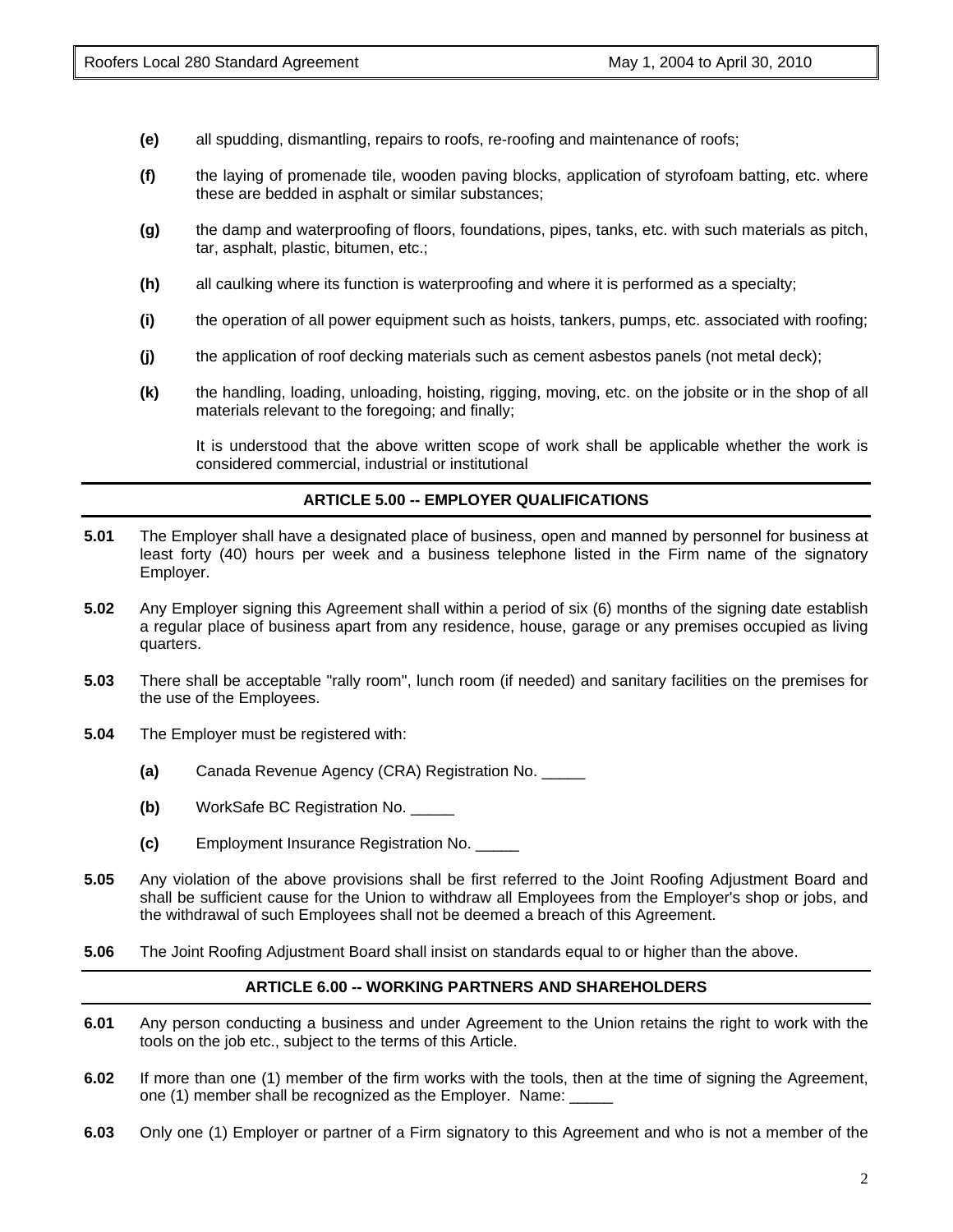Union shall be permitted to work or give directions on a single job.

- **6.04** Any other working partner(s) shall be a Union Member(s) and employed under the same conditions as apply to all Employees coming within the scope of this Agreement.
- **6.05** Working partners and the Firm itself shall be prepared at any time to prove that such working partners are indeed working under the same conditions as other Employees. Payroll books showing hours worked, wages paid and payments to Income Tax, etc., shall be part of this proof.

# **ARTICLE 7.00 -- SUB-CONTRACTING**

- **7.01** In the event that work covered by this Agreement is sublet by the Employer, such work shall be sublet to other contractors who are signatory to this same Standard Roofing Agreement of Local Union No. 280.
- **7.02** No Employee shall work or be requested to work by "the Piece", "Lumping" or "by the Square". This method of work and payment for work is expressly forbidden under the terms of this Agreement.
- **7.03** The Employer shall be liable for all wages, fund payments, etc. lost through violation of Sections 7.01, 7.02 above. Through a decision of the Joint Roofing Adjustment Board or an Arbitration Board, the Employer shall pay all fund payments as are found to be lost by either Board and all wages as found by either Board to the Sheet Metal Workers Local No. 280.

#### **ARTICLE 8.00 -- WORK OUTSIDE JURISDICTION**

- **8.01** When work outside the scope of the Trade Jurisdiction is assigned by the Employer to Employees normally covered by this Agreement, such work shall be paid at the rate and conditions of the Agreement unless the going rate for such work is higher, in which case the higher rate shall be paid.
- **8.02** When work is performed outside the Geographical Jurisdiction, the work shall bear the rates and conditions of either this Agreement or the rates and conditions of the Roofer, Damp and Waterproofer of the area, whichever be the higher.
- **8.03** The "rate" as stated above shall be the total of wages and fund contributions taken as a total package. Welfare and other fund contributions not to be duplicated.
- **8.04** When work is to be performed outside the Geographical Jurisdiction, both the Employer and Employees involved shall, if possible, pay a courtesy call and report to the office of the Local Union of the Sheet Metal Workers International Association having jurisdiction over the area.
- **8.05** The Local Union (as in 8.04) shall have the right, if it has available competent Roofers, Damp and Waterproofers, to require the Employer to hire its members where the size of the crew exceeds two (2). Such Employees shall receive the rate and conditions of their home local or the wage scale and working conditions of the local agreement covering the territory in which such work is being performed, whichever is the higher of the two (2). However, in no case less than the established wage scale and conditions of the local Union agreement covering the territory.

#### **ARTICLE 9.00 -- EMPLOYEE CLASSIFICATION**

- **9.01** The Employer agrees that none but Journeymen, Apprentices or Roofing Material Handlers, Damp and Waterproofers in the required ratio shall be employed on any work described in Article 4, except as provided elsewhere in this Agreement.
- **9.02** Journeyman shall mean all those employed on work in the Trade Jurisdiction, except those properly registered with the Province of British Columbia or the Yukon Territory and the Joint Apprenticeship Committee as Apprentices or those hired as roofing material handler.

The term Journeyman Roofer shall be inclusive of the terms: Built-up Roofer; Tiler; Slather; Shingler; Damproofer; Waterproofer; Caulker; Applicator (of fluid plastic decking, roofing and batting, etc.) and any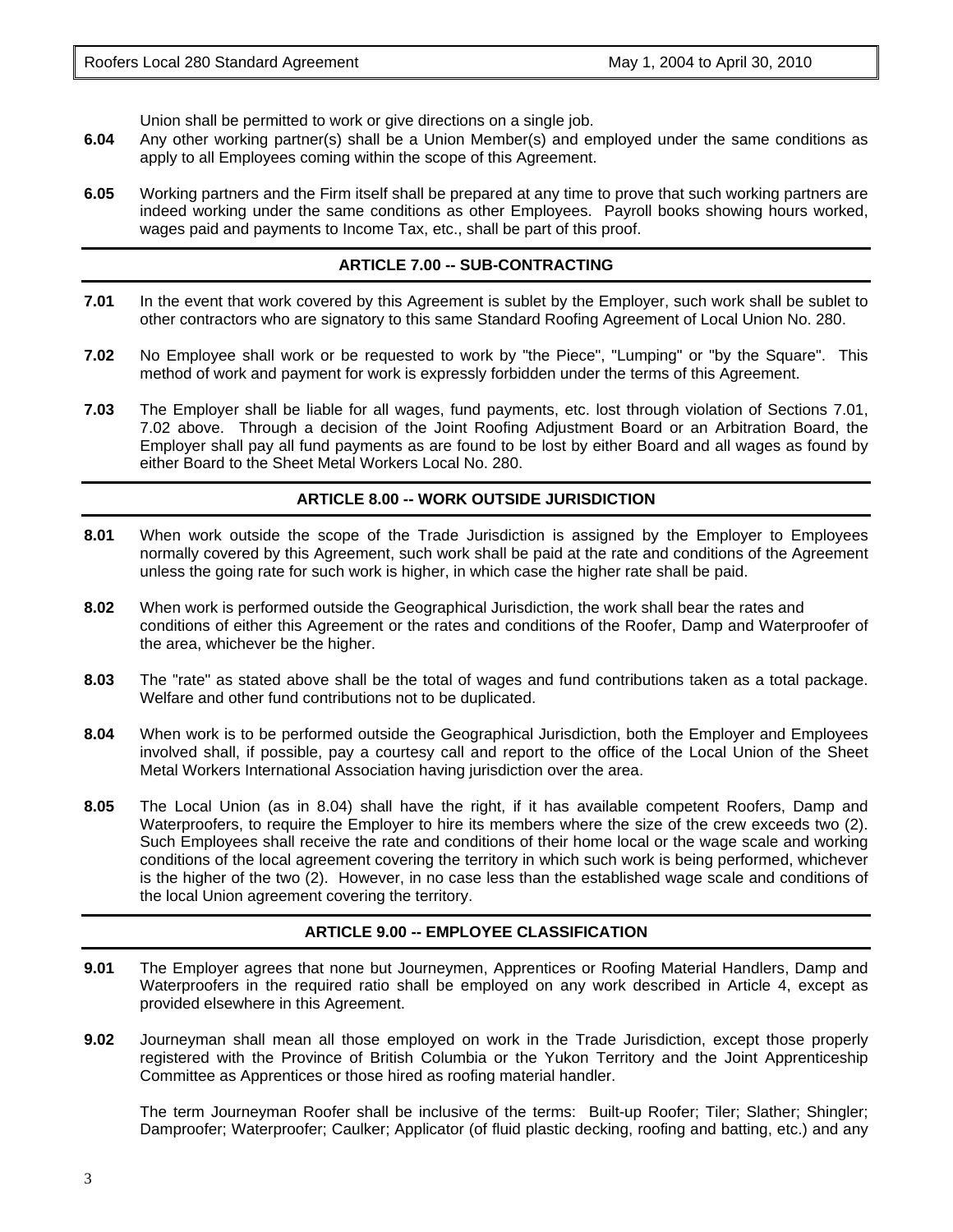other term commonly used in the Industry. There shall be two (2) groups of Journeymen: those without a Certificate of Qualification and those with such a Certificate. The Certificate may be one as issued by the Province of British Columbia or it may be issued by the Joint Apprenticeship Committee of the Roofing Industry upon the completion of such time in the trade and/or the writing of such exams, etc. as the Committee shall deem necessary.

**9.03** Apprentice shall mean that category as defined in the Industry Training Authority Act and its subsequent regulations relating to the Roofing, Damp and Waterproofing Trade. There may be a maximum of one (1) for each Journeymen employed; the total crew of the Employer considered.

Where four (4) or more Journeymen are employed, the Employer shall be required to employ at least one (1) Apprentice.

Roofing Material handlers shall not exceed 50% of the crew.

Journeyman Roofers and Apprentices shall have priority of employment on the crew that they are assigned to in terms of crew reduction or start up of a project. However, Roofing Material handlers shall perform work in a labouring capacity as defined elsewhere in this agreement

- **9.04 (a)** Foreman shall mean any Journeyman Employee designated by the Employer to supervise the activities of other Employees.
	- **(b)** The Employer shall designate a Journeyman Roofer as a "B" Foreman when three (3) to seven (7) workers (inclusive of Foreman) are employed on a jobsite. The Employer shall designate a Journeyman Roofer as "A" Foreman when over seven (7) workers are employed on any jobsite. Jobsite Foreman shall not be reduced in rate until the job is completed or as long as he works on such job.
	- **(c)** An "A" Foreman shall be permitted to supervise multiple crews to a limit of fifteen (15) workers on any one job site.
	- **(d)** Where Foremen are required, it is understood that all working instructions shall be given by or given through the designated Foreman.

#### **ARTICLE 10.00 - WAGES**

- **10.01** The minimum rate of wages for the work classifications in this agreement are outlined in Appendix "A" attached hereto.
- **10.02** After successfully completing and passing all required courses/schooling, certifications, and prior to being upgraded to Journeyman Roofer the New Journeyman shall remain at 85% of the Journeyman hourly wage rate for 2100 hours. The Article applies to experienced un-ticketed roofer members and they shall remain at 85% wage rate until they have successfully challenged the Provincial Trades Qualification requirements. At that time following notice of successful completion to the Employer and the Union all other provisions of this Article apply.

For each and every hour of employment, one dollar (\$1.00) shall be deducted from Apprentice wages and remitted to the Trustees of the Roofers Apprenticeship and Training Fund in the manner provided by the Unified Remittance Form. Such moneys shall be administered for the purpose of subsidizing lost wages while apprentices are attending Apprenticeship School.

**(a)** Roofing Material Handler shall mean those solely employed to do work in a labouring capacity (tear-offs, removal of old material; screw down insulation; place pavers; safety monitor; truck driver; assist in kettle operations; shovelling gravel and moving materials).

Roofing Material handlers shall be paid at 50% of the Journeyman rate of pay plus eight percent (8%) Statutory Holiday and Vacation pay as per the Employment Standards Act. The Employer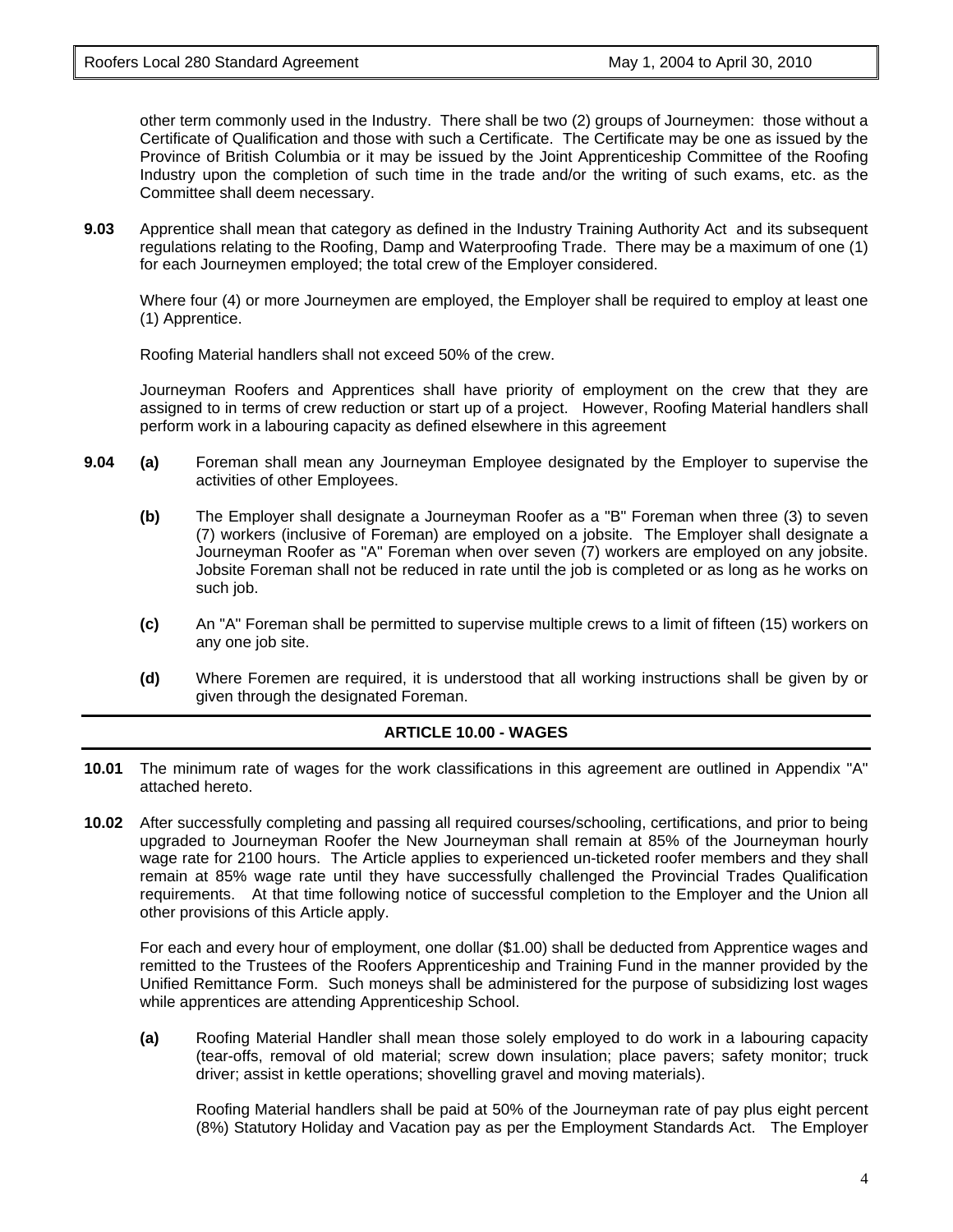shall provide BC Medical as soon as possible for each Material Handler (inclusive of family if required). The Employer shall also remit all funds listed under the Standard Roofing Agreement with the exception of Articles 15 Health Benefit and Article 16 Pension. Roofing Material Handlers shall be required to register with the Union and be dispatched in accordance with the provisions of Article 13 after five (5) working days.

- **(b)** An indentured apprentice will not proceed to his/her 4th period rate of pay sixty five percent 65% until successful completion of his/her first year school session. An indentured apprentice will not proceed to his/her 5th period rate of pay seventy percent (70%) until successful completion of his second year school session. The Employer shall emit for an Indentured apprentice from 0 to 1300 hours all funds excluding Article 15 Pension Fund. From 1301 hours the Employer shall remit to all funds as per the Standard Roofing Agreement.
- **10.03** The employer has the right to bank wages (150%) in excess of 40 hours per week. The banked wages may be withdrawn at the employee's request only on payroll days.
- **10.04** Any "salary" arrangement shall be merely, in effect, a guarantee of certain minimum hours per week or month and shall not in any way be substituted for proper payment of hours worked, overtime, conditions, etc.

# **ARTICLE 11.00 -- ROOFER'S WORK WEEK, HOURS AND OVERTIME (see also Letter of Understanding)**

- **11.01** The regular hours of labour shall be forty (40) hours a week at straight time rates. This forty (40) hour flexible work-week is solely intended to provide the maximum opportunity for both Employer and Employees to complete forty (40) hours of work per week. The above is not to be used to avoid overtime.
- **11.02** The regular hours of labour shall be reduced by eight (8) hours for each recognized Statutory Holiday or substitute day falling within that week.
- **11.03** On out-of-town jobs, the regular hours of labour shall be provided as outlined in Article 11.01. Should an out-of-town job be completed before the week's end, or should the Employer decide to return the Employee(s) from the jobsite before week's end, then a minimum of eight (8) hours is payable for each day on the job providing the Employee(s) are fit and available to work each day spent at the out-of-town jobsite. There shall be a minimum guarantee of three hundred dollars (\$300.00) per week, per Journeyman when working on all Out of Town projects. Applicable percentage rates shall be paid to other crew-members.
- **11.04** Work in excess of forty (40) hours per week shall be considered as overtime and shall be paid for at the rate of one hundred and fifty percent (150%) of the appropriate wage rate (time and one-half). The Employer will endeavour to schedule work on Fridays and Saturdays in order that the day's work be completed by 4:00 p.m.
- **11.05** All work on Sunday and Statutory Holidays (or substitute days) shall be paid for at one hundred and fifty percent (150%) of the appropriate wage rate (time and one-half).
- **11.06** An Employee reporting for work on the call of an Employer shall be paid his regular rate of pay for the entire period spent at the place of work in response to the call, with a minimum in any one (1) day of:
	- **(a)** two (2) hours' pay at the Employee's regular rate, except where the Employee's condition is such that he is not competent to perform his duties or he has failed to comply with the Accident Prevention Regulations of the WorkSafe BC; and
	- **(b)** if the Employee commences work, four (4) hours' pay at the Employee's regular rate, except where his work is suspended because of inclement weather or other reason completely beyond the control of the Employer.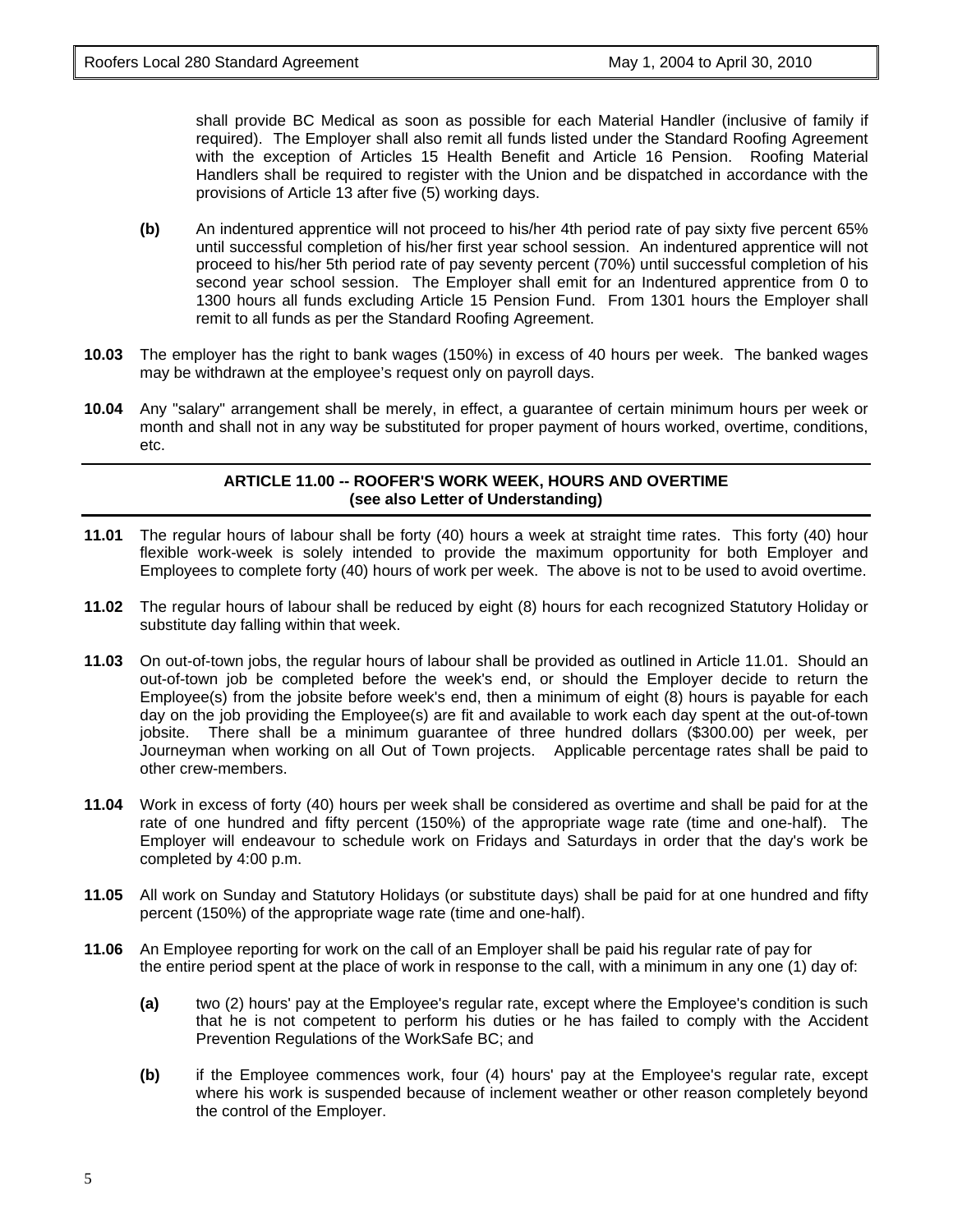**(c)** should an Employee receive an injury for which he is paid compensation by WorkSafe BC, he shall be paid for the remainder of the shift in which the injury occurred.

# **ARTICLE 12.00 -- PAYMENT OF WAGES AND TERMINATION**

- **12.01** Wages shall be paid every second Friday on the job or paid time allowed to return to Shop or Office to pick up pay. On out-of-town jobs the pay may be mailed. On in-town jobs where an Employee is not working, he shall be expected to come to the shop on his own. (Pay cheque to be mailed by mutual consent.)
- **12.02** The Employer may withhold a reasonable amount of wages, not to exceed one week's wages, in order that the payroll may be prepared.
- **12.03** The Employer shall provide a separate or detachable itemized statement with each pay showing the rate of wages, number of straight time hours, number of overtime hours (of both varieties) number of travel time hours, itemized list of all deductions and the total amount of pay both gross and net.
- **12.04** In the event that an Employee is laid off, he shall be paid his wages in full, including Holiday and Vacation Pay, not later than one (1) working day after he ceases to be an Employee. On out-of-town jobs the Employee's pay will be forwarded by mail within three (3) working days.

Where an Employee is not paid as provided above such Employee shall be deemed to be still on the payroll of the Employer and shall receive his usual wages and all other conditions until there is compliance with the above provisions or other arrangements are made between the Employer and the Union.

If the Employer can prove, in writing, that the Employee(s) are not paid as provided above because of factors beyond his Employer's control, then the above clause does not apply.

- **12.05** The Employer will give one (1) hour's notice of termination to any Employee being laid off or terminated. Employees, in turn, will give one (1) hour's notice of intention to quit.
- **12.06** On terminating Employees, due attention shall be paid to maintaining the required ratio of Journeymen, Apprentices and Probationary Apprentices.
- **12.07** Should it be necessary to reduce the work force, the Employer shall lay-off or terminate Journeymen in the following sequence:

| First --  | Probationary or Applicant Members |
|-----------|-----------------------------------|
| Second -- | Members without the Certificate   |
| Third --  | Members with T.Q. Certificate     |

**12.08** If an Employee working on an "out-of-town" job is dismissed for cause, then notwithstanding anything contained in this Agreement the Employer shall provide transportation for said Employee to the nearest form of public transportation.

Where such dismissal is for just cause and where the Employer has supplied the necessary funds for return public transportation, then the Union shall assist the Employer to recover the monies paid on behalf of the member.

# **ARTICLE 13.00 -- UNION SECURITY AND HIRING**

- **13.01** The Employer agrees to require membership in the Union as a condition of continued employment.
- **13.02** If the Union provides the Employer with reasons in writing that an Employee is not in good standing in the Union, then the Employer agrees to terminate said Employee.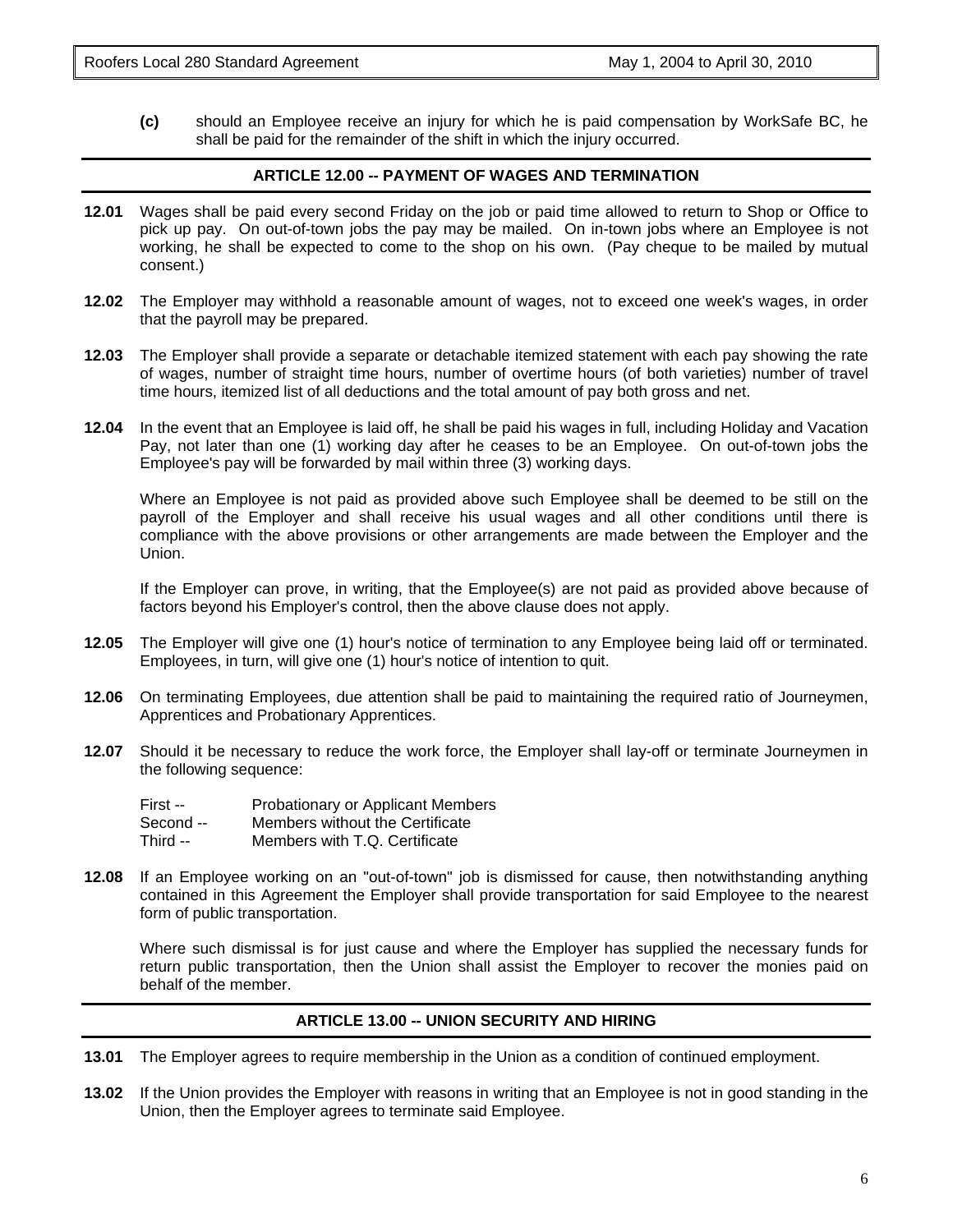- **13.03** The Union agrees to implement a proper and efficient "hiring hall" for the purpose of supplying qualified Employees to the Employer as needed. Both parties agree to co-operate in every way to implement this provision. The Union will bear reasonable expense for advertising and seeking out qualified men.
- **13.04** All Employees covered by this Agreement must be cleared by referral slip through the office of Local Union No. 280 before being hired and put to work. The referral slip shall contain the potential Employee's name, rate of pay, standing in the Union and other relevant information.

This Section is not to preclude a member from obtaining his own job or a Firm from "name requesting" a registered unemployed member, provided that in both cases a referral slip is obtained from the Union before work.

- **13.05** In regard to shops located outside the Lower Mainland, the hiring and dispatch of Employees may be accomplished either through an "Area Dispatcher" appointed by the Union or by telephone with follow-up clearance by mail where no Area Dispatchers have been appointed.
- **13.06** In the event that the Union is unable to supply the Employer with qualified men within forty-eight (48) hours, the Employer shall have the right to employ any qualified men, provided however, that all provisions of Sections 13.01, 13.02, and 13.04 of this Article are complied with.

The Employer shall be allowed to hire any person for the classification of Roofing Material Handler.

**13.07** Due attention to the required ratio of Journeymen, Apprentices and Assistants will be paid by both Parties in the hiring and dispatch of Employees.

#### **ARTICLE 14.00 -- HOLIDAYS AND VACATIONS**

- **14.01 (a)** The recognized Statutory Holidays that shall be observed are: New Year's Day, Good Friday, Easter Monday, Victoria Day, Canada Day, B.C. Day, Labour Day, Thanksgiving Day, Remembrance Day, Christmas Day, Boxing Day and any other day declared as such by the Provincial or Federal Governments. In the Yukon Territory this shall mean the Territorial or Federal Governments.
	- **(b)** If a Statutory Holiday(s) should fall on a Saturday or a Sunday, the following work day(s) shall be observed.
	- **(c)** Every worker covered by this Agreement shall be entitled to three (3) additional holidays that shall, with mutual consent not unduly withheld, be observed by giving his Employer one (1) week's notice of his intentions. It being understood that job conditions may dictate the particular days these holidays are to be observed (i.e. job sites closed due to construction industry holiday).
- **14.02 (a)** Employees shall receive three (3) weeks' annual vacation.
	- **(b)** While the annual vacation may be taken in more than one (1) period, it shall not be unduly fragmented. Recommended method -- one (1) week in summer, two (2) in winter.
	- **(c)** It shall be a violation of this Agreement for an Employee to forego his paid vacation or to work for wages during his vacation period.
	- **(d)** When the vacation is taken it shall be determined by mutual arrangement between Employer and Employee.
- **14.03 (a)** Employees shall receive combined Holiday and Vacation Pay at the rate of twelve (12) percent of gross earnings. This shall represent six (6) percent for three (3) weeks' annual vacation and six percent (6%) for Statutory Holidays.
	- **(b)** The foregoing Holiday and Vacation Pay shall be paid to the Employee at the discretion of the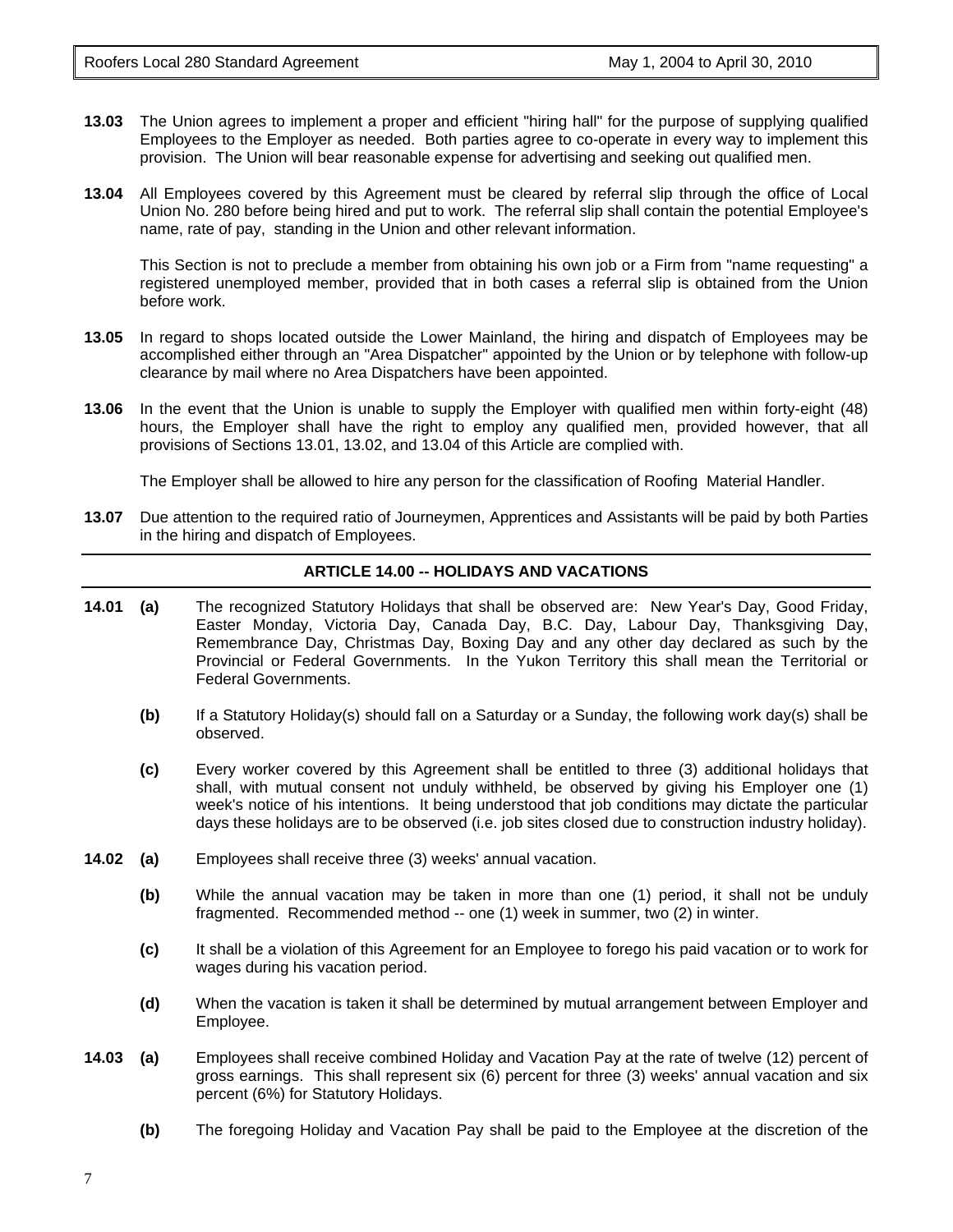Employee either:

- **(i)** at the time of permanent layoff, at the time the vacation is taken, or once a year, whichever be the lesser period, or
- **(ii)** on every pay cheque.

#### **ARTICLE 15.00 -- HEALTH BENEFIT FUND**

**15.01 Effective November 1, 2005, Two dollars and sixty-eight cents (\$2.68**) for each and every hour or part hour of employment in any job classification will be paid by the Employer to the Trustees of the Sheet Metal Workers Health Benefit Fund.

**Effective May 1, 2006 two dollars and seventy-seven cents (\$2.77)**; for each and every hour or part hour of employment in any job classification will be paid by the Employer to the Trustees of the Sheet Metal Workers Health Benefit Fund.

**Effective November 1, 2006, two dollars and eighty-six cents (\$2.86**); for each and every hour or part hour of employment in any job classification will be paid by the Employer to the Trustees of the Sheet Metal Workers Health Benefit Fund.

**Effective May 1, 2007 two dollars and ninety-five cents (\$2.95)**; for each and every hour or part hour of employment in any job classification will be paid by the Employer to the Trustees of the Sheet Metal Workers Health Benefit Fund.

**Effective November 1, 2007 three dollars and four cents (\$3.04)** for each and every hour or part hour of employment in any job classification will be paid by the Employer to the Trustees of the Sheet Metal Workers Health Benefit Fund.

- **15.02** These monies will be remitted to the Trustees by the 15th day of the month following that which contributions cover in the manner provided by the Unified Remittance Form (Roofers).
- **15.03** The Health Benefit Fund will provide benefits on a schedule to be determined by the Trustees.

#### **ARTICLE 16.00 -- PENSION FUND**

**16.01 Effective September 1, 2005 Two dollars and ninety-one cents (\$2.91)** per hour for each and every hour or part hour of employment in any job classification will be paid by the Employer to the Trustees of the Sheet Metal Workers Pension Fund.

**Effective May 1, 2006 two dollars and ninety-eight cents (\$2.98)**; per hour for each and every hour or part hour of employment in any job classification will be paid by the Employer to the Trustees of the Sheet Metal Workers Pension Fund.

**Effective May 1, 2007 three dollars and five cents (\$3.05)**; per hour for each and every hour or part hour of employment in any job classification will be paid by the Employer to the Trustees of the Sheet Metal Workers Pension Fund.

**Effective May 1, 2008 three dollars and thirteen cents (\$3.13)** per hour for each and every hour or part hour of employment in any job classification will be paid by the Employer to the Trustees of the Sheet Metal Workers Pension Fund.

**16.02** These monies will be remitted to the Trustees by the 15th day of the month following that which contributions cover in the manner provided by the Unified Remittance Form (Roofers).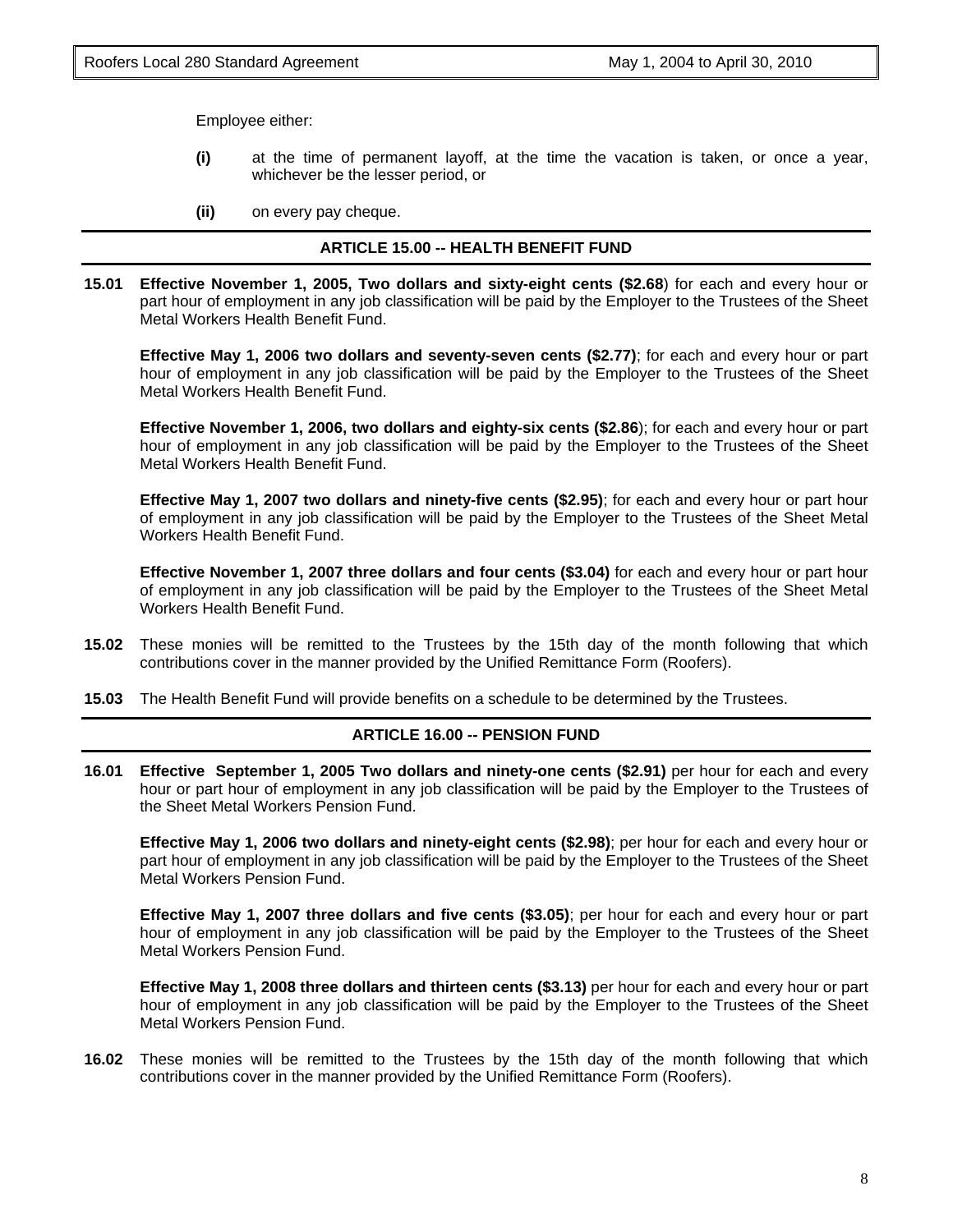# **ARTICLE 17.00 -- ROOFERS APPRENTICESHIP AND TRAINING FUND**

- **17.01** Effective September 1, 2005 ten cents (\$0.10) per hour for each and every hour or part hour of employment in any job classification, will be paid by the Employer to the Trustees of the Roofers Apprenticeship and Training Fund.
- **17.02** These monies will be remitted to the Trustees by the 15th day of the month following that which contributions cover in the manner provided by the Unified Remittance Form (Roofers).
- **17.03** This Fund shall be used by the Trustees to finance and administer the Apprenticeship Program.

#### **ARTICLE 18.00 -- ROOFING CONTRACTORS ASSOCIATION FUND (RCABC)**

- **18.01** Eight cents (\$0.08) per hour for each and every hour or part hour of employment in any classification will be paid by the Employer to the Roofing Contractors Association Fund. GST is to be added.
- **18.02** These monies will be remitted by the 15th day of the month following that which contributions cover in the manner provided by the Unified Remittance Form (Roofers).
- **18.03** The Trustees of the Roofing Contractors Association Fund (RCABC) shall disburse all monies received during the life of this Agreement for the promotion of the Industry as the Trustees shall see fit and necessary provided none of the monies shall be used for anti-Union, anti-association or political purposes.

#### **18.04 RCABC Training Fund**

Effective November 1, 2005, twelve cents (\$0.12) per hour of employment in all classifications shall be paid by the Employer to the RCABC Training Fund.

# **ARTICLE 19.00 – OTHER FUNDS**

#### **19.01 Contract Administration Fund**

All signatory Employers shall contribute the sum of thirteen cents (\$0.13) for each hour worked on behalf of each employee working under the terms of this agreement, to the CLR Contract Administration Fund. CLR may alter this amount with sixty (60) days written notice.

The Union will forward to CLR all monies received in accordance with the standard remittance form utilized by the Union. Such payment shall be made by the Union not later than the last day of the month in which such amount was received and shall be accompanied by a summary report that provides hours of work and fund remittances by each employer under the agreement.

It is understood that any cost incurred by the Union in remittance notification or changes thereof shall be borne by CLR. The Union will not have any responsibility for delinquent monies from individual employers. Contributions shall be made in accordance with Article 22.

# **19.02 BCBCBTU**

Effective June 15, 2002, the Emplyers will provide funding for the BCBCBTU of one cent (\$.01) pr hour for all hours worked or earned as established in each of the respective trade collective agreements by the contributions made to the Jurisdictional Assignment Plan (JAPlan). This Provision will continue as long as the Bargaining Council structure continues to exist pursuant to the Labour Relations Code.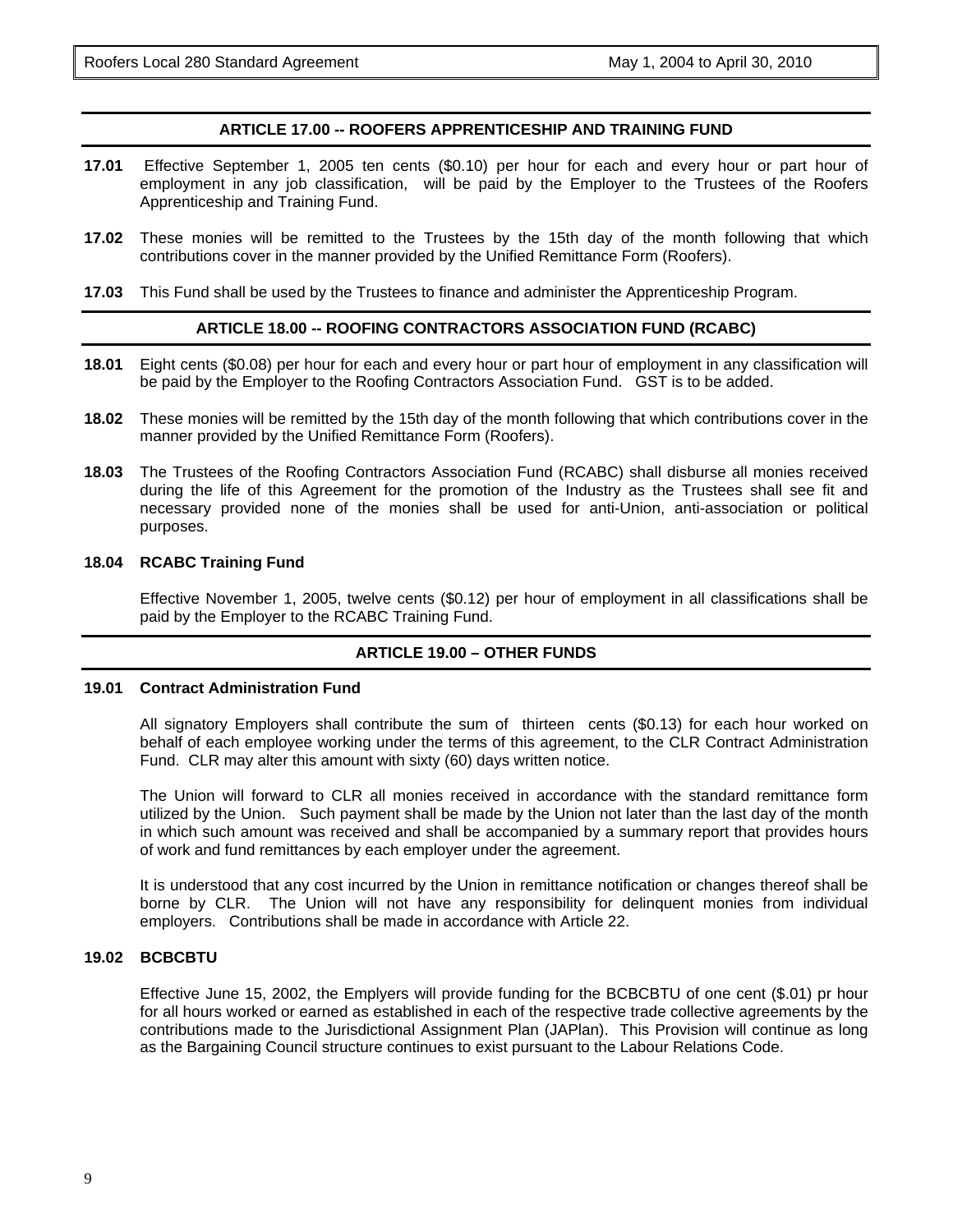#### **19.03 Local 280 Council Fund**

The Employer will pay **ten cents (\$0.10)** per hour for each and every hour or part hour of employment in any job classification to the British Columbia and Yukon Building Trades Council Fund. These monies will be remitted to the Fund by the fifteenth (15th) day of the month following that which contributions cover, in the manner provided by the Unified Remittance Form.

### **19.04 Rehabilitation Fund**

Two cents (\$0.02) per hour for each and every hour or part hour of employment in any job classification will be paid by the Employer to the B.C. Construction Industry Rehabilitation Fund.

#### **19.05 Local 280 Promotion Fund**

Effective September 1, 2005, three cents \$0.03 per hour for each and every hour or part hour of employment in any job classification will be paid by the Employer to the Local Union 280 Promotion Fund.

These monies will only be used for promotion of the Unionized sector of the Roofing Industry.

These monies will be remitted by the  $15<sup>th</sup>$  day of the following month, following that which contributions cover, in the manner provided by the Unified Remittance Form.

# **ARTICLE 20.00-- DEDUCTION OF UNION DUES**

- **20.01** The Employer agrees to deduct dues from any earnings accrued in each month, from each and every Employee covered by this Agreement, and the amount established by the Union in conformity with the Constitution and By-Laws of the Union.
- **20.02** The total amount deducted, with an itemized statement of same, shall be forwarded to the Union by the 15th day of the following month in the manner provided for in the Unified Remittance Form.
- **20.03** Should the schedule of Basic and/or Supplementary Dues be changed, the Financial Secretary of the Union shall inform the Employer, in writing, sixty (60) days in advance of such change. Such altered schedule shall become part of this Agreement.
- **20.04** The Employer agrees to have all present and future Employees covered by this Agreement as a condition of continued employment consent, in writing, to the implementation of this Article.
- **20.05** The Union shall deliver to the Employer a Statutory Declaration as required by Part I, Section 10 (2) of the Labour Law of British Columbia Act.

# **ARTICLE 21.00 -- FUNDS**

- 21.01 (a) Both parties signatory to this Agreement agree that payments into any Fund covered by this Agreement must commence at the time of hiring of any person covered by the scope of this Agreement, regardless of whether or not such person is in a probationary period.
	- **(b)** Both parties agree that enabling shall not be used to reduce or eliminate any joint industry funds or individual dues to umbrella organizations without prior written consent of the BCBCBTU and CLR.

#### **21.02 Penalty for late Payment of Funds**

**(a)** In the event that the Employer's Remittance is late arriving at the Health and Benefit In-Trust Desk after the 15th day of the month, as post marked, the administrator will advise the Employer in writing by registered mail within forty-eight (48) hours of any delinquency.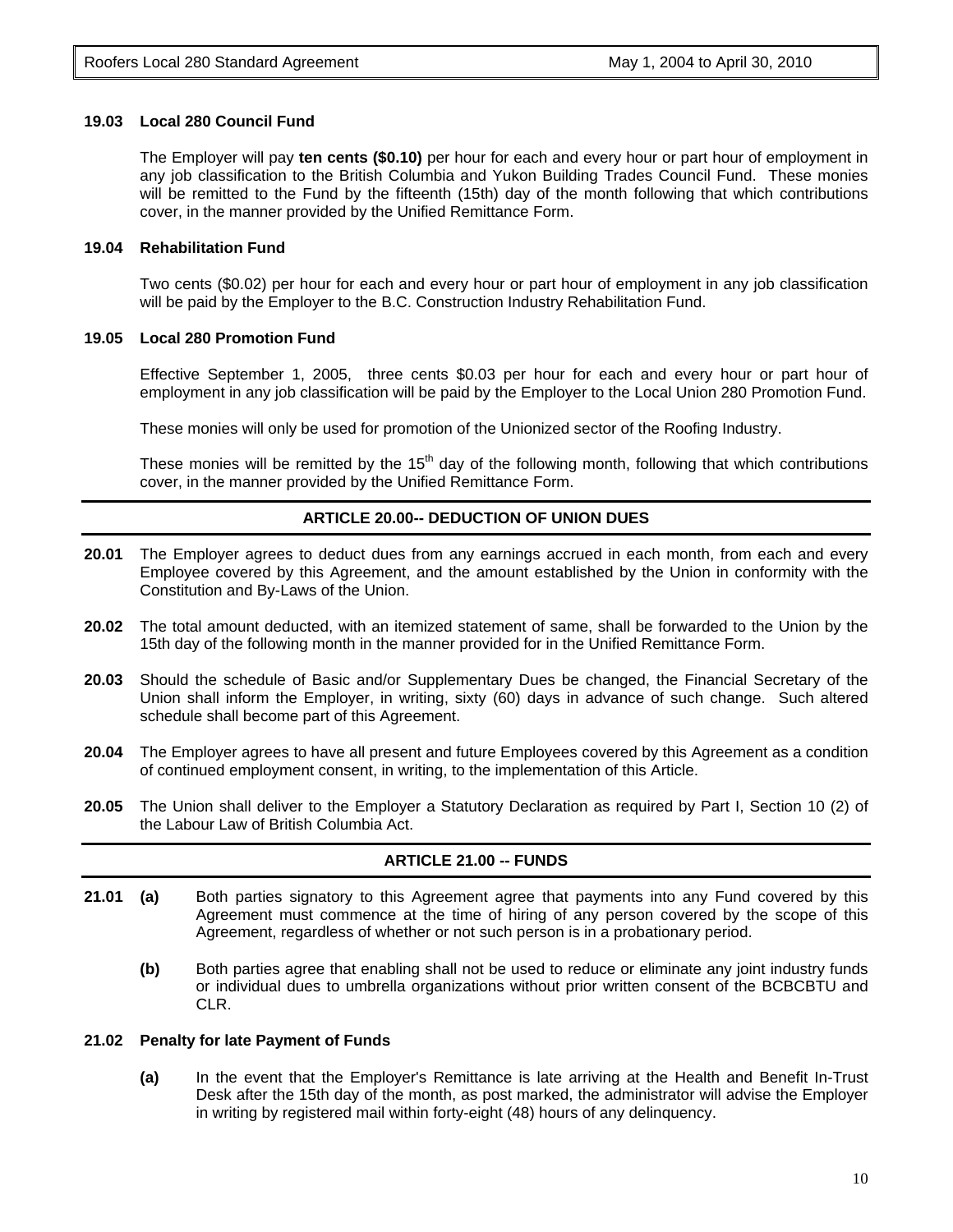If the In-Trust Desk has not received payment within forty-eight (48) hours of the employer receiving notification exclusive of Saturdays, Sundays and Statutory Holidays, a ten percent (10%) penalty shall be applied to the late payments to the appropriate contributions and/or deductions.

- **(b)** An Employer will be considered in default if payment to any fund covered by this Agreement is not paid by the twenty-fifth (25th) day of the following month that contributions cover.
- **21.03** Prior to any action taken by the Union to collect funds from the Company in default, said company must be notified by the Union. Should the Company remain in default, the Union shall take such action as it deems necessary and the conditions of Section .02 of this Clause shall apply.
- **21.04** Subject to the foregoing provision, the Union shall withdraw existing Employees and shall refuse to refer prospective Employees to such defaulting Employer and such action shall not be deemed to be a violation of the terms of this Agreement.
- **21.05** In the event any person subject to this Agreement has a claim for benefits under the Benefits Plan refused as a result of an Employer's default in payments, such Employer shall be liable for an amount equal to said claim, plus such costs as the Trustees of this Plan may determine.
- **21.06** Should the Trustees of any Fund covered by this Agreement wish to check payments by an Employer, such Employer must open his books to a Chartered Accountant appointed by the Trustees.
- **21.07** An Employer in default of payments to any Fund covered by this Agreement will not be acceptable for renewal of the Standard Roofing Agreement until all default payments have been brought up to date. Under certain conditions the Union may request a maximum Cash Bond of not higher than an equivalent of three (3) months average remittances. New companies shall pay an estimated amount that is required by the Union to be deposited with Local Union No. 280 for a maximum period of not more than two (2) years. It is agreed that any interest generated by such cash bond will be returned to the Employer.

#### **ARTICLE 22.00 -- UNIFIED REMITTANCE OF ROOFER FUNDS**

- **22.01** All Funds and Check-Off payments shall be recorded and itemized on the United Remittance Form (Roofers). This Form shall be supplied by the Union and shall make provisions for the listing of each Employee's name, social insurance number, number of hours earned.
- **22.02** All Fund and Check-Off Remittances shall be consolidated into one cheque payable to "Sheet Metal Workers, Local 280 -- In Trust".

Both parties agree that remittances must be paid by the calendar month for all hours employed in any given month. However, in the event the remittances are calculated by the pay period, then all hours must be carried through and paid for to the first pay period of the following month. Companies wishing to remit by the pay period must notify the Union, in writing, of their intention.

- **22.03** It is understood that all Fund contributions are over and above wages called for and may be subject to taxation as levied by either Provincial or Federal statutes. Dues check-offs are deductions from wages.
- **22.04** Hours of employment as outlined in Fund Articles include equivalent hours for holidays and vacations.
- **22.05** If the Employer has no Employees during a given month, he shall submit a "nil" report unless it is clearly understood by all parties that he has declared himself out of business.

# **ARTICLE 23.00 -- OUT-OF-TOWN JOBS**

**23.01** Except as noted in Article 23.02, it shall be the sole prerogative of the Employer to rule on whether or not a particular job shall be classed "out of town". If so, then this Article shall apply; if not, other appropriate Articles shall prevail.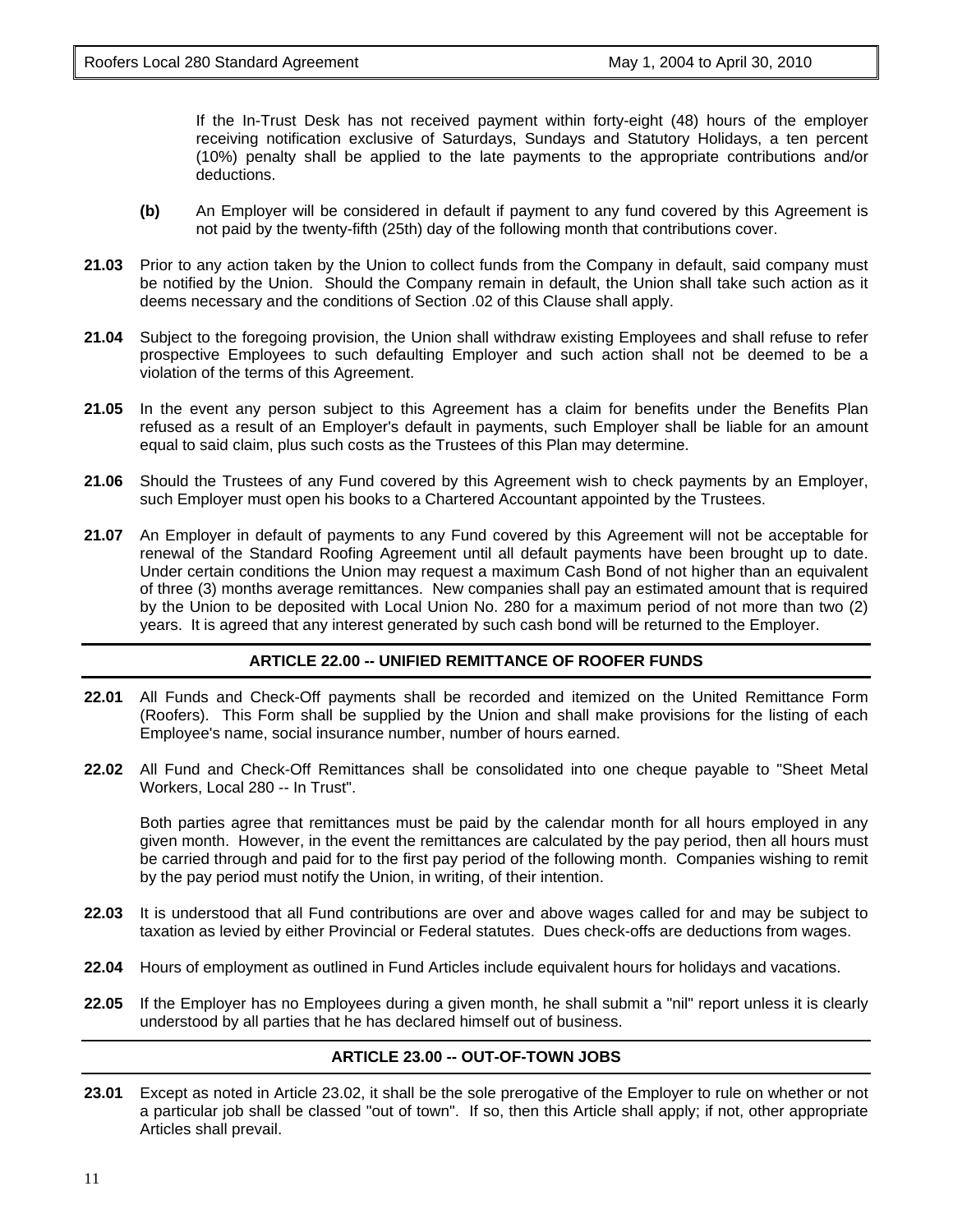In the event a dispute should arise under this provision, then the matter may be referred to the Joint Adjustment Board for review. The decision of the Board shall be final.

- **23.02** All Employees required on out-of-town jobs shall receive the cost of the mode of transportation that would put the Employee on the job as soon as possible including \$20.00 taxi cab, board and lodging. This shall also apply to the return trip. Where an Employee is required to drive a Company and/or his own vehicle to and/or from a jobsite the Employee shall be required to drive no more than ten (10) hours per day.
- **23.03** For all Lower Mainland residents the point of embarkation will be the Union offices plus twenty dollars (\$20.00) for expenses to the form of public transit requested. For all other Employees, embarkation will be from their area bus or plane terminal depending on the mode of travel requested by the Employer plus twenty dollars (\$20.00) for expenses to get to the above.

On regular work days, travel time to and from out of town jobs will be paid at the Employee's prevailing rate. Travel time will be paid for actual time travelled. Where an Employer requests an Employee to travel on Saturdays, Sundays, or Statutory Holidays, Employees will be paid for actual time travelled at straight time rates with a minimum of four (4) hours pay where time spent travelling is four (4) hours or less, and eight (8) hours straight time pay where more than four (4) hours is spent travelling, or actual time travelled, whichever is the greater. All travel is at straight time rates.

- **23.04** Board and lodging on the job shall be supplied by the Employer on a seven (7) days a week basis. Accommodations must be reasonable and acceptable to the Union. In construction camps this shall mean conditions as provided for in the current Camp Rules of the B.C. & Yukon Building and Construction Trades Council. Where construction camps are not involved, the Employer shall make accommodations arrangements that are reasonable and acceptable to the Union. The use of camps where established shall be obligatory.
- **23.05** (a) Any Employee who is living in camp accommodation provided by the Employer may, on any weekend, vacate or checkout of such accommodation, and the Employer shall pay him a sum of twelve Dollars (\$12.00) per day as a weekend checkout allowance.
	- **(b)** Any Employee who is living in Hotel/Motel accommodation provided by the Employer may, on any weekend, vacate or checkout of such accommodation, and the Employer shall pay him a sum of Fifteen Dollars (\$15.00) per day as a weekend checkout allowance.

If Meal Tickets are provided to Employees, the Employee who intends to check out or vacate for the weekend must turn in his meal tickets to the Employer's Representative not later than 4:00 p.m. of the day preceding the checkout. The Employee must work the shift prior to the weekend or Statutory Holiday unless mutually agreed between the Employee and the Employer's Representative. When an Employee is absent from work and he cannot furnish the foreman on the job with satisfactory evidence of illness or accident, he will forfeit room and board or subsistence allowance for the days he is absent.

# **(c) Marshalling Points**

On Camp Jobs, no walking time shall be paid up to 2,500 feet from the work site. Beyond 2,500 feet, up to thirty (30) minutes travel each way, the employer shall supply transportation. Travel time will be paid at prevailing rates for the time in excess of thirty (30) minutes.

**23.06** On jobs of over fifty (50) calendar days duration, the Employer shall provide leave every forty (40) days. Where leave is provided, the Employer shall provide first class transportation and expenses to the point of departure and back to the job. Where leave is specifically involved, no travel time need be paid. The extent of the leave shall be decided by mutual arrangement between the Employee and the job foreman or superintendent.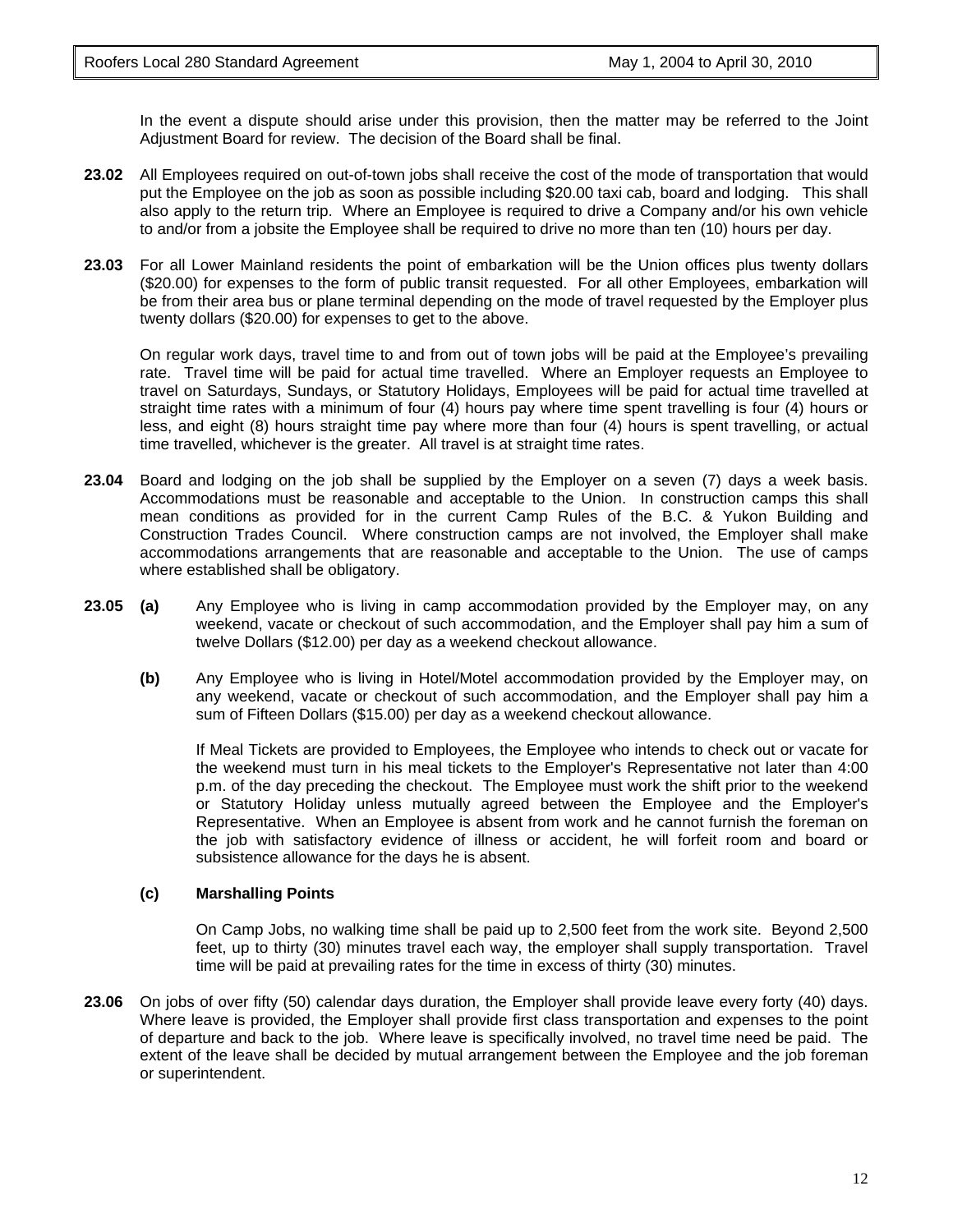An allowance for turnaround or periodic leave will be provided on a "use it or loose it" basis.

The allowance will be based on the following formula:

| 250 km to 500 km  | \$100.00 |
|-------------------|----------|
| 501 km to 750 km  | \$200.00 |
| 751 km to 1000 km | \$250.00 |
| Over 1000 km      | \$325.00 |

The mileage shall be computed from the project to the dispatch point or the employee's place of domicile as stipulated in the respective trade 's collective agreement. It is agreed that the above amounts will be paid only once for each turnaround.

- **23.07** It is understood that if an Employee is discharged for just cause before the completion of the out-of-town iob, the Employer shall not be required to furnish transportation, expenses or travel time back to the point of departure.
- **23.08** All travel expenses (one-way) shall be supplied or paid for in advance: the Employee shall not be expected to supply on a "paid later" basis. Notwithstanding the preceding, the Employee shall, if required, remain on the job for at least seven (7) calendar days. Failing this, the Company shall have the right to deduct from his wages the costs and expenses of the transportation expended.
- **23.09** These out-of-town conditions shall not apply to those Employees hired in accordance with the terms of this agreement who have been bona fide residents of the job area for at least three (3) months prior to hire. Job area means that area encompassed by a fifty (50) mile (80 km) radius of the job site. A fifty (50) mile (80 km) radius from the nearest respective city or municipal hall within the job area shall be considered as a free travel zone for local hire Employees and shall travel at no expense to the Employer within that radius. Travel beyond the fifty (50) mile free zone shall be paid in accordance to conditions specified in Article 23.
- **23.10** On out-of-town jobs where the distance involved between the point of lodging and job exceeds one (1) mile (1.61 km.), the Employer shall supply transportation. Travel time in excess of fifteen (15) minutes shall be paid.
- **23.11** All travel time shall be straight time.
- **23.12** If an Employee suffers a job incurred injury on an out-of-town job and if the Worksafe BC. and/or the attending Doctor should declare him unfit for work, the Employer will either stand the cost of transportation back to the point of departure, or if the projected period of incapacity is a short one, the Employer will continue to supply the usual room and board.
- **23.13** On any job when the Employer must pay proven damages caused by an Employee(s) to accommodation facilities supplied or paid for by the Employer, he shall attempt to claim this money from the Employee(s) involved.

Where such moneys have been paid by the Employer, then the Union shall make every reasonable effort to assist the Employer to recover the money paid on behalf of the member(s).

# **ARTICLE 24.00 -- JOB COMMUTING**

- **24.01** For the purposes of this Article:
	- **(a)** A Lower Mainland Contractor shall be defined as an Employer whose shop or place of business is located west of the Upper and Lower Sumas Mountain Road and the Eastern Boundary of the District of Mission, north of the U.S.A. border and south of Squamish.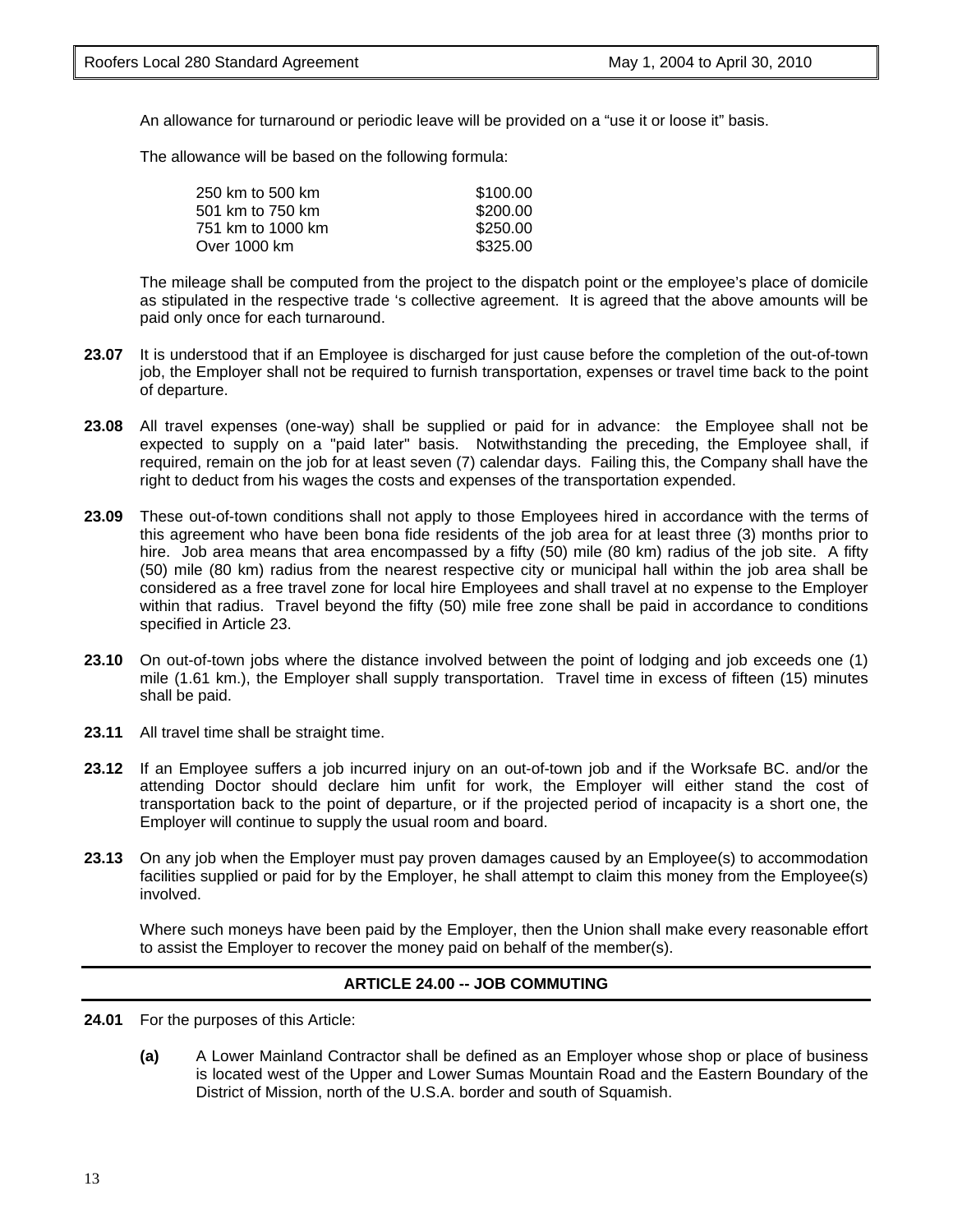- **(b)** The Lower Mainland Area shall be defined as that area bounded by Hope to the East, the Strait of Georgia to the west, the U.S.A. border on the south and Squamish to the north.
- **24.02** No Employer will be allowed to declare a job in the Lower Mainland as an out-of-town job for the purposes of 23.09 (bona fide residents).
- **24.03** A Lower Mainland Contractor, at his discretion, may elect to supply board and lodging in lieu of daily travel expense and/or daily travel time for Employees on jobs in the Lower Mainland Area. In these circumstances, board and lodging shall be supplied by the Employer as per the conditions and terms contained in Clauses 23.04 and 23.05
- **24.04** Any job within the area of a fifty (50) miles, (80km) straight line radius of the Employer's shop or place of business shall be considered a zone free of travel time or expense to the Employer, except as noted in Article 24.
- **24.05** On any job beyond this radius, the travel formula shall be used to determine the amount of remuneration for time spent travelling per one (1) mile (1.6 km).

| Journeyman Rate | $=$ | Travel Time in terms |
|-----------------|-----|----------------------|
| 40 m.p.h.       |     | of cents per mile.   |

Travel expense shall be paid at forty-five cents (\$0.45) per mile (1.6 km).

Should, due to geographical conditions, the Employee be required to travel outside the fifty (50) mile (80 km) free zone radius in order to reach a job within the free zone, the mileage shall start at the point where the Employee leaves the free zone and be calculated from that point to the actual jobsite.

- **24.06** To qualify for the above, the Employee shall be at the actual job site at the regular starting time and if required remain on the job until regular quitting time.
- **24.07** If the Employer supplies transportation outside regular hours, travel expense shall not apply, only travel time shall apply.
- **24.08** All Employees, not just drivers, shall receive the aforementioned amounts.
- **24.09** For the duration of this agreement the travel expense portion of Article 24.05 of forty-five cents (\$0.45) per mile shall be sunset for the Lower Mainland contractors.

# **ARTICLE 25.00 -- EMPLOYEE VEHICLES**

- **25.01** During the work day or employed period where the Employee is requested to use his vehicle as a means of transportation to, from or between jobs, the Employer shall provide any necessary, extra protective insurance required, and the Employee shall be allowed a travel allowance to be paid at the rate of fortyfive cents (\$0.45) per mile (1.6 km).
- **25.02** It is, however, understood that no Employee shall be requested to use his personal vehicle as means of transportation for the Employer's tools, materials or equipment.
- **25.03** Ownership and/or use of a vehicle shall not be a condition of employment.

# **ARTICLE 26.00 -- STANDARDIZATION OF AGREEMENT**

**26.01** This Agreement shall be considered as Standard for the Roofing, Damp and Waterproofing Industry in the area laid out in the Geographical Jurisdiction.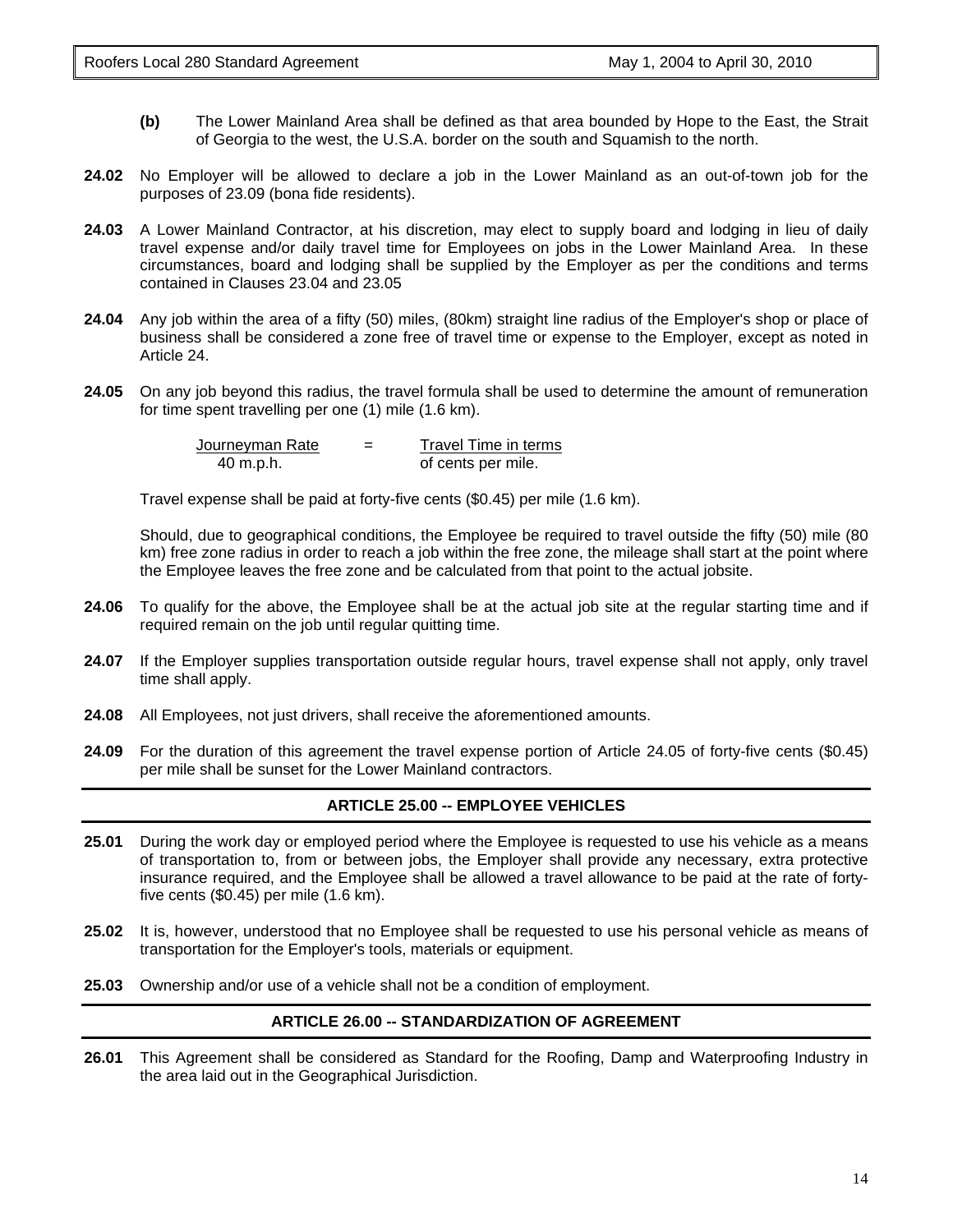- **26.02** The Union shall not make other substantially different Agreements with other Employers covering the Geographical and Trade Jurisdiction defined herein without the approval of the Joint Roofing Adjustment Board.
- **26.03** The Union agrees to endeavour to have its regular members work only for such Employers who agree to comply with the provisions of this or similar allowed Roofing Agreements.
- **26.04** This Article is not to be construed as to prevent members of the Union being employed by Public Boards.

#### **ARTICLE 27.00 -- UNDERGROUND PAY**

- **27.01** On industrial projects Employees required to work underground shall receive prevailing rates plus ten percent (10%).
- **27.02** This Article will not apply to work performed within basements of buildings or open ditches.

#### **ARTICLE 28.00 -- OLDER WORKMEN**

**28.01** It shall be the policy of the Employer to make every reasonable effort, where there are five (5) or more Journeymen em**plo**yed by the Employer, to have every fifth Journeyman of the age of fifty (50) years or over, if available.

#### **ARTICLE 29.00 -- COFFEE BREAKS**

- **29.01** Employees shall be granted once in the first half (1/2) shift and once in the second half (1/2) shift a "coffee or rest break" of ten (10) minutes duration. The specific time period of the breaks shall be mutually agreed upon.
- **29.02** The break shall be taken at the work station and on the jobsite. Only one (1) person (preferably an Apprentice) shall be dispatched to the "on site" coffee wagon to obtain refreshments for the crew. Employees shall remain on the jobsite.

#### **ARTICLE 30.00 -- JOBSITE CONDITIONS**

**30.01** Employees shall be entitled to exclusive use of clean and heated facilities for the eating of lunches, the hanging and drying of clothes and the safe storage and lock-up of personal tools. The rallying point of the job shall be located not higher than the first half of the total height of the building.

On jobs of insufficient size or duration to warrant the foregoing conditions this clause shall not apply.

Where the Employer claims "insufficient size or duration" and a disagreement arises, the resultant disagreement shall be adjudicated by a called meeting of the Joint Roofing Adjustment Board.

- **30.02** Fresh and adequate drinking water, paper cups, salt tablets and toilet facilities, flush or other type, shall also be made available, if necessary, by prearrangement with the General or the Customer.
- **30.03** A telephone shall be made available to all members at all times for incoming or outgoing emergency purposes and that incoming messages shall be relayed immediately.

#### **ARTICLE 31.00 -- MOONLIGHTING**

**31.01** No regularly employed member of the Union shall engage in the practice of "Moonlighting".

No Employer shall employ or continue to employ anyone he knows to be "Moonlighting".

"Moonlighting" shall only be considered as such when it is in excess of the regular work-day or workweek of the regular job.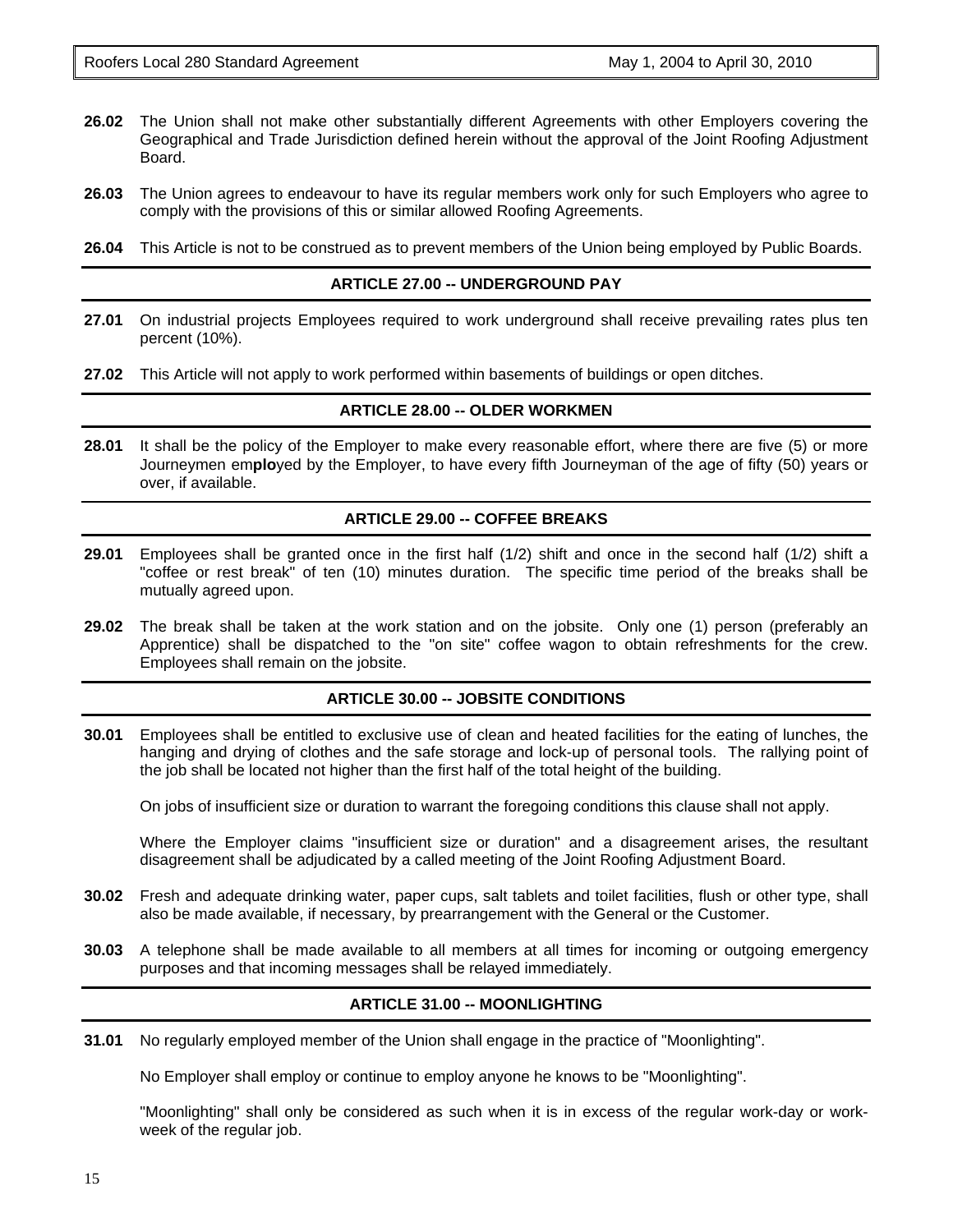The Union will also take disciplinary measures against "Moonlighting" members or members who "contract" in competition to their regular Employers.

# **ARTICLE 32.00 -- NO DISCRIMINATION**

**32.01** It is agreed by both parties to this Agreement that neither will practice in Employer-Employee Relations any form of "discrimination" based on race, creed or colour.

#### **ARTICLE 33.00 -- "ALL EMPLOYEE" CERTIFICATION**

**33.01** Where Local Union No. 280 has been granted an "all Employee" certification by the Labour Relations Board (this shall not include office or sales staff) and where the Employer employs or wishes to employ persons outside the scope of this Agreement or the Standard Sheet Metal Working Agreement, a Letter of Understanding shall be entered into governing the wages and conditions of such persons. Failure to agree shall rate such persons as Journeymen.

#### **ARTICLE 34.00 -- CERTAIN WORK**

- **34.01** Where, by mutual agreement, certain work might be obtained which would otherwise be lost and which would be of mutual advantage to all parties, application may be made to the Joint Roofing Conference Board for permission to alter certain conditions of this Agreement. The Board may by majority vote alter such conditions and for such time and with such limitations as it feels necessary.
- **34.02** It shall have no authority, however, to alter in any way or to make regulations that would run contrary to this Agreement in its application to the normal roofing and waterproofing contract scope of work.

#### **ARTICLE 35.00 -- ACCESS TO AGREEMENT**

- **35.01** The Employer and all Employees covered by this Agreement shall have access to copies of this Agreement, the Union to supply.
- **35.02** The Employer shall permit posting at all times a copy of this Agreement in a prominent place at the normal rallying point of his Employees or at any jobsite office for the information of his Employees.

#### **ARTICLE 36.00 -- TOOLS**

**36.01** A JOURNEYMAN ROOFER shall possess in good condition, at his own expense, a minimum standard set of hand tools and accessories to enable him to carry out his work efficiently as follows:

1 Screwdriver 1 November 2 Set of Roofing Knives 1 Crescent Wrench (8") 1 **1 Roofer's Hatchet** 1 Pr. Combination Snips 1 Pointing Trowel 1 Hammer (straight claw) 1 Safety Hat 1 Measuring Rule 1 November 2012 1 Tool Box or Bag 1 Pr. of Gloves

- 
- 
- 
- 
- 
- **36.02** By mutual agreement, the above list may be modified for certain branches of the Trade such as Tilers, Plastic Deck Applicators, etc.
- **36.03** Apprentices shall be expected to obtain an appropriate tool kit.
- **36.04** The Employer must assure the safety of members' tools against fire and burglary or loss when working over water or such other areas where tools cannot be retrieved while in his employ and in the event of loss thereby replace same. If so requested by the Employer, the Employee will submit to the Superintendent or Company Representative an inventory of tools carried.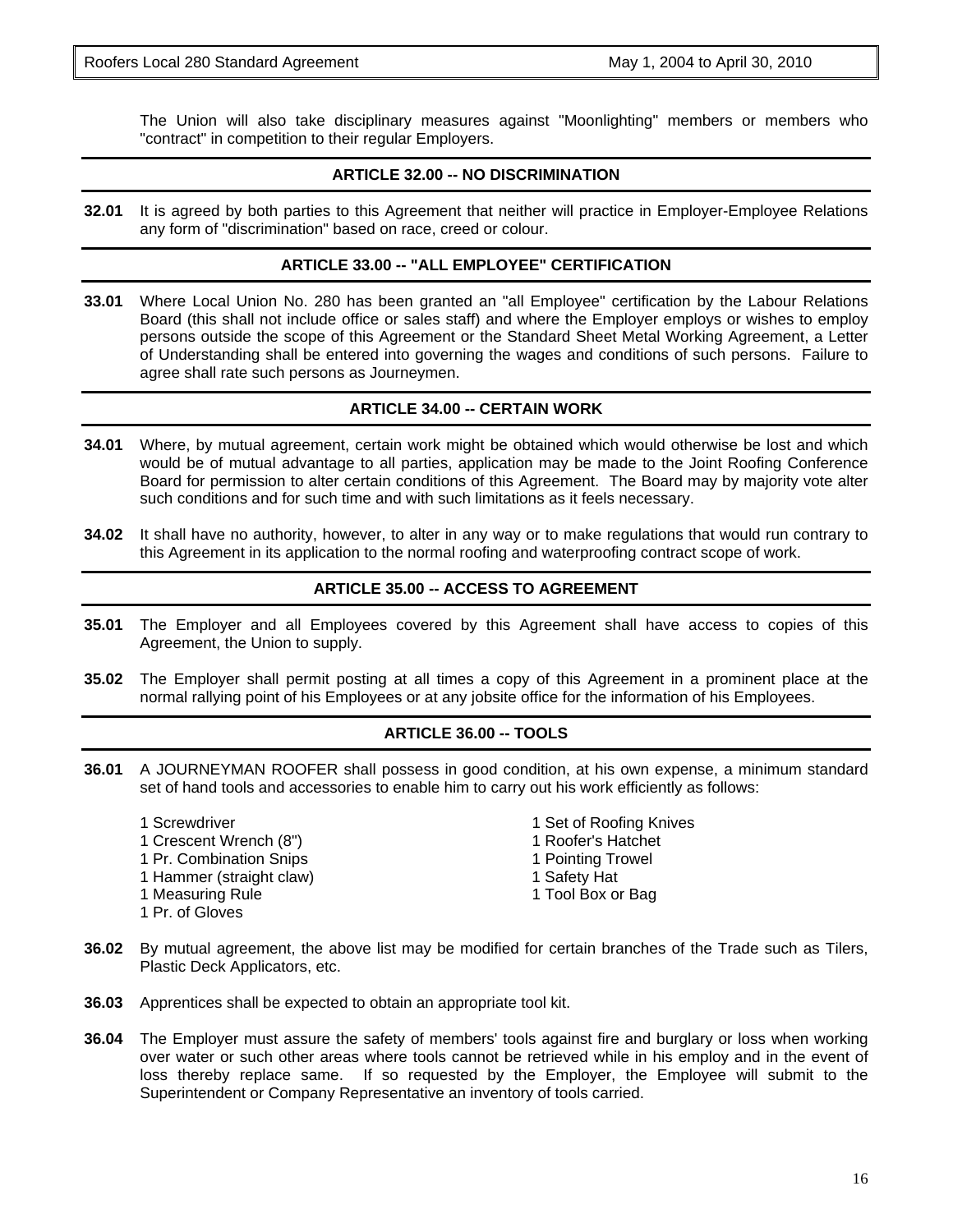# **ARTICLE 37.00 -- TRAINING AND CERTIFICATION OF JOURNEYMEN**

- **37.01** All parties shall co-operate in every way possible through the good offices of the Joint Apprenticeship Committee to promote the training, qualification, up-grading and skill improvement of existing Journeymen employed in the Industry.
- **37.02** The Joint Committee shall also be responsible for the Certification of existing Journeymen, either through the machinery of the Tradesmen's Qualification Act or through its own resources. Certification shall be based on basic requirements as set forth by the Committee after due consideration.

#### **ARTICLE 38.00 -- ASSOCIATED TRADE**

- **38.01** Due, in many cases, to joint certification of the Roofers, Damp and Waterproofers and the Sheet Metal Workers as represented by Local Union No. 280, it is agreed that this Standard Roofing Agreement shall run concurrently with the Standard Sheet Metal Working Agreement, both in this and subsequent years.
- **38.02** Journeymen Roofers shall be permitted to apply "gravel stop", simple flashing, gum pots and similar minor sheet metal items used in roofing.
- **38.03** All other sheet metal work connected with a roofing or waterproofing contract, including roof vents, major flashings and copings, etc. as well as all other work coming within the jurisdictional field of the Sheet Metal Worker, as outlined in the Standard Sheet Metal Working Agreement, shall be fabricated and installed by Sheet Metal Workers members of Local Union No. 280.
- **38.04** If, in conformity with the above the Employer hires Sheet Metal Workers, it is agreed that he will sign the Standard Sheet Metal Working Agreement and the rate and conditions of that Agreement shall apply. Should this not be the case, then the Employer agrees to sublet all sheet metal work to a bona-fide Sheet Metal Contractor signatory to an Agreement with and employing members of Local Union No. 280.
- **38.05** All parties agree to respect the regulations pertaining to each trade under the Apprenticeship and Tradesmen's Qualification Act.

#### **ARTICLE 39.00 -- APPRENTICESHIP**

- **39.01** A Joint Apprenticeship Committee of the Roofing Industry shall be formed of four (4) members nominated by the Association and four (4) members of the Union. This Committee shall be formed within two (2) months of the reference date of this Agreement by a mutual exchange of letters between Association and Union.
- **39.02** The Committee shall meet as required by either Party and shall be financed by the Roofer's Apprenticeship and Training Fund. The Committee shall set up the Trust Agreement and shall act as Trustees of the Fund.
- **39.03** All Apprentices shall be indentured to the Joint Apprenticeship Committee in accordance with the provisions of the Apprenticeship and Tradesmen's Qualification Act. The Committee shall be empowered to formulate and make operative Apprenticeship and Training Standards as they may deem necessary and which do not conflict with the specific terms of the Agreement. Such standards to govern eligibility, registration, education, transfer, hours and working conditions of duly qualified Apprentices and the operation of an adequate Apprenticeship system to meet the needs and requirements of the Trade. Said rules and regulations when formulated and adopted by the parties hereto shall be recognized as part of this Agreement.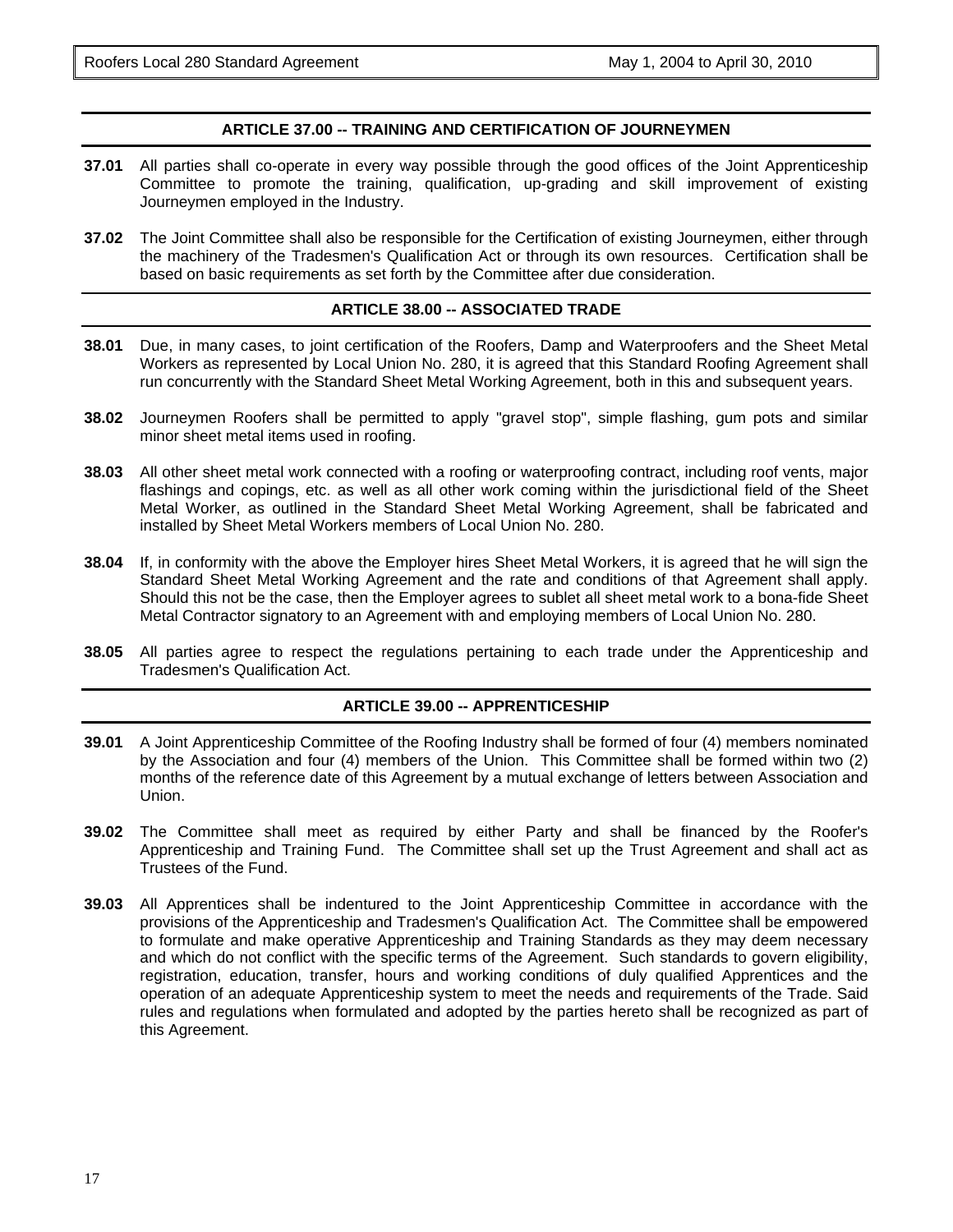- **39.04** The term of Apprenticeship shall be not less than thirty-four hundred (3,400) hours of reasonably continuous employment including probationary period and including the required hours of supplemental school instruction (120 hours per year minimum).
- **39.05** The Employer shall be allowed and encouraged to have one (1) Apprentice for each one (1) Journeymen (with or without Certificate) employed. They shall be at all times under the direction of Journeymen Roofers for the first two (2) years of their Apprenticeship.
- **39.06** When hiring or laying off Apprentices, the Employer shall maintain an equal distribution of Junior and Senior Apprentices.
- **39.07** All Apprentices must be cleared by referral slip from the Joint Apprenticeship Committee of the Roofing Industry before being dispatched by Local Union No. 280. In the case of new Apprentices, the Employer or any other interested party shall have the right to refer individuals to the Joint Apprenticeship Committee, who after determining the applicant's qualifications and eligibility, may indenture in accordance with the foregoing provisions.
- **39.08** It is agreed that the Joint Apprenticeship Committee will publish and provide each Apprentice with an Apprentice Working Log Book.

#### **ARTICLE 40.00 -- JURISDICTIONAL DISPUTES**

- **40.01** Work assignments (as between Trades) shall be the responsibility of the Employer in accordance with the "Plan for Settling Jurisdictional Disputes". Assignments shall be made in accordance with the terms of this Agreement, bearing in mind "International Agreements" between this and other Unions and the Decisions and Agreements of Record as set forth in the "Green Book".
- **40.02 B.C. Jurisdictional Work Assignments Plan:** 
	- **(a)** Both parties to this Agreement recognize and will strictly adhere to the Procedural Rules for the Umpire of Jurisdictional Work Assignments in British Columbia and other supplementary rule(s), agreement(s) and/or memoranda as may be agreed upon from time to time by Construction Labour Relations Association of B.C. and the British Columbia and Yukon Territory Building and Construction Trades Council. Should any provision or provisions contained in the above prove to be in violation of any legally effective Federal or Provincial statute, it is agreed that the prime parties to the said agreements will re-negotiate such provision or provisions and all other provisions shall not be affected thereby.
	- **(b)** The Employer shall, upon request, make known his intended work assignment. It is agreed that such intended work assignment shall be determined by the standards contained in the Procedural Rules for the Umpire of Jurisdictional Work Assignments in B.C.
	- **(c)** The participating Employer Association shall inform their stipulated members, in writing, of their responsibilities for the assignment of work in accordance with the Rules and Regulations of the Plan.
	- **(d)** The parties agree that all cases, disputes or controversies involving jurisdictional disputes and assignments of work shall be resolved as provided in the Procedural Rules and Regulations provided for in the Plan for the Umpire of Jurisdictional Work Assignments in British Columbia. The parties agree that they shall comply with the decisions and awards of the Umpire of Work Assignment established by the Plan.
	- **(e)** The Union agrees that the establishment of picket lines and/or the stoppage of work by reason of the Employer's assignment of work are prohibited. No local Union stipulated to the Plan shall institute or post picket lines for jurisdictional purposes.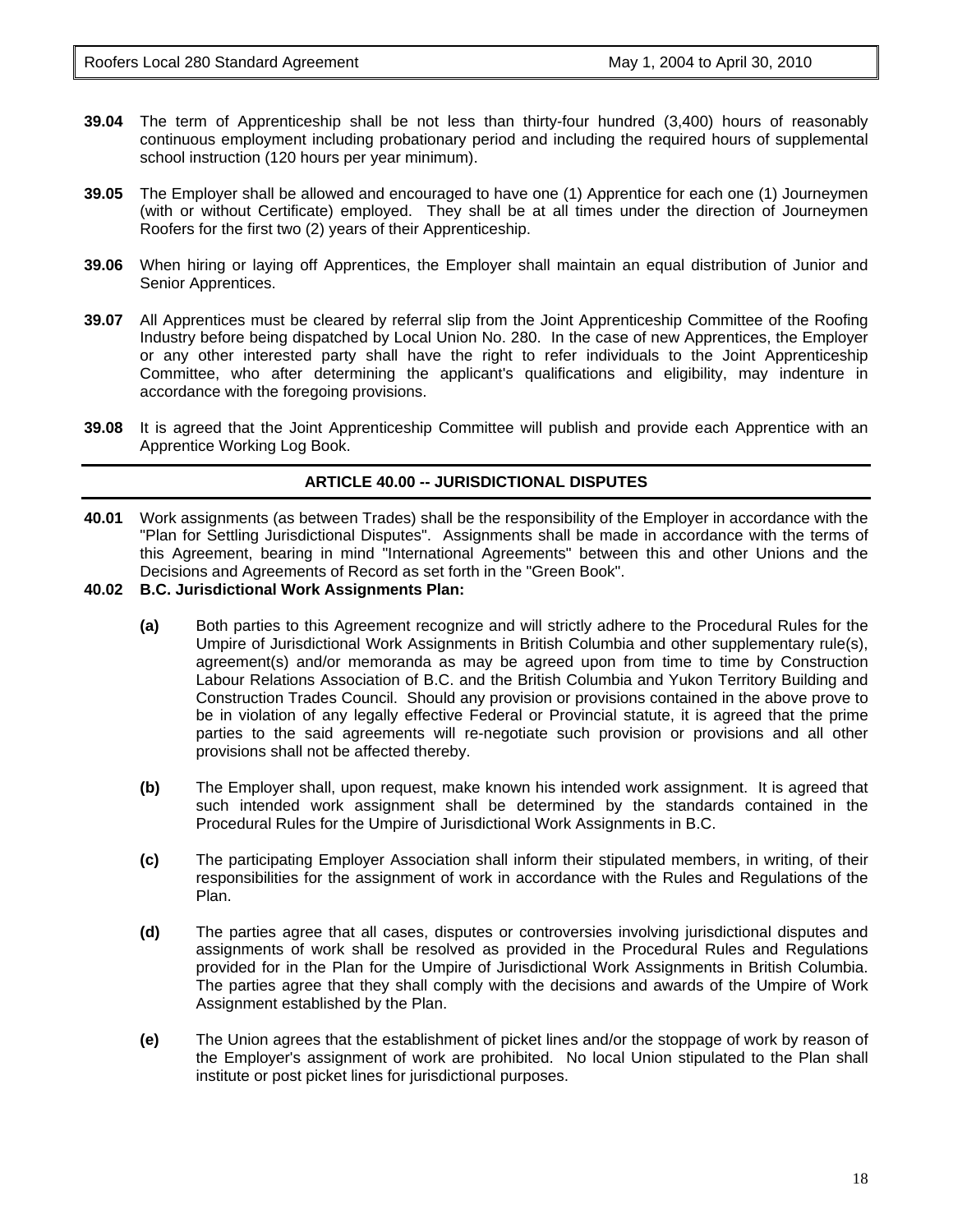**(f)** Where the Employer makes an assignment of work to another constituent union or local union of the BCBCBTU, which is challenged under the B.C. Jurisdictional Work Assignment Plan (JA Plan), the union will not make any claim or bring any independent action for back pay or any other damages through the Umpire, arbitration or the B.C. Labour Relations Board, unless the union has obtained a ruling from the Umpire in its favour, in which event the union shall be entitled to claim damages through collective agreement arbitration for non-compliance with the Umpire's ruling for the period subsequent to the ruling.

#### **40.03 Jurisdictional Assignment Plan Fund**

- **(a)** An amount equal to one cent (\$0.01) per hour for all classifications covered by this Collective Agreement will be paid to the Trustees of the Jurisdictional Assignment Plan Fund in accordance with the standard remittance form provided for in this Collective Agreement, for each hour of work performed by each Employee covered by this Agreement.
- **(b)** These monies will be remitted to the Trustees by the fifteenth (15th) day of the month following that which contributions cover. The remittance shall be made in accordance with and through the same method established in this Agreement for the transmission of other funds.

# **ARTICLE 41.00 -- GRIEVANCE PROCEDURE**

- **41.01** If, during the life of this Agreement there should arise any grievance, dispute or other matter of controversy as to the carrying out of any of its terms, its interpretation, application, operation or alleged violation, any dispute regarding unjust and improper termination by either Employer or Employee(s), any alleged violation of social or labour legislation, the matter shall be settled, if possible, firstly, by informal discussion between Employee and Supervisor and/or Employee and Employer and/or the parties signatory hereto.
- **41.02** Should informal discussion fail to achieve a solution, either Party may invoke a sitting of the Joint Roofing Adjustment Board. The Joint Roofing Adjustment Board shall meet within three (3) days and attempt to resolve the dispute. Should it be considered to be in the interest of all concerned, the disputing parties may mutually agree in writing prior to the deliberations of the Joint Board that a majority decision of the Board shall be final and binding. Failure to reach resolution by the above method(s) within ten (10) days of invocation of the Board shall permit either party to refer the matter to an Arbitration Board.
- **41.03** Except in the case of a wage claim or claim on fund payments, the first step of the grievance procedure shall be initiated within thirty (30) days of the awareness of the alleged violation by the person or party initiating the procedure. Failing this the grievance shall be deemed to be abandoned.

# **ARTICLE 42.00 -- ARBITRATION**

- **42.01** When requesting Arbitration of the other party to a dispute, the requesting party shall at the same time and in the same communication state who its Nominee on the Arbitration Board shall be.
- **42.02** Upon receipt of the above communication, the other Party shall, within five (5) days, inform the initiating Party of its Nominee to the Arbitration Board.
- **42.03** The Labour Relations Board shall be asked to appoint a Nominee, if the conditions of Section 2 above are not met within the required time.
- **42.04** The two (2) Nominees or appointees shall, within five (5) days, endeavour to agree upon a Chairman; if they are unable to do so within the required time, the Minister of Labour shall be requested to appoint a Chairman.
- **42.05** The Arbitration Board shall meet and render their decision within ten (10) days of the Chairman's appointment, unless an extension of time is mutually agreed upon.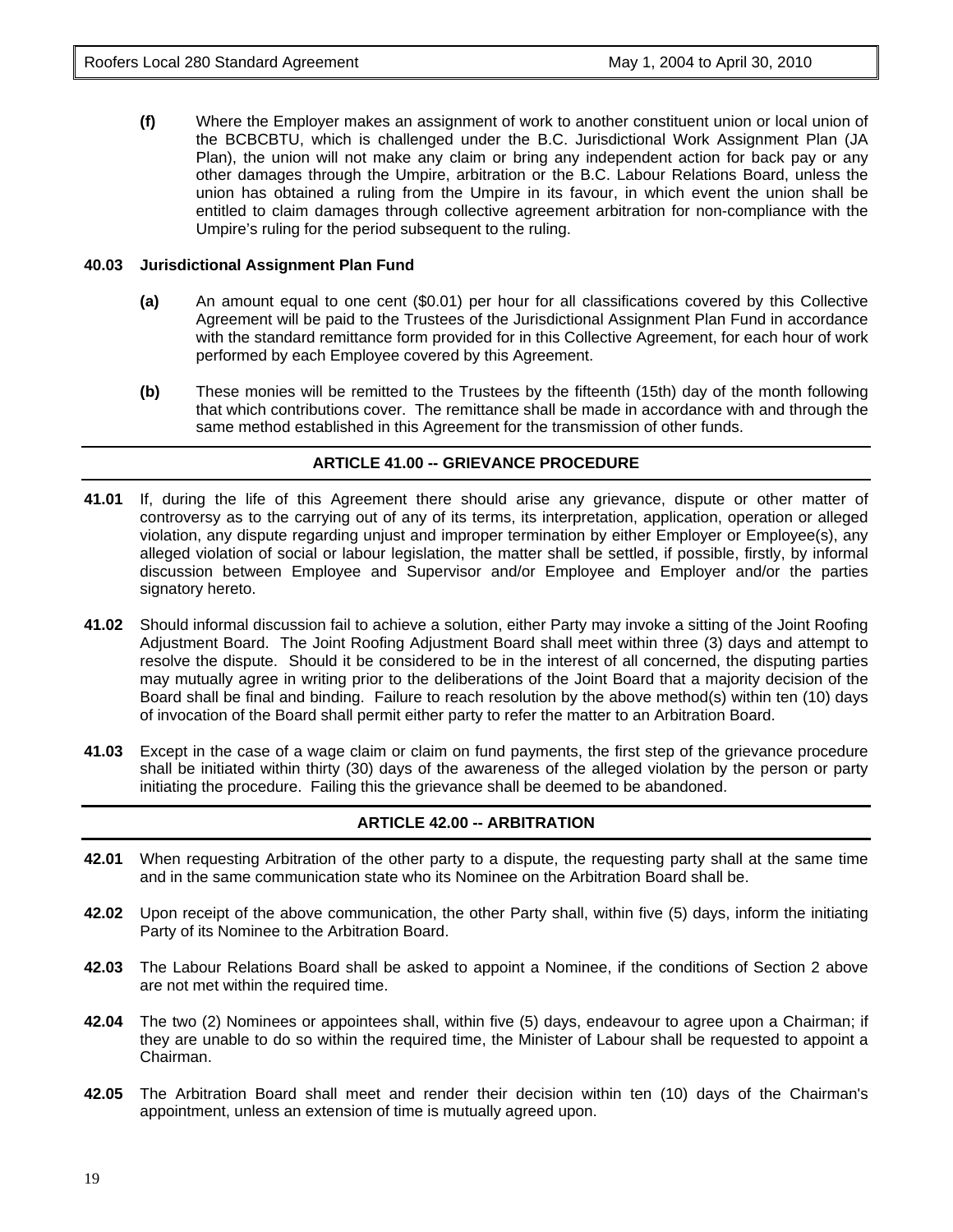- **42.06** The question of whether a particular dispute is arbitrable is itself a matter for the Arbitration Board.
- **42.07** Each party shall stand the cost and expense of its own Nominee to an Arbitration Board and one-half (1/2) the cost and expense of the Chairman.
- **42.08** The decision of the Arbitration Board shall be final and binding on all parties.

### **ARTICLE 43.00 -- JOINT ROOFING CONFERENCE BOARD -- JOINT ROOFING ADJUSTMENT BOARD**

- **43.01** A Joint Roofing Conference Board shall be formed of four (4) members nominated by the Provincial Roofing Trade Advisory Committee of the Construction Labour Relations Association and four (4) members nominated by the Union who shall meet as required by either of these organizations, but in any event, not less than quarterly.
- **43.02** A Joint Roofing Adjustment Board shall be formed of four (4) members nominated by the Provincial Roofing Trade Advisory committee of the Construction Labour Relations Association and four (4) members nominated by the Union who shall meet as required by either of these organizations. Members of the Joint Roofing Adjustment Board shall not be directly involved in such alleged unfair labour practice or grievance as outlined in Article 41.
- **43.03** At any meeting of the Joint Roofing Conference Board, or the Joint Roofing Adjustment Board, a quorum shall consist of two (2) members present from each organization. Neither side shall cast more votes than the other. A majority vote carries. All major decisions on matters stipulated below as the Adjustment Board shall be subject to ratification by the nominating organizations, except in the matter of Grievances taken up under Article 41.
- **43.04** The Joint Roofing Conference board shall have the power, authority and duty to:
	- **(a)** Promote the Trade and Industry by such rules and regulations, not related to labour relations, as it deems expedient.
	- **(b)** Investigate and suggest methods to improve trade practices, efficiency, productivity and standards of workmanship within the Roofing, Damp and Waterproofing Industry.
	- **(c)** Promote the full trade jurisdiction and range of this Agreement in a manner consistent with the procedural rules of the National Joint Board and to refer and to recommend accordingly to the Joint Roofing Adjustment Board in such matters.
	- **(d)** Stop and put an end to unfair trade practices of both Employers and Employees.
	- **(e)** Engage in such research as is necessary to find means to alleviate the "Short Time" problem of Employees in the Industry.
	- **(f)** To fulfil such other obligations, exclusive of Labour Relations matters as may be defined as being of mutual concern to the Trade Association and the Union.
- **43.05** The Joint Roofing Adjustment Board shall have the power, authority and duty to:
	- **(a)** Subject to the provisions of Article 43.02 to supplement and/or amend existing agreements.
	- **(b)** Stop and put an end to unfair labour practices of both Employers and Employees.
	- **(c)** Act as, or appoint members to, a Grievance Panel as per Article 41.
	- **(d)** To fulfil such other obligations contained in this Agreement as from time to time may arise.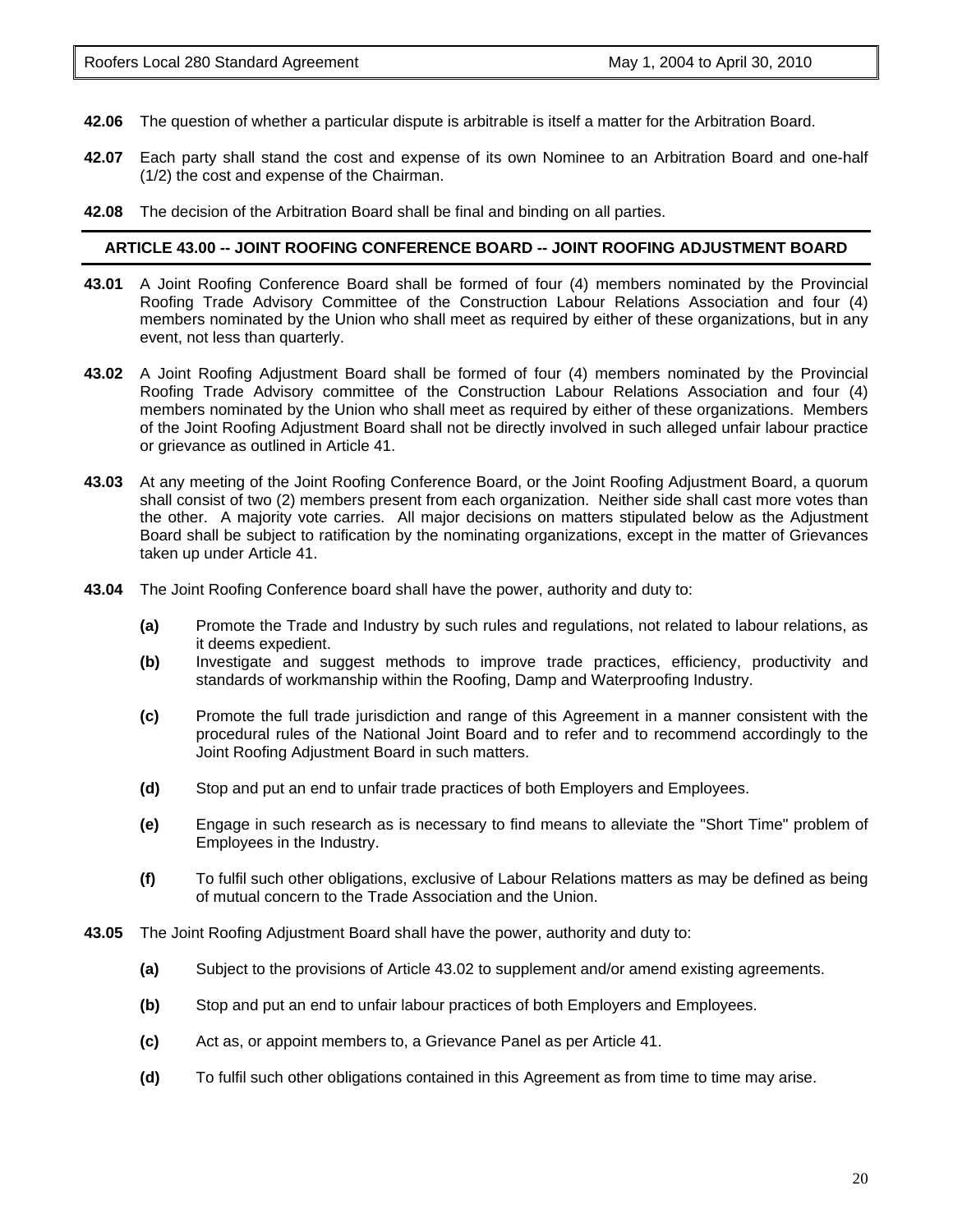- **43.06** The Joint Roofing Adjustment Board or the Joint Roofing Conference Board (in their appropriate sphere) shall, when establishing a regulation or amendment applicable to the Industry as a whole (upon ratification), give it an appropriate title, jointly sign it and have it printed in sufficient quantity that a copy may be sent by registered mail to each signatory to this Agreement. Copies shall also be sent to the Minister of Labour for attachment to the "deposit" copies. When this procedure is adhered to, such rule, regulation or amendment shall be binding and considered part of this Agreement.
- **43.07** All Employers, including the Employer of this specific Agreement, whether or not members of either R.C.A. or the Construction Labour Relations Association, agree that these Associations and their Nominees on either the Joint Roofing Conference Board or the Joint Roofing Adjustment Board shall represent them in all matters outlined above.

# **ARTICLE 44.00 -- DUTIES OF EMPLOYEES**

- **44.01** It shall be the duty of each Employee to:
	- **(a)** Perform a fair day's work for the wages enumerated in this Agreement;
	- **(b)** Obey all lawful instructions of the Employer that are not contrary to the meaning or intent or this Agreement;
	- **(c)** Constantly improve his qualifications and ability;
	- **(d)** Show up for work on time in a fit and responsible condition;
	- **(e)** Have the tools at all times that are called for in this Agreement;
	- **(f)** Work safely for the protection of himself and others;
	- **(g)** Take no part in, "Moonlighting" or other improper practices that are detrimental to the trade and the industry. All employees shall endeavour to maintain a high level of pride and respect for their trade.
	- **(h)** Inform the Employer as quickly as possible when unavailable due to sickness, etc.; and to
	- **(i)** Work generally in accordance with the spirit of this Agreement governing the Roofing Industry.

#### **ARTICLE 45.00 -- UNION REPRESENTATIVES**

**45.01** Shop or Job Stewards shall be recognized by the Employer when appointed in any shop or any job site and such Stewards shall not be discriminated against for the performance of their duties.

On job sites where the work involved can be reasonably projected to be greater than two (2) weeks' duration and subject to trade competency, the Steward shall be the last man to be terminated or transferred with the exception of the Foreman.

The Union agrees that the Stewards shall perform their duties as efficiently and expeditiously as possible, and the Employer agrees to grant reasonable time for the performance of such duties.

The Union agrees to notify the Employer, in writing, of the appointment of Stewards. The Employer agrees to notify the Union, in writing, stating the reasons for layoff or termination of any Steward.

**45.02** Business Representatives shall have access to job sites at all times and shall make a reasonable effort to notify the Company's representative that he is on the jobsite. However, shop visits shall be limited to luncheon period and at other times permission shall first be obtained and not unreasonably refused, from the Employer or his representative.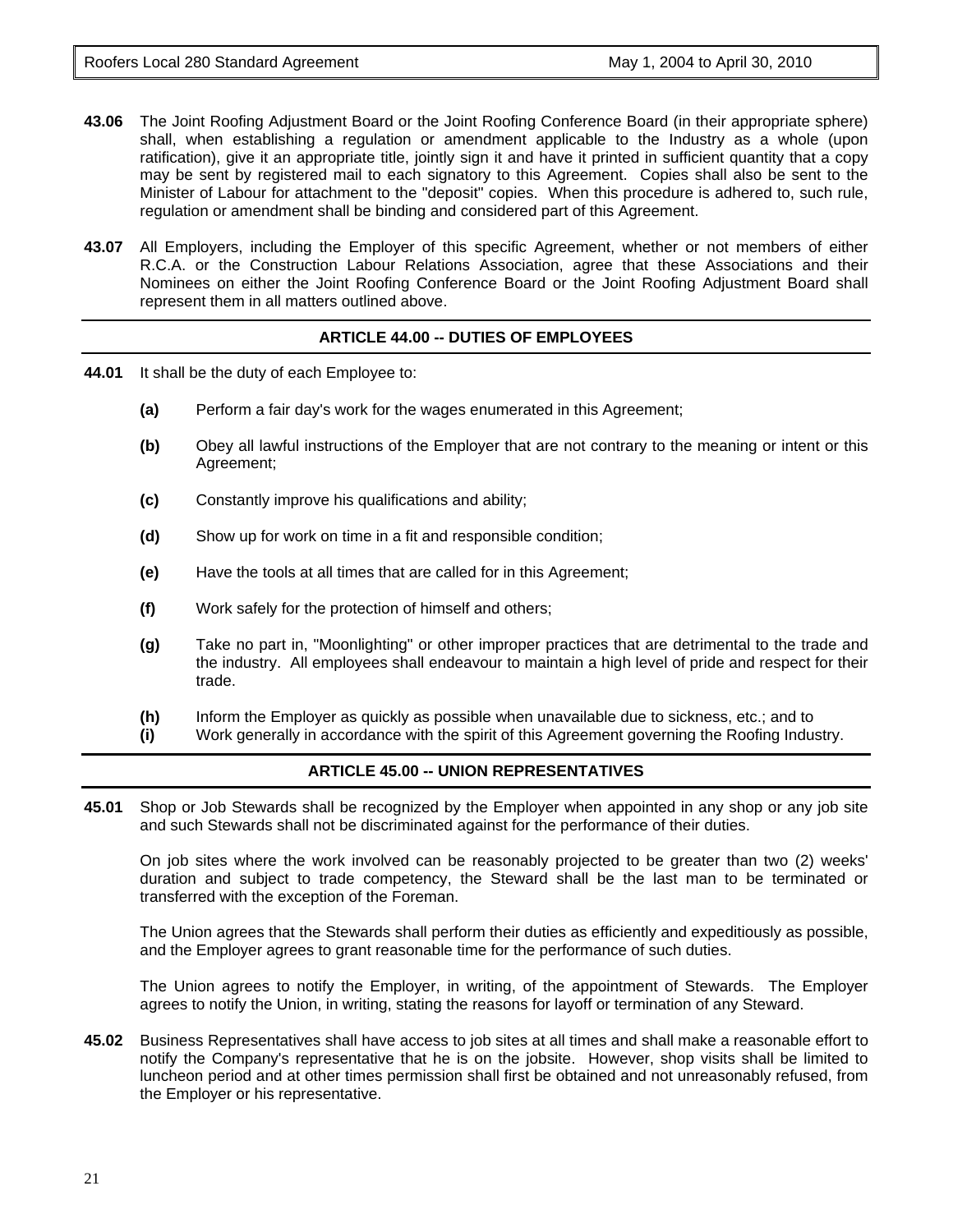**45.03** Members representing the Local Union No. 280 as a delegate, board or committee member shall be allowed the necessary time off for those duties, providing notice is given.

# **ARTICLE 46.00 -- UNION RESERVATIONS**

- **46.01** The Union reserves the right to render assistance to other labour organizations. Refusal on the part of Employees covered by this Agreement to work with non-Union workmen or workmen whose organization is not affiliated with the Building Trades council or the refusal on the part of Employees to install or apply any material that is considered unfair, shall not be a violation of this Agreement.
- **46.02** It shall not be a violation of this Agreement for Employees to respect legal picket lines.
- **46.03** The Union may provide a Letter of Comfort for a project if requested in advance by the Employer.

# **ARTICLE 47.00 -- EMPLOYER RESERVATIONS**

- **47.01** The management of the Employer's operation and the direction and promotion of the Employee is vested exclusively in the Management, and the Union shall not in any way interfere with their rights, provided however, that these rights will not be used for the purpose of discrimination against Employees.
- **47.02** The Union shall at no time have a right of access to the Employer's books other than payroll.

# **ARTICLE 48.00 -- SAFETY**

- **48.01** All equipment, tools and materials must conform and be utilized in conformity with applicable provincial and/or federal regulations, acts and laws. Employer safety rules and regulations shall be complied with provided they are not inconsistent with the above-mentioned.
- **48.02** It shall not be considered a violation of this Agreement should an Employee(s) refuse to work in conditions and/or use equipment that do not meet prescribed safety standards and/or regulations. Refusal of an Employee to abide by the WorkSafe B.C. Regulations may be considered cause for dismissal.
- **48.03** The Employer shall see that safe ladders, properly maintained and guarded kettles and other appurtenances of the Trade shall be provided on all jobs.
- **48.04** Whenever a heating kettle is used, there shall be not less than two (2) men on the job at all times except for preliminary heating where other Employees are expected to arrive shortly.
- **48.05** Employees shall provide themselves with Safety Hats and shall wear at all times on B.U.R. jobs, such clothing that shall at all time completely cover the arms and legs.
- **48.06** Employees should not and shall not work with workmen who are incapacitated through consumption of alcohol.
- **48.07** No Employee shall be allowed to ride in the rear of trucks, unless such trucks are equipped in accordance with W.C.B. Regulations.

**48.08** Where the Employer or Employer's representative supplies necessary safety equipment and has instructed in writing the use of same, the Employee's failure to use safety equipment or practices will be cause for dismissal.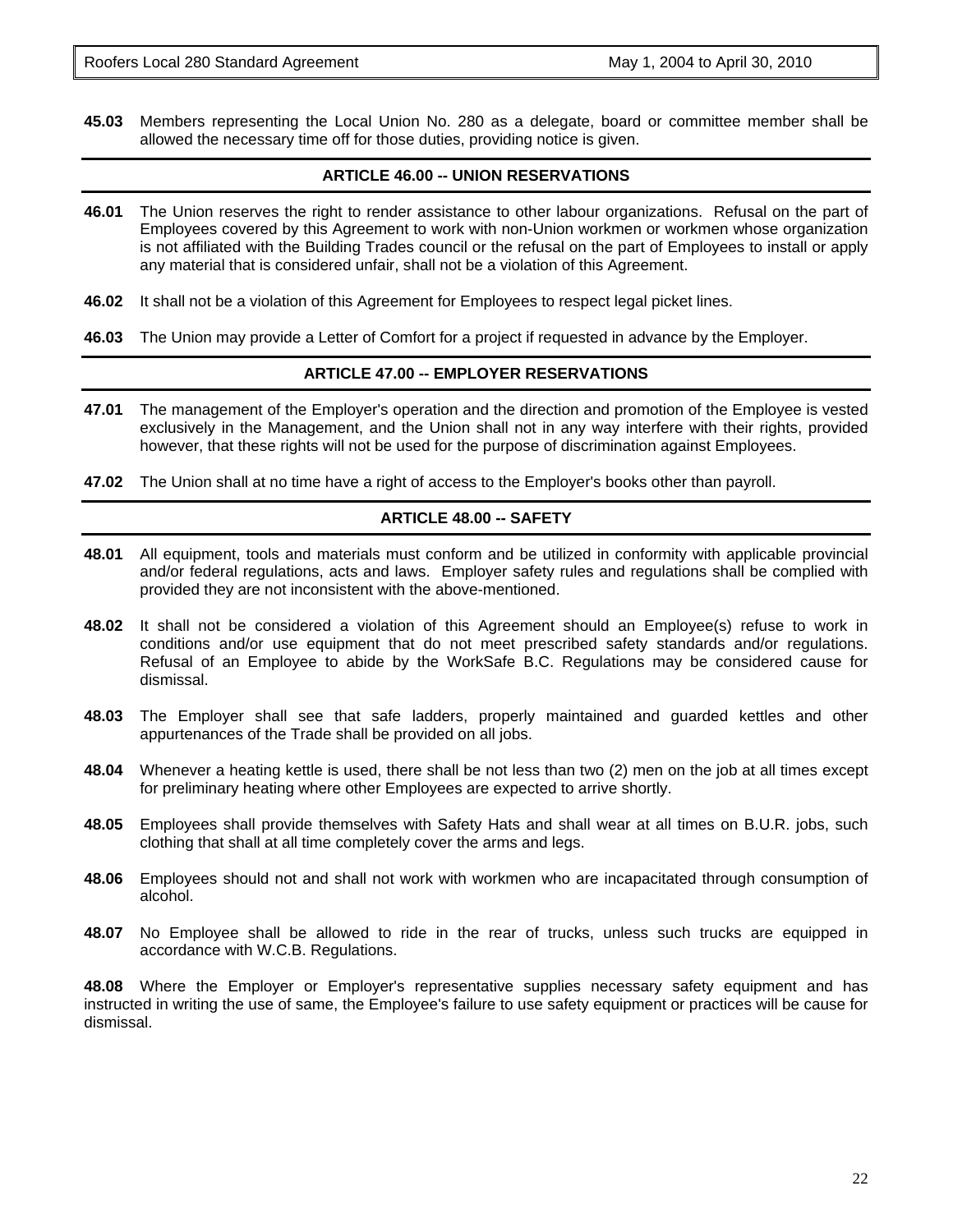# **ARTICLE 49.00 -- SAVING ARTICLE**

- **49.01** It is assumed by the parties hereto that each provision of this Agreement is in conformity with all applicable laws of the Dominion of Canada, Province of British Columbia or the Yukon Territory. Should it later be proven that it would be a violation of any legally effective Dominion, Provincial or Territorial order or statute to comply with any provision or provisions of this Agreement, both parties agree to renegotiate such provision or provisions of this Agreement for the purpose of making them conform to such orders or statutes, and the other provisions of this Agreement shall not be affected thereby.
- **49.02** Such negotiations (as above) to be conducted by Construction Labour Relations Association of B.C. and Sheet Metal Workers International Association Local 280 and when any decision is reached, such decision shall be ratified and made operative in accordance with the provisions of Article 42.

#### **ARTICLE 50.00 -- MATTERS OF LAW**

- **50.01** Copies of this Agreement shall be deposited as may be required by Labour Laws of the Province of British Columbia and Canada.
- **50.02** The operation of Section 66(2) of the respective labour laws is hereby excluded.

# **ARTICLE 51.00 -- MULTI-EMPLOYER CERTIFICATION CLAUSE**

- **51.01** It is agreed that the parties to this specific Agreement, including C.L.R.A., its member contractors and the specific Employer of this Agreement shall co-operate in and support in every way the institution, at the initiative of the Union, of multi-employer certification in accordance with Section 40 of the respective labour laws of B.C.
- **51.02** It is further agreed that such multi-employer certification shall be instituted along traditional trade lines and shall not be used in any way to resolve jurisdiction or to affect the present (July/80) status quo between trades.

#### **ARTICLE 52.00 -- TECHNOLOGICAL CHANGE**

**52.01** It is understood that the Joint Conference Board will discuss and be cognizant of technological change and work towards solutions as to its impact on the industry, all in accordance with the respective labour laws of B.C.

#### **ARTICLE 53.00 -- DURATION OF AGREEMENT**

- **53.01** All provisions of this Agreement shall continue in force and effect beginning May1. 2004 and for the period ending April 30, 2010.
- **53.02** It shall continue in force and effect from year to year thereafter unless either party shall desire a change and shall file notice in writing of changes desired at any time during a four (4) month period prior to April 30th in any year, and the established wage scales and conditions specified herein shall continue in force and effect pending the negotiation and settlement of any proposed changes suggested by either party.

#### **ARTICLE 54.00 – RECOGNITION OF AGREEMENT**

**54.01** It is understood that Employers signed to this Standard Roofing Agreement do so voluntarily and recognize the said Agreement and the conditions therein and agree to be bound accordingly.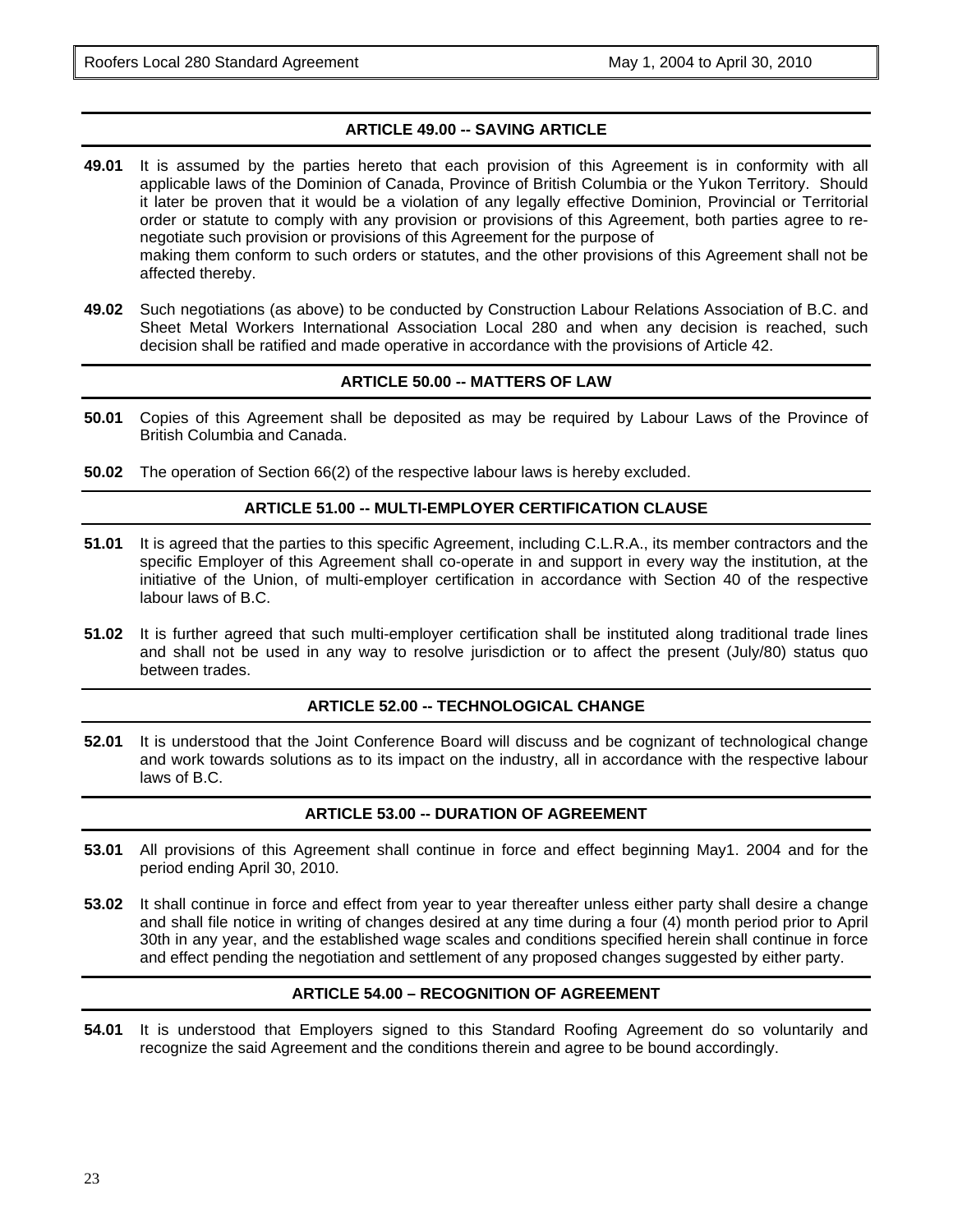DATED THIS \_\_\_\_\_ DAY OF \_\_\_\_\_\_\_\_\_\_\_\_\_, 2007.

SIGNED ON BEHALF OF: SIGNED ON BEHALF OF:

\_\_\_\_\_\_\_\_\_\_\_\_\_\_\_\_\_\_\_\_\_\_\_\_\_\_\_\_\_\_\_\_ \_\_\_\_\_\_\_\_\_\_\_\_\_\_\_\_\_\_\_\_\_\_\_\_\_\_\_\_\_\_\_\_\_\_\_\_\_

\_\_\_\_\_\_\_\_\_\_\_\_\_\_\_\_\_\_\_\_\_\_\_\_\_\_\_\_\_\_\_\_ \_\_\_\_\_\_\_\_\_\_\_\_\_\_\_\_\_\_\_\_\_\_\_\_\_\_\_\_\_\_\_\_\_\_\_\_\_

CONSTRUCTION LABOUR RELATIONS THE SHEET METAL WORKERS

ASSOCIATION OF BC INTERNATIONAL ASSOCIATION, LOCAL 280 UNION: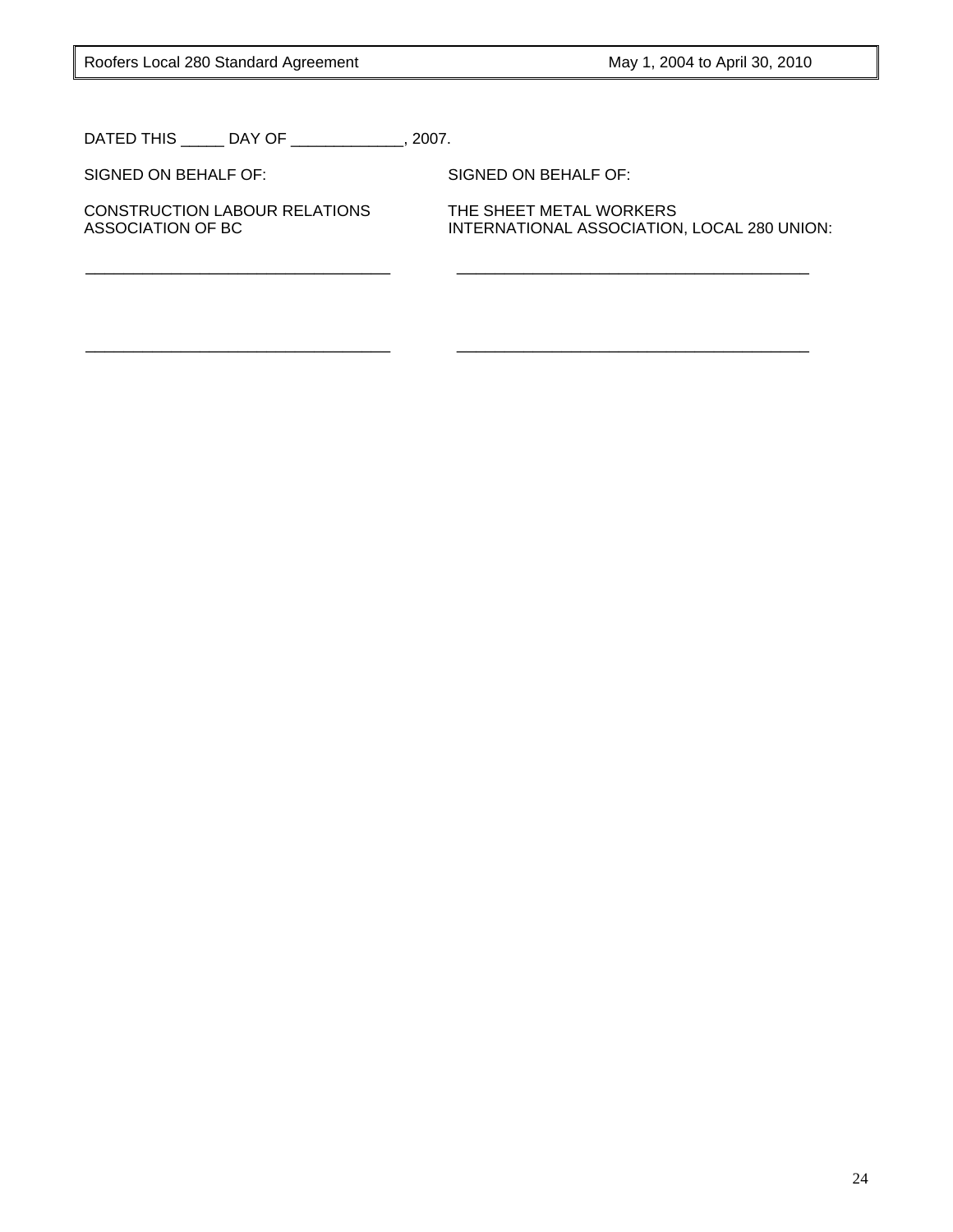# **SHINGLE ADDENDUM**

The following Clauses shall apply to Shingle Work of the Roofing Trade. All Articles contained in the Collective Agreement shall be applicable to work performed under this Addendum unless specifically excluded or superseded from operation as noted herein. This Addendum shall form a part of and be appended to the Standard Roofing Agreement.

#### **ARTICLE 1.00 -- SCOPE OF WORK**

**1.01** "Shingle Work" shall be defined as the covering of steep and similar roof frames with unitized materials such as wood, metal, tile, slate and asphalt shingles.

# **ARTICLE 2.00 -- WAGES**

- **2.01** Employees shall be required to negotiate a "per square" price with the Employer for their services on each job. This price shall be the method of wage payment for all work performed under this Addendum.
- **2.02** The "per square" price shall be an all inclusive sum (i.e. regular wages, overtime, vacations and holiday pay) for the hours of work involved in the installation of a roof section. Premiums paid by the Employer for Unemployment Insurance, Canada Pension Plan, and Workers' Compensation coverage shall not be included in the "per square" price.

# **ARTICLE 3.00 -- HOURS OF WORK**

**3.01** The Employer may determine the starting time and length of a working day, but Employees shall not be required to work more than ten (10) hours per day. Employees shall not be required to work on Sundays and recognized Statutory Holidays.

# **ARTICLE 4.00 -- HIRING**

**4.01** When qualified Shinglers are not available through the Union, the Employer may immediately employ any qualified men provided that the Union is notified of the Employee's name and Social Insurance Number. Such Employees shall be given a permit to work on a job by job basis, depending on the availability of qualified Union members.

#### **ARTICLE 5.00 -- APPLICATION OF COLLECTIVE AGREEMENT**

**5.01** The following Articles in the Collective Agreement shall have no application to this Addendum:

| Work Week, Hours and Overtime |
|-------------------------------|
|                               |
|                               |
|                               |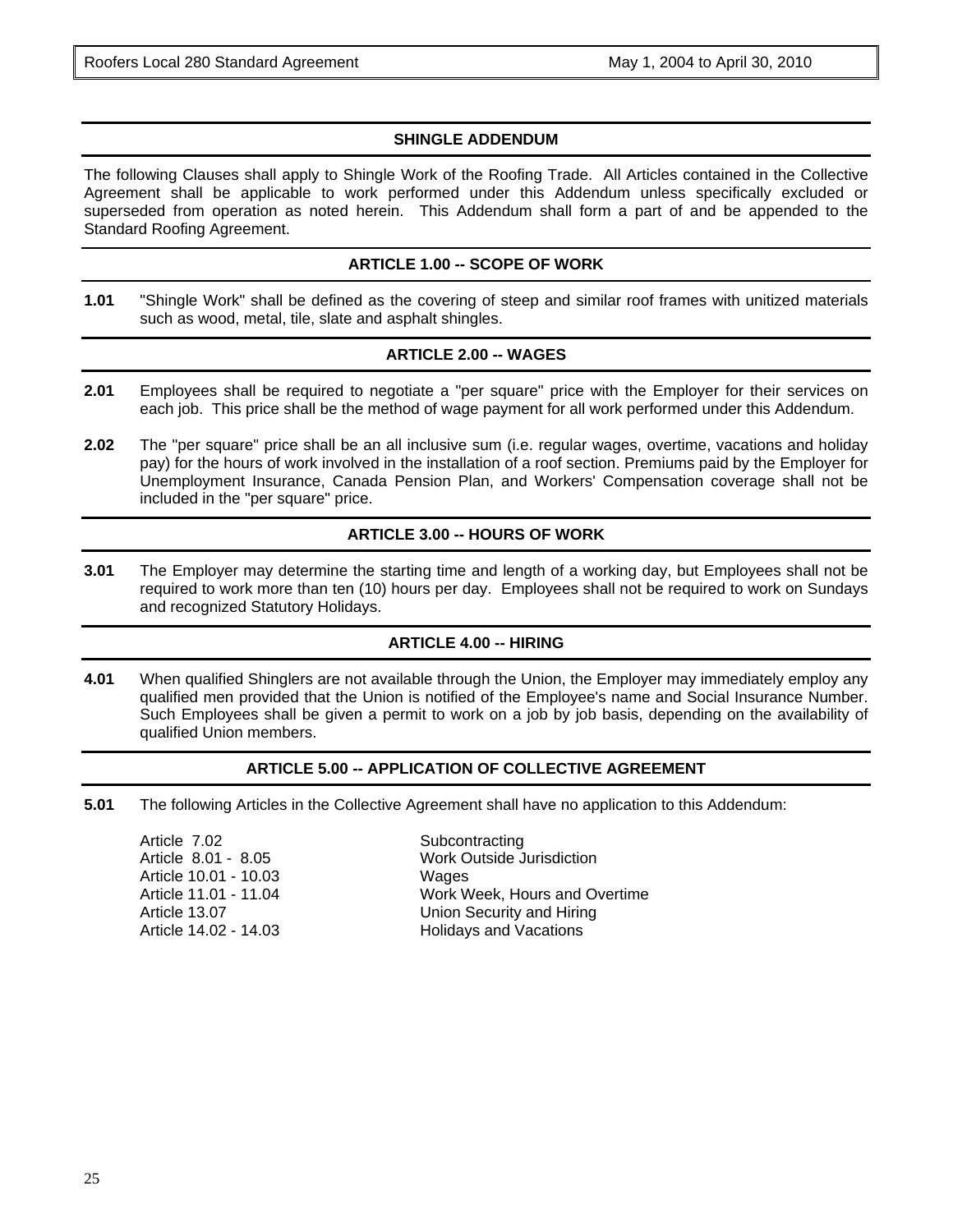Roofers Local 280 Standard Agreement May 1, 2004 to April 30, 2010

DATED THIS \_\_\_\_\_ DAY OF \_\_\_\_\_\_\_\_\_\_\_\_\_, 2007.

SIGNED ON BEHALF OF: SIGNED ON BEHALF OF:

\_\_\_\_\_\_\_\_\_\_\_\_\_\_\_\_\_\_\_\_\_\_\_\_\_\_\_\_\_\_\_\_ \_\_\_\_\_\_\_\_\_\_\_\_\_\_\_\_\_\_\_\_\_\_\_\_\_\_\_\_\_\_\_\_\_\_\_\_\_

\_\_\_\_\_\_\_\_\_\_\_\_\_\_\_\_\_\_\_\_\_\_\_\_\_\_\_\_\_\_\_\_ \_\_\_\_\_\_\_\_\_\_\_\_\_\_\_\_\_\_\_\_\_\_\_\_\_\_\_\_\_\_\_\_\_\_\_\_\_

CONSTRUCTION LABOUR RELATIONS THE SHEET METAL WORKERS<br>ASSOCIATION OF BC THE SHEENATIONAL ASSOCIATION

INTERNATIONAL ASSOCIATION, LOCAL 280 UNION: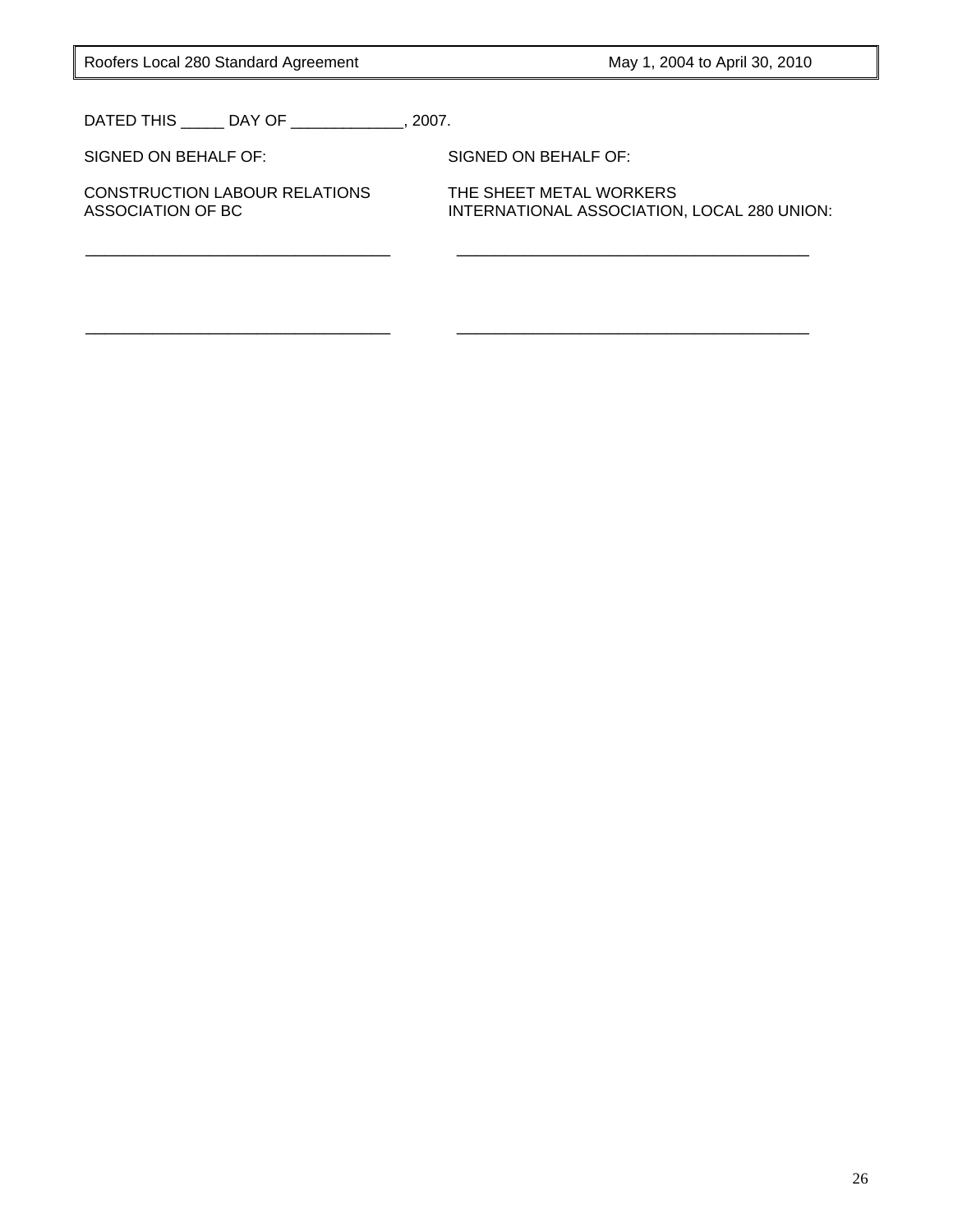# **LETTER OF UNDERSTANDING**

#### **BY AND BETWEEN:**

# **CONSTRUCTION LABOUR RELATIONS ASSOCIATION OF B.C.**

#### **AND:**

#### **SHEET METAL WORKERS INTERNATIONAL ASSOCIATION, LOCAL 280 ROOFERS SECTION**

#### **PREAMBLE:**

The following terms and conditions shall be in full force and effect and shall replace existing language contained within the May 1, 2004 – April 30, 2010, Standard Collective Agreement for a term to expire March 31, 2010.

Only the clauses contained in this Addendum shall be sunset. All other terms and conditions as per the Memorandum of Settlement dated June 28, 2006 shall be "hard changes" to the May 1, 2004 – April 30, 2010 Collective Agreement.

The parties agree to review the effects of these terms and conditions upon expiry with a view to amend or delete any term and condition that prohibits the contractor's ability to remain competitive while at the same time maintaining and/or increasing the employee's ability to secure continued employment.

#### **Agreement to Average Hours of Work**

The following terms and conditions shall be in full force and effect and shall replace existing language contained within the May 1, 2004 – April 30, 2010 standard collective agreement for a term to expire March 31, 2010.

#### **Article 11.00 – Roofer's Work Week, Hours and Overtime**

- **1**. The parties agree that work can be averaged at 80 hours over a two (2) week period; 160 hours over a four (4) week period. Saturday work is optional herein. The Employee has five (5) days to file (maximum thirty (30) days previous if averaging over four (4) weeks and the Employee has a dispute over overtime payments under this averaging program.
- **2**. An averaging agreement under sub-section (1) is not valid unless:
	- **(a)** the agreement
		- **(i)** is in writing
		- **(ii)** is signed by the Employer and the Employee before the start date provided by the agreement
		- **(iii)** specifies the number of weeks over which the agreement applies
		- **(iv)** specifies the work schedule for each day covered by the Agreement
		- **(v)** specifies the number of times, if any, that the Agreement may be repeated, and
		- **(vi)** provides the start date and an expiry date for the period specified under subparagraph (iii).
	- **(b)** the schedule in the Agreement under paragraph (a) (iv) is in compliance with subsection (3), and
	- **(c)** the employee receives a copy of the Agreement before the start date on which the period specified in the Agreement begins.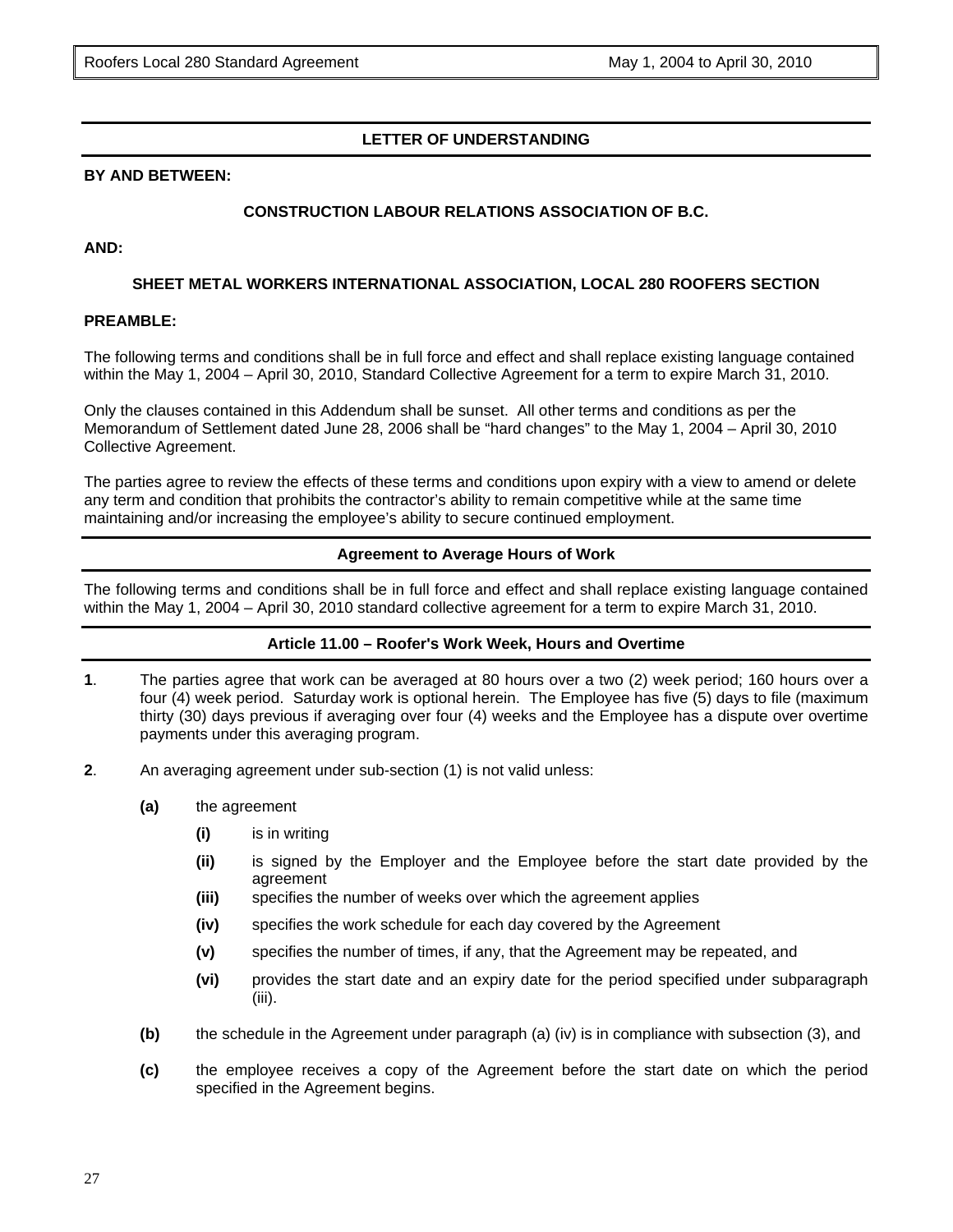- **3.** A work schedule in an Agreement under this section must not provide for more than the following hours of work for the employee:
	- **(a)** 40 hours, if Agreement specifies a 1 week period under section (2) (a) (iii);
	- **(b)** an average of 40 hours per week, if Agreement specifies more than a 1 week period under section (2) (a) (iii).
- **4.** An Employer under this section who requires, or directly or indirectly allows, an employee to work more than 12 hours a day, at any time during the period specified in the Agreement, must pay the employee double the employee's regular wage for the time over 12 hours.
- **5.** An employer under this section who requires, or directly or indirectly allows, an employee to work more than an average of 40 hours a week within the period specified in the Agreement must pay the employee 1 ½ times the employee's regular wage for the time over 40 hours.
- **6.** An Employer who under this section requires, directly or indirectly allows, an employee to work more than the hours scheduled for the day during the period of Agreement must pay the employee:
	- **(a)** 1 ½ times the regular wage for any time worked over 8 hours that day, and
	- **(b)** double the employee's regular wage for any time worked over 12 hours that day.
- **7.** For the purpose of calculating average weekly hours for an employee under subsection (5),
	- **(a)** only the first 12 hours worked by an employee in each day are counted, not matter how long the employee works on any day of the week, and
	- **(b)** if section (6) applies, the time that the employee works beyond the scheduled hours and for which the employee is paid in accordance with that subsection, is excluded.
- **8.** Section 36 (1) applies in relation to the Averaging Agreement if the period specified in the Agreement is one (1) week.
- **9.** If the period specified in the Averaging Agreement is more than one (1) week, the Employer must either:
	- **(a)** ensure that for each week covered by the Agreement, the employee has an interval free from work for 32 consecutive hours, whether the interval is taken in the same week, different weeks or consecutively any time during the weeks covered by the Agreement, or
	- **(b)** pay the employee 1 ½ times the regular wage for the time worked by the employee during the periods the employee would otherwise be entitled to have free from work under paragraph (a).
- **10.** At the employee's written request, the Employer and the employee may agree to adjust the work schedule referred to in subsection (2) (a) (iv) provided that the total number of hours scheduled in the Agreement remain the same.
- **11.** The parties to an Averaging Agreement under this section are bound by that Agreement until the expiry date set out in the Agreement or a later date provided in an Agreement to repeat the Averaging Agreement, as the case may be, and the provisions of the Averaging Agreement apply for the purpose of determining the employee's entitlement, if any, to overtime wages under subsections (4) and (6) and wages payable under subsection (8) or (9) (b).
- **12.** Subsections (2) to (11) are deemed to be incorporated in an Averaging Agreement under this section as terms of the Agreement.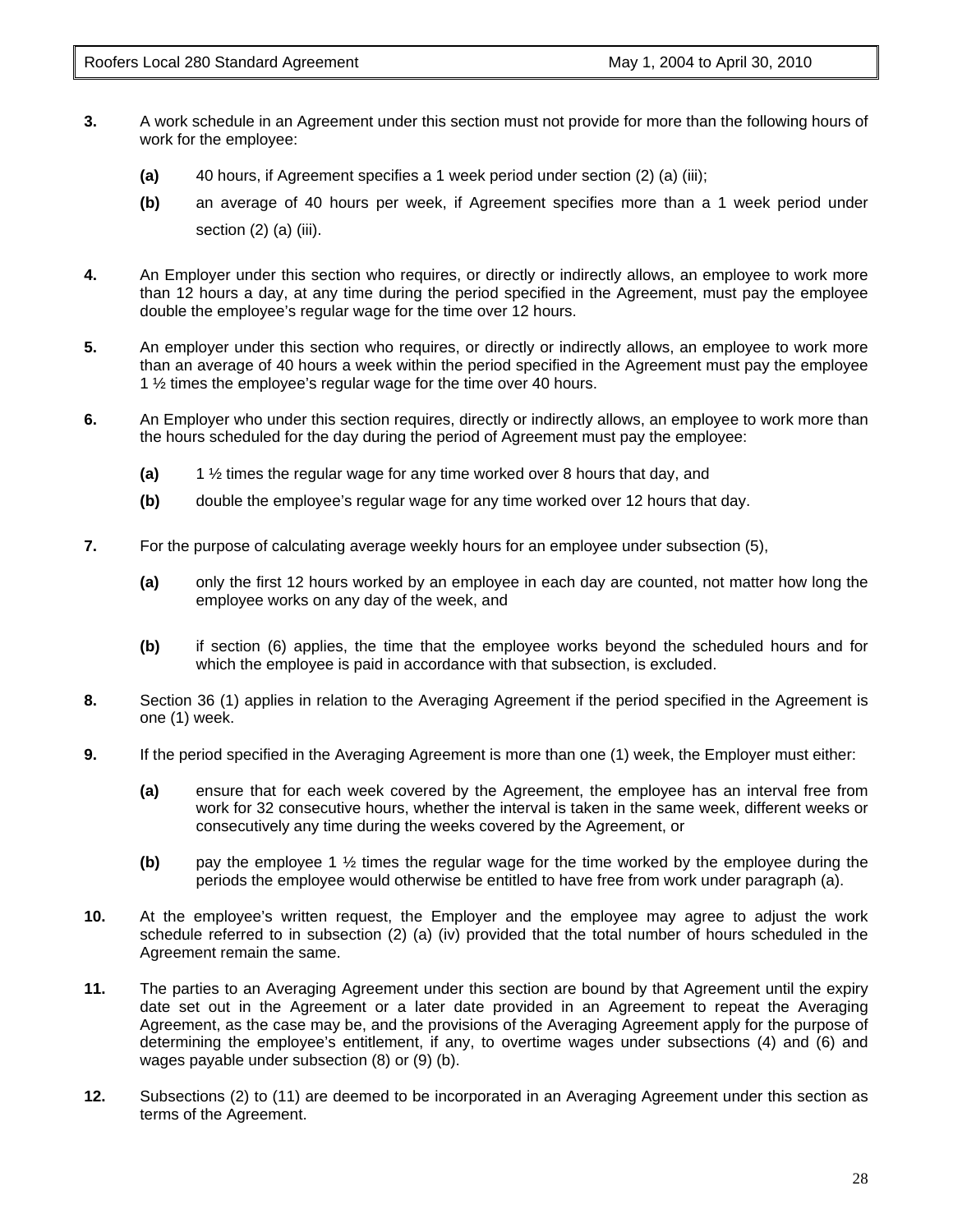- **13.** An Employer must retain the Averaging Agreement under this section for 2 years after the employment terminates.
- **14.** The application and operation of an Averaging Agreement under this section must not be interpreted as a waiver described in section 4.

\_\_\_\_\_\_\_\_\_\_\_\_\_\_\_\_\_\_\_\_\_\_\_\_\_\_\_\_\_\_\_\_ \_\_\_\_\_\_\_\_\_\_\_\_\_\_\_\_\_\_\_\_\_\_\_\_\_\_\_\_\_\_\_\_\_\_\_\_\_

DATED THIS \_\_\_\_\_ DAY OF \_\_\_\_\_\_\_\_\_\_\_\_\_, 2007.

SIGNED ON BEHALF OF: SIGNED ON BEHALF OF:

CONSTRUCTION LABOUR RELATIONS THE SHEET METAL WORKERS

ASSOCIATION OF BC INTERNATIONAL ASSOCIATION, LOCAL 280 UNION:

Business Manager, Sheet Metal Workers International Association Local 280 Union

\_\_\_\_\_\_\_\_\_\_\_\_\_\_\_\_\_\_\_\_\_\_\_\_\_\_\_\_\_\_\_\_ \_\_\_\_\_\_\_\_\_\_\_\_\_\_\_\_\_\_\_\_\_\_\_\_\_\_\_\_\_\_\_\_\_\_\_\_\_ Sheet Metal Workers International Association Local 280 Union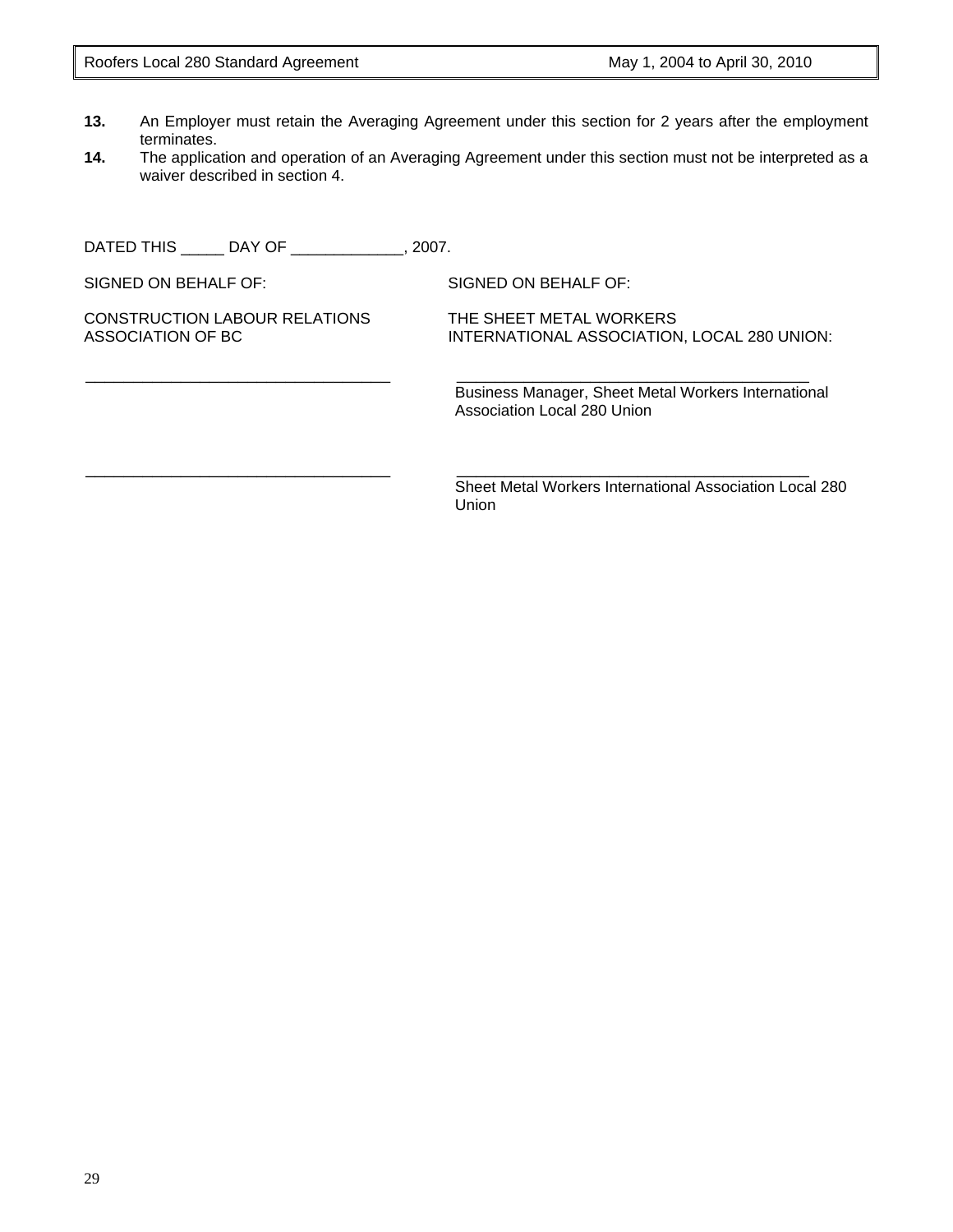# **APPENDIX "A" – WAGE SYNOPSIS**

# **Wages, Vacation and Holiday Pay**

|                                                            | Aug 15/05         | <b>May 1/06</b>   | <b>May 1/07</b>                | <b>May 1/08</b>   | <b>May 1/09</b> |
|------------------------------------------------------------|-------------------|-------------------|--------------------------------|-------------------|-----------------|
|                                                            |                   |                   |                                |                   |                 |
| Journeypersons                                             |                   |                   |                                |                   |                 |
| Journeyman Roofer                                          | \$25.330          | \$25.840          | \$26.350                       | \$27.030          | tba             |
| Vacation & Holiday Pay                                     | 3.040             | 3.100             | 3.160                          | 3.240             | tba             |
| <b>Total</b>                                               | \$28.370          | \$28.940          | \$29.510                       | \$30.270          |                 |
| <b>Supervision</b>                                         |                   |                   |                                |                   |                 |
| Roofer Foreman "A"                                         | \$27.830          | \$28.340          | \$28.850                       | \$29.530          | tba             |
| Vacation & Holiday Pay                                     | 3.340             | 3.400             | 3.460                          | 3.540             | tba             |
| <b>Total</b>                                               | \$31.170          | \$31.740          | \$32.310                       | \$33.070          |                 |
|                                                            |                   |                   |                                |                   |                 |
| Roofer Foreman "B"                                         | \$27.230          | \$27.740          | \$28.250                       | \$28.930          | tba             |
| Vacation & Holiday Pay                                     | 3.270             | 3.330             | 3.390                          | 3.470             | tba             |
| <b>Total</b>                                               | \$30.500          | \$31.070          | \$31.640                       | \$32.400          |                 |
|                                                            |                   |                   |                                |                   |                 |
| <b>Other Classifications</b>                               |                   |                   |                                |                   |                 |
| New Journeyman 85%                                         | \$21.530          | \$21.960          | \$22.400                       | \$22.980          | tba             |
| Vacation & Holiday Pay                                     | 2.580             | 2.640             | 2.690                          | 2.760             | tba             |
| <b>Total</b>                                               | \$24.110          | \$24.600          | \$25.090                       | \$25.740          |                 |
|                                                            |                   |                   |                                |                   |                 |
| Material Handler @ 50%                                     | \$12.670          | \$12.920          | \$13.180                       | \$13.520          | tba             |
| Vacation & Holiday Pay 8%                                  | 1.010             | 1.030             | 1.050                          | 1.080             | tba             |
| <b>Total</b>                                               | \$13.680          | \$13.950          | \$14.230                       | \$14.600          |                 |
|                                                            |                   |                   |                                |                   |                 |
| Roofer Apprentices: indentured prior to September 16, 2002 |                   |                   |                                |                   |                 |
| $1^{st}$ term 0 – 300 hours – 50%                          | \$12.670          | \$12.920          | \$13.180                       | \$13.520          | tba             |
| Vacation & Holiday Pay                                     | 1.520             | 1.550             | 1.580                          | 1.620             | tba             |
| <b>Total</b>                                               | \$14.190          | \$14.470          | \$14.760                       | \$15.140          |                 |
|                                                            |                   |                   |                                |                   |                 |
| 2nd term 301-600 hours - 55%                               | \$13.930<br>1.670 | \$14.210          | \$14.490<br>$\overline{1.740}$ | \$14.870          | tba             |
| Vacation & Holiday Pay<br><b>Total</b>                     | \$15.600          | 1.710<br>\$15.920 | \$16.230                       | 1.780<br>\$16.650 | tba             |
|                                                            |                   |                   |                                |                   |                 |
| 3rd term 601-1300 hours - 60%                              | \$15.200          | \$15.500          | \$15.810                       | \$16.220          | tba             |
| Vacation & Holiday Pay                                     | 1.820             | 1.861             | 1.900                          | 1.950             | tba             |
| <b>Total</b>                                               | \$17.020          | \$17.361          | \$17.710                       | \$18.170          |                 |
|                                                            |                   |                   |                                |                   |                 |
| $4^{th}$ term 1301-2000 hours - 65%                        | \$16.460          | \$16.800          | \$17.130                       | \$17.570          | tba             |
| Vacation & Holiday Pay                                     | 1.980             | 2.020             | 2.060                          | 2.110             | tba             |
| <b>Total</b>                                               | \$18.440          | \$18.820          | \$19.190                       | \$19.680          |                 |
|                                                            |                   |                   |                                |                   |                 |
| 5th term 2001-2700 hours - 70%                             | \$17.730          | \$18.090          | \$18.450                       | \$18.920          | tba             |
| Vacation & Holiday Pay                                     | 2.130             | 2.170             | 2.210                          | 2.270             | tba             |
| <b>Total</b>                                               | \$19.860          | \$20.260          | \$20.660                       | \$21.190          |                 |
|                                                            |                   |                   |                                |                   |                 |
| $6^{th}$ term 2701-3400 hours - 80%                        | \$20.260          | \$20.670          | \$21.080                       | \$21.620          | tba             |
| Vacation & Holiday Pay                                     | 2.430             | 2.480             | 2.530                          | 2.600             | tba             |
| <b>Total</b>                                               | \$22.690          | \$23.150          | \$23.610                       | \$24.220          |                 |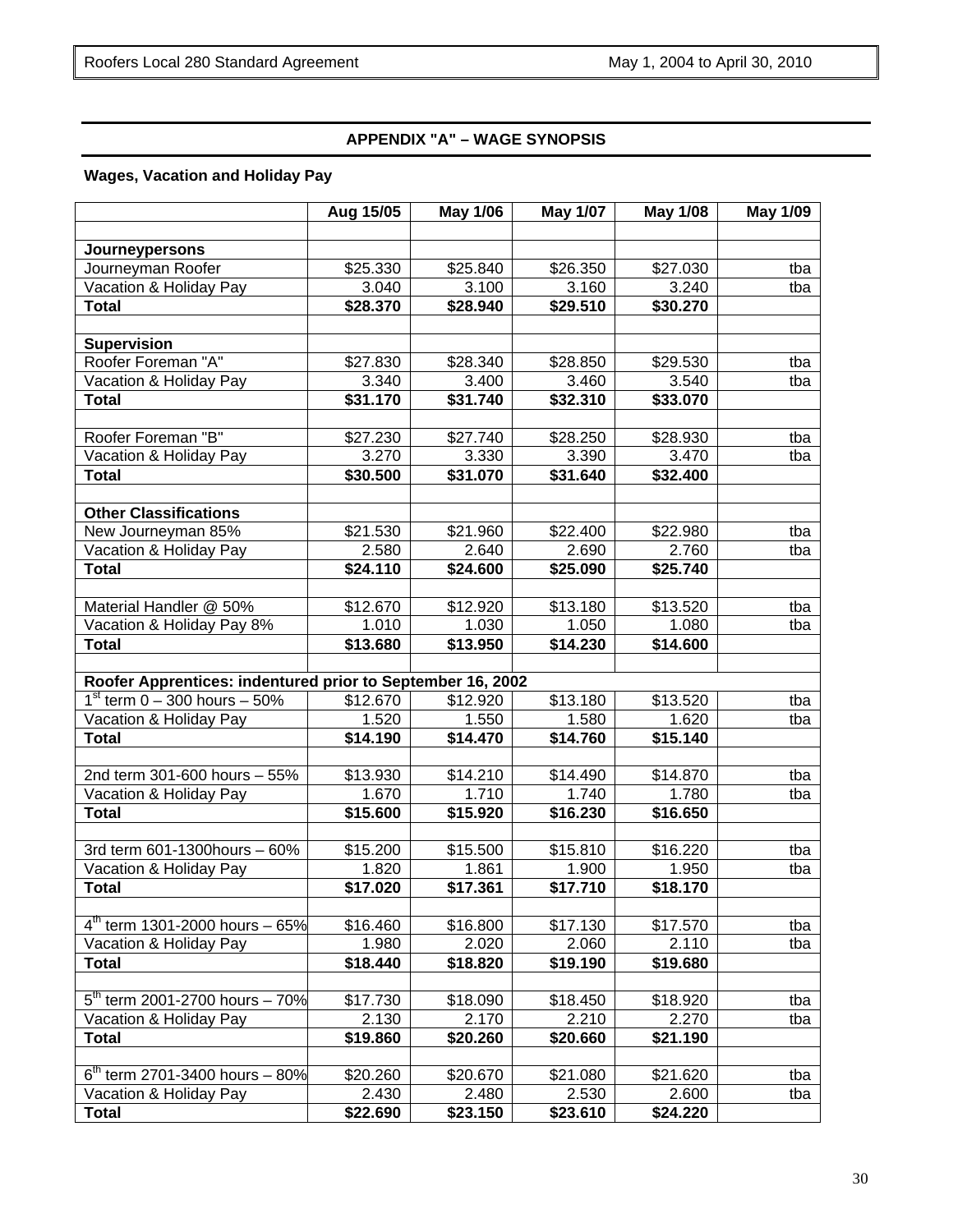# **Fund Contributions**

|                              | Sep 1/05 | <b>Nov 1/05</b> | May 1/06 | <b>Nov 1/06</b> | <b>May 1/07</b> | <b>Nov 1/07</b> | <b>May 1/08</b> | <b>May 1/09</b> |
|------------------------------|----------|-----------------|----------|-----------------|-----------------|-----------------|-----------------|-----------------|
| <b>Health Benefits</b>       | 2.500    | 2.680           | 2.770    | 2.860           | 2.950           | 3.040           | 3.040           | tba             |
| Pension                      | 2.910    | 2.910           | 2.980    | 2.980           | 3.050           | 3.050           | 3.130           | tba             |
| Roofers                      |          |                 |          |                 |                 |                 |                 |                 |
| Apprenticeship               | 0.100    | 0.100           | 0.100    | 0.100           | 0.100           | 0.100           | 0.100           | 0.100           |
| Local 280 Council            | 0.100    | 0.100           | 0.100    | 0.100           | 0.100           | 0.100           | 0.100           | 0.100           |
| Rehabilitation               | 0.020    | 0.020           | 0.020    | 0.020           | 0.020           | 0.020           | 0.020           | 0.020           |
| <b>BCBCBTU</b>               | 0.010    | 0.010           | 0.010    | 0.010           | 0.010           | 0.010           | 0.010           | 0.010           |
| <b>BC Assignment</b><br>Plan | 0.010    | 0.010           | 0.010    | 0.010           | 0.010           | 0.010           | 0.010           | 0.010           |
| Contract                     |          |                 |          |                 |                 |                 |                 |                 |
| Administration               | 0.110    | 0.130           | 0.130    | 0.130           | 0.130           | 0.130           | 0.130           | 0.130           |
| Local 280                    |          |                 |          |                 |                 |                 |                 |                 |
| Promotion                    | 0.030    | 0.030           | 0.030    | 0.030           | 0.030           | 0.030           | 0.030           | 0.030           |
| RCABC*                       | 0.080    | 0.080           | 0.080    | 0.080           | 0.080           | 0.080           | 0.080           | 0.080           |
| <b>RCABC Training</b>        |          |                 |          |                 |                 |                 |                 |                 |
| Plan                         | 0.000    | 0.120           | 0.120    | 0.120           | 0.120           | 0.120           | 0.120           | 0.120           |

\* - GST to be added to eight cents (\$0.080) contribution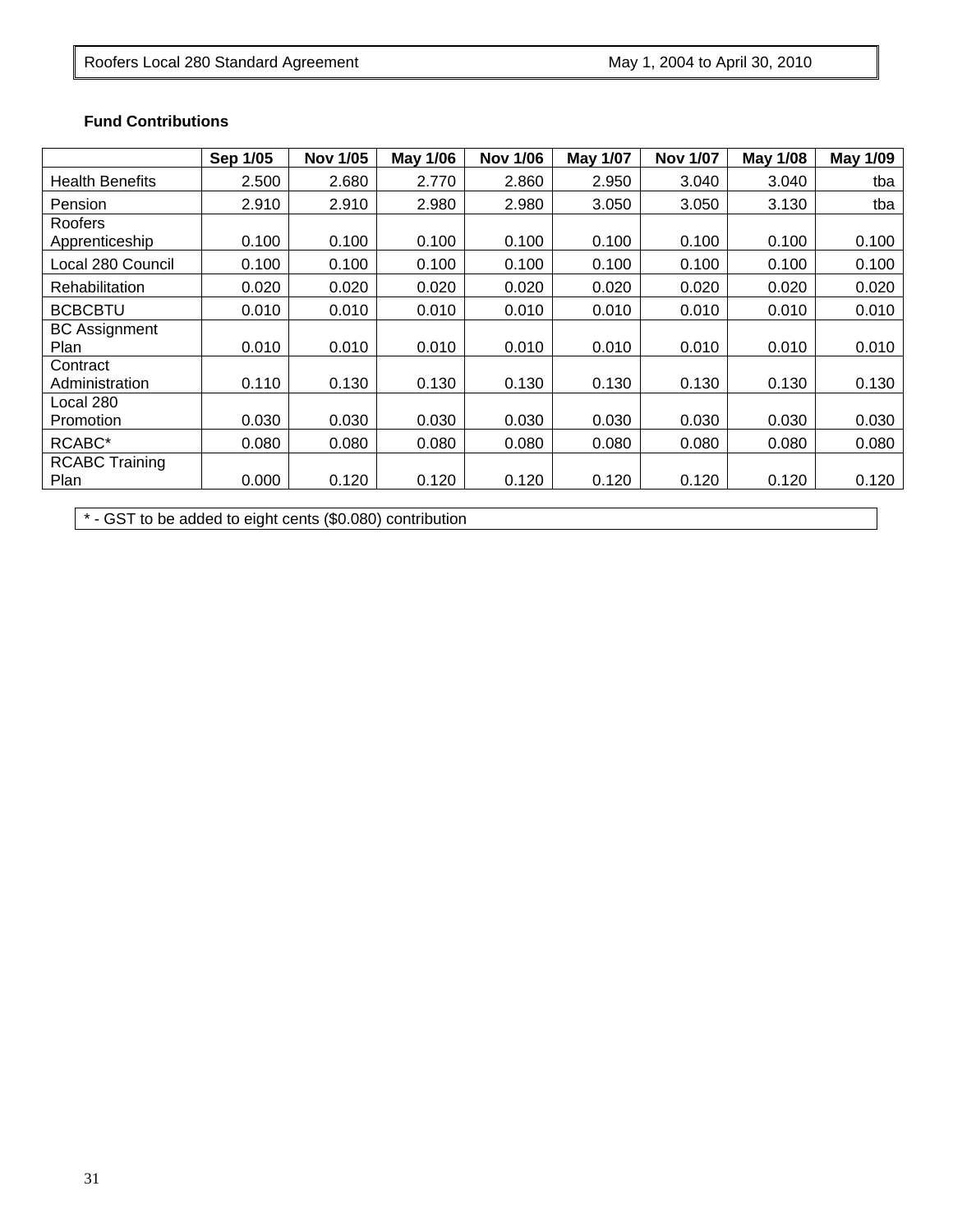# **LIST OF SIGNATORY CONTRACTORS**

The following firms are members of Construction Labour Relations Association of BC and have authorized the Association to bargain and sign a collective agreement on their behalf with the Sheet Metal Workers International Association, Roofers Local 280

Admiral Roofing Ltd. 545 \_ 2nd Ave. Prince George, BC V2L 2Z8

B.F. Roofing Ltd. 875 China Creek Rd. PO Box 3127 Castlegar, BC V1N 3H4

Bollman Roofing & Sheet Metal Ltd. 9638 \_ 188th St. Surrey, BC V4N 3M2

Campbell & Grill Limited 7315 Meadow Ave., Unit 10 Burnaby, BC V5J 4Z2

Coast Hudson Ltd. 9211 River Drive Richmond, BC V6X 1Z1

Doug's Roofing Northern Ltd. 4664 Banzer Drive Prince George, BC V2K 4H2

Duron (B.C.) Ltd. #702 \_ 5830 Byrne Rd. Burnaby, BC V5J 3J3

Mainline Roofing Co. Ltd. 255 Hodgson Rd. Williams Lake, BC V2G 3P7

101 Industries Ltd. 245 \_ 3rd St. Kitimat, BC V8C 2N8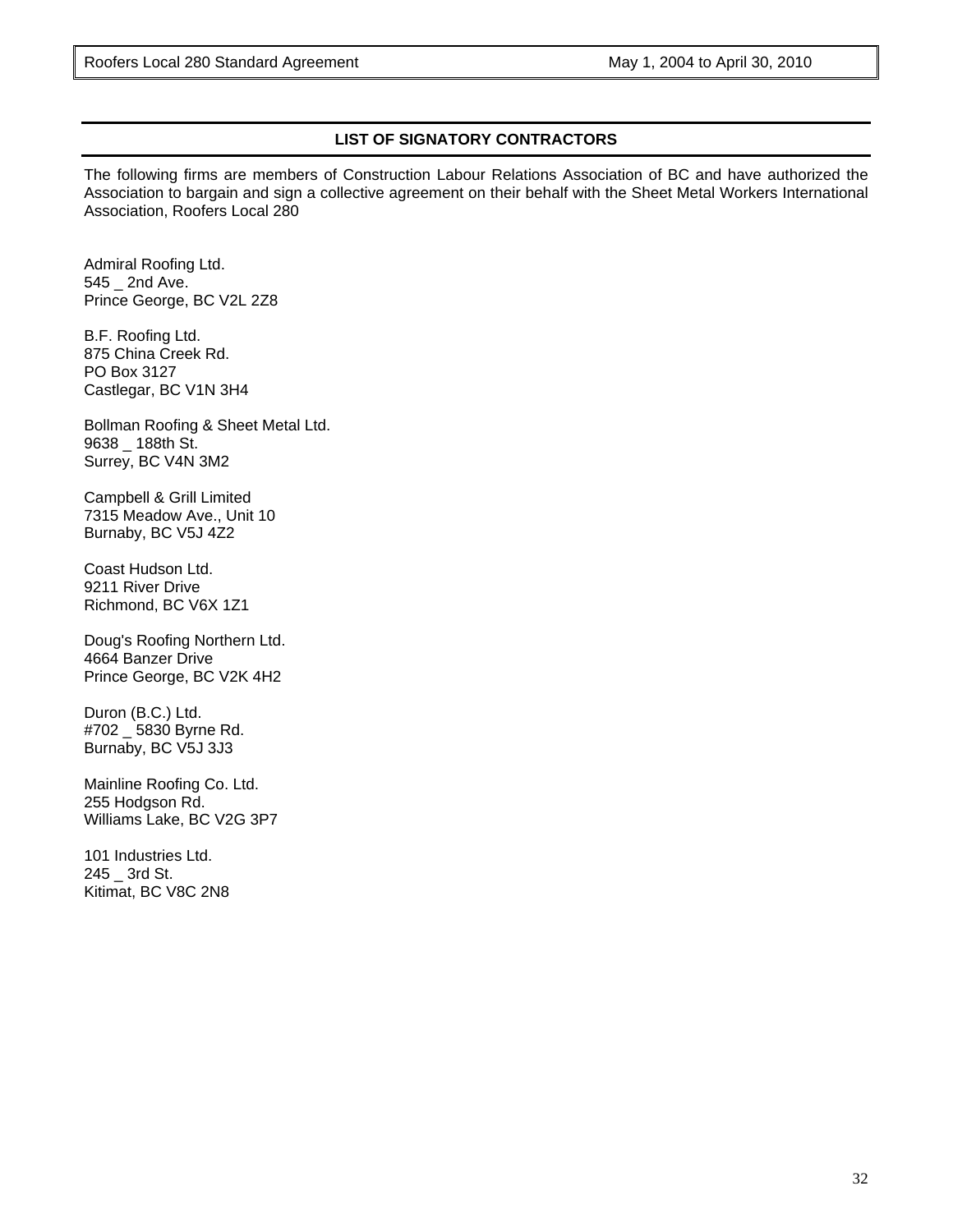## **GUIDANCE TO MEMBERSHIP RE - JURISDICTIONAL DISPUTES**

- 1. It is the duty of each member and in the interest of each member to defend and maintain Trade **Jurisdiction**
- 2. Shop Stewards shall act in the preliminary stages of a dispute, discussing the matter with the Shop Steward(s) of the contending Trade(s)
- 3. There shall be no stoppage of work by members of this local in regard to jurisdictional problems
- 4. Remain calm, cool and polite to all fellow unionists and involved contractors, but firm when you are right.
- 5. Where OTHERS are doing the work that appears to be OURS project your claim to the other people and/or Contractors. Inform the Business Representative
- 6. Where it is obvious that it is NOT our work– respect the other fellow. He is also a Trade Unionist or should be!
- 7. Where we are doing the work that others are claim and where the work is obviously OURS or where it is debatable:
	- (a) Hold and maintain the work;
	- (b) Insist our Contractors do the likewise;
	- (c) Do not stop or approve stoppage of work by anyone;
	- (d) Do not yield to improper pressure or threats;
	- (e) Protest any attempted unilateral re-assignment of work;
	- (f) Inform the contending trade that they should contact their own representative on the matter.
- **8. Inform your Business Representative** in all cases by letter or phone ( phone collect if need arises). Make sure he gets all the pertinent details - names of Trades, Contractors, Sub-Contractors involved, description of work, content of preliminary discussions and any other pertinent details.
- 9. Your Representative will discuss the matter with other parties concerned and try to arrange a settlement. This may be based on past practice, trade practice, decisions and agreements of record, and if necessary or expedient on an appeal to the National Joint Board for Settlement of Jurisdictional Disputes
- 10. Remember, our best argument is the skill, stability and ability of our people

# **GUIDANCE TO MEMBERSHIP RE - SELECTION AND DUTIES OF SHOP STEWARDS**

- 1. A good shop steward is the key to a good Union Shop
- 2. All members should be prepared to act as Shop Steward when required
- 3. Shop Stewards should always act in a firm, polite and calm manner. The best Steward is he that is neither "weak" nor "belligerent". Reflect credit on the Trade
- 4. All Shops and crews should definitely have Shop Stewards
- 5. Shop Stewards shall;
	- (a) Insist on compliance with the Agreement by both members and employers
	- (b) Handle grievances involving agreed clauses, Social Legislation, etc , in the preliminary stage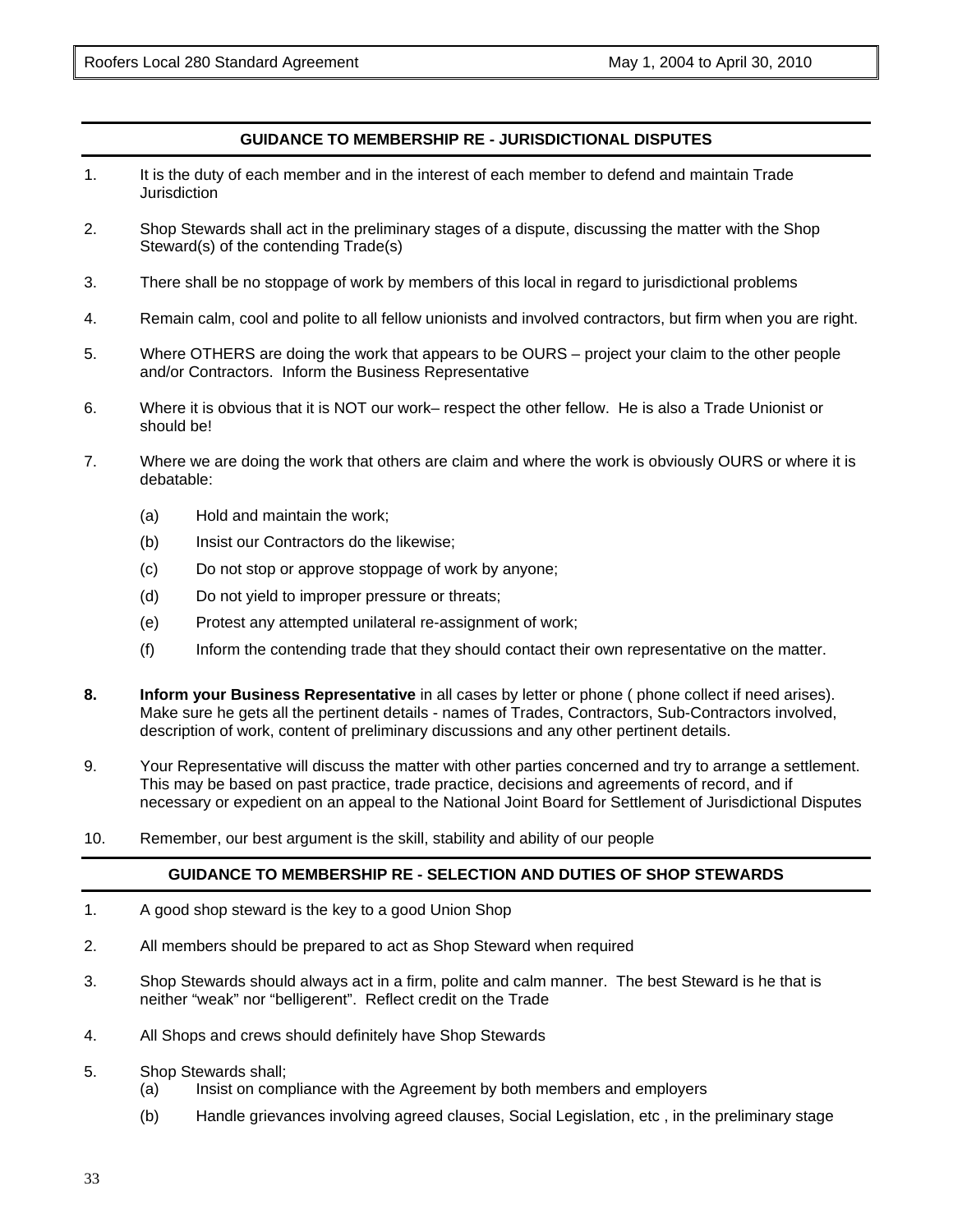- (c) Watch for violations of Trade Jurisdictions and handle disputes arising from this.
- (d) Act as a safety delegate or Camp Committee-man where required
- (e) Check cards ( receipts ) periodically of his own crew and those of other sheet metal and roofing crews on the jobsite
- (f) Care for injured worker in the case of an accident
- (g) Police the use of the Union Label
- (h) Report the findings to the Business Representative or the general Meeting
- **6. Finally, and most important,** members of this union shall support the Shop Steward fully in the performance of his lawful duties that are in conformity with the foregoing.

# **REMINDERS AND GENERAL INFORMATION**

#### **Your Representatives**:

| Jim Paquette  | <b>Business Manager</b> |
|---------------|-------------------------|
| Greg Mooney   | Representative          |
| Dan Burroughs | Representative          |

#### **Moving or leaving 280 ?**

When moving to another jurisdiction: GET A TRANSFER CARD AND RECIPROCAL AGREEMENT

When leaving the Trade for a prolonged period: GET A WITHDRAWL CARD.

These two points could save you time and money in the long run

# **Change Of Address ?**

Please inform the Union and the Benefits Office immediately

CHANGE OF BENEFICIARY ? ADDITIONS TO THE FAMILY ? PROBLEMS WITH PLANS OR DOCTORS ? INCORRECT OR SHORTAGE OF HOURS ?

Please notify Benefits and Pensions Office

#### **Living In A Construction Camp**

Request a copy of the British Columbia - Yukon Territory Building and Construction Trades Council's

#### **CAMP RULES AND REGULATIONS From The Union Office**

Agreements, By-Laws, Constitutions, Shop Stewards Cards, Benefit Booklets, Pension Booklets, Camp Rules and Regulations, Lapel Buttons, Union Decals for hats, etc.......

All available at the Union Office.

- OFFICE HOURS: Weekdays 7:30am 4:30pm
- Benefits and pensions: 8:00am 4:00pm
- Regular General Meetings: Third Thursday of each month, 7:30pm